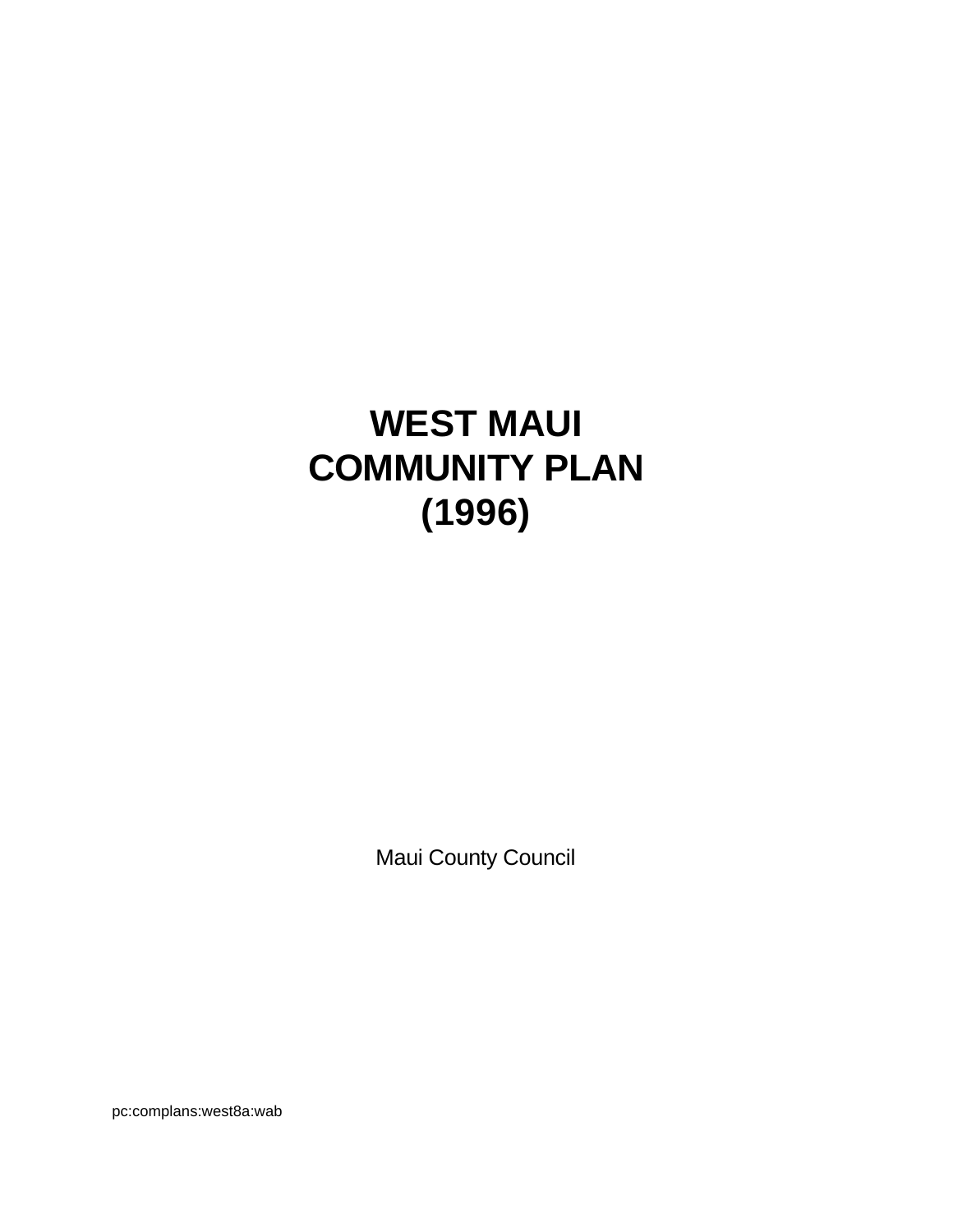# TABLE OF CONTENTS

# Page

| <b>PART I</b>   | <b>INTRODUCTION TO THE WEST MAUI COMMUNITY PLAN</b>                                     |                                                                                                                                                                                                                                               |  |
|-----------------|-----------------------------------------------------------------------------------------|-----------------------------------------------------------------------------------------------------------------------------------------------------------------------------------------------------------------------------------------------|--|
|                 | Α.<br>B.<br>C.                                                                          | The Role of the Community Plan in the Planning Process 1                                                                                                                                                                                      |  |
| PART II         | DESCRIPTION OF THE REGION AND ITS PROBLEMS AND<br><b>OPPORTUNITIES</b>                  |                                                                                                                                                                                                                                               |  |
|                 | Α.<br>B.<br>C.                                                                          | Identification of Major Problems and Opportunities of the                                                                                                                                                                                     |  |
| <b>PART III</b> | POLICY RECOMMENDATIONS, IMPLEMENTING ACTIONS, AND<br>STANDARDS FOR THE WEST MAUI REGION |                                                                                                                                                                                                                                               |  |
|                 | Α.<br><b>B.</b><br>C.                                                                   | Goals, Objectives, Policies and Implementing Actions 14<br>Land Use<br>Environment<br><b>Economic Activity</b><br><b>Cultural Resources</b><br>Housing<br><b>Urban Design</b><br><b>Infrastructure</b><br>Social Infrastructure<br>Government |  |
| <b>PART IV</b>  |                                                                                         |                                                                                                                                                                                                                                               |  |
| <b>PART V</b>   | <b>LAND USE MAP</b>                                                                     |                                                                                                                                                                                                                                               |  |
|                 | Α.                                                                                      |                                                                                                                                                                                                                                               |  |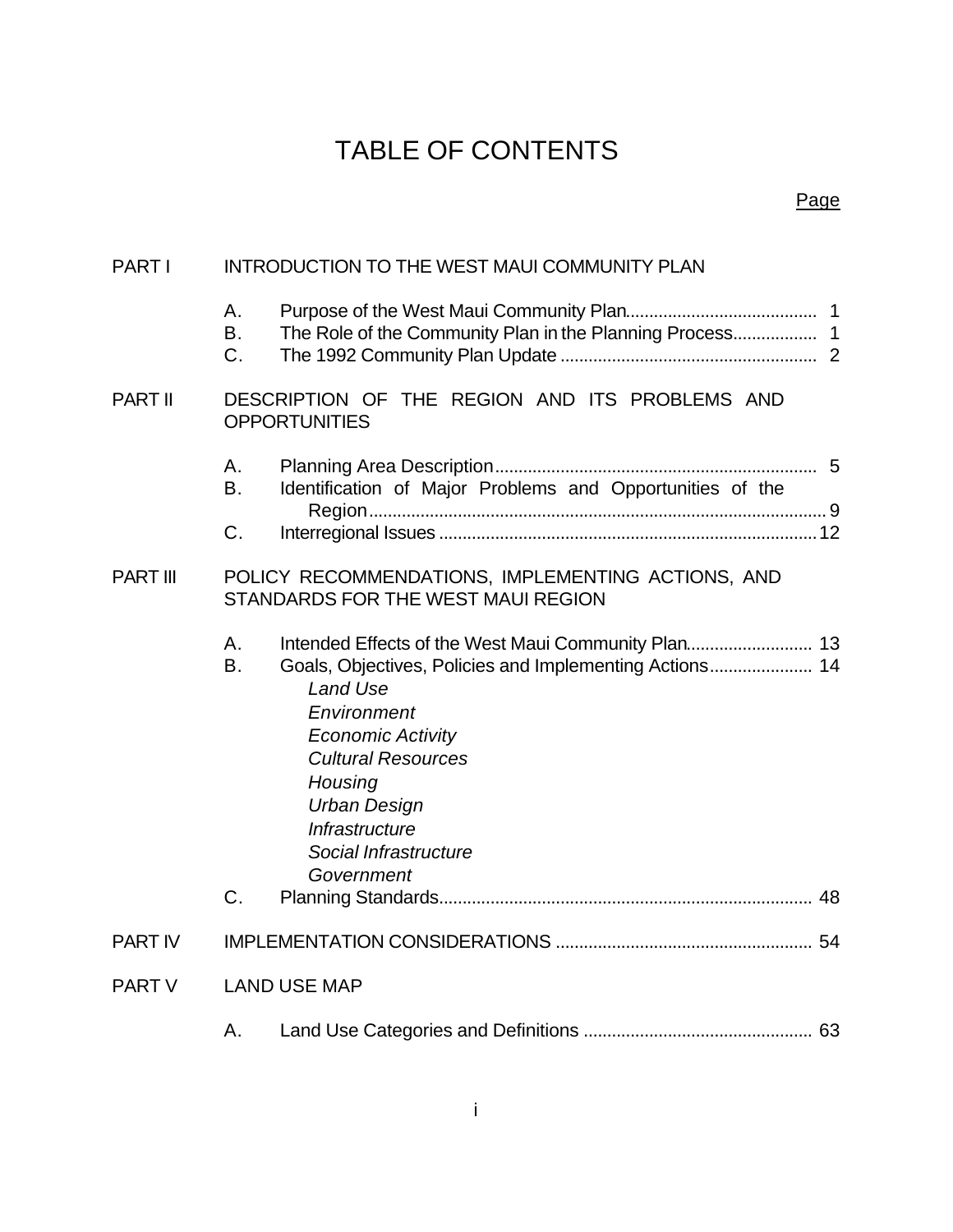# **PART I**

# **INTRODUCTION OF THE WEST MAUI COMMUNITY PLAN**

#### **A. Purpose of the West Maui Community Plan**

The West Maui Community Plan, one of nine (9) community plans for Maui County, reflects current and anticipated conditions in West Maui and advances planning goals, objectives, policies and implementation considerations to guide decisionmaking in the region through the year 2010. The West Maui Community Plan provides specific recommendations to address the goals, objectives and policies contained in the General Plan, while recognizing the values and unique attributes of the region, in order to enhance the region's overall living environment.

The Maui County General Plan, first adopted in 1980, and updated in 1990, sets forth goals, directions and strategies for meeting the long-term social, economic, environmental and land use needs of the County. Similarly, the West Maui Community Plan, first adopted in 1982 as the Lahaina Community Plan, has been updated in 1992-93. As a part of the update, the plan was renamed the "West Maui" Community Plan in order to reinforce the regional nature of the plan.

#### **B. The Role of the Community Plan in the Planning Process**

For Maui County, the General Plan and the community plans are strategic planning documents which guide government actions and decision-making. Both the General Plan and the community plans are part of a planning hierarchy which includes, as primary components, the Hawaii State Plan and State Functional Plans. (See Exhibit "A")

Mutually supporting goals, objectives, policies and implementing actions contained in the Hawaii State Plan, State Functional Plans, Maui County General Plan and the West Maui Community Plan provide for optimum planning effectiveness and benefits for the residents of the West Maui Community Plan region.

Implementation of the goals, objectives and policies contained in the Community Plan are defined through specific implementing actions, also set forth in each community plan. Implementing actions as well as broader policy recommendations are effectuated through various processes, including zoning, capital improvements program, and the County budgeting process.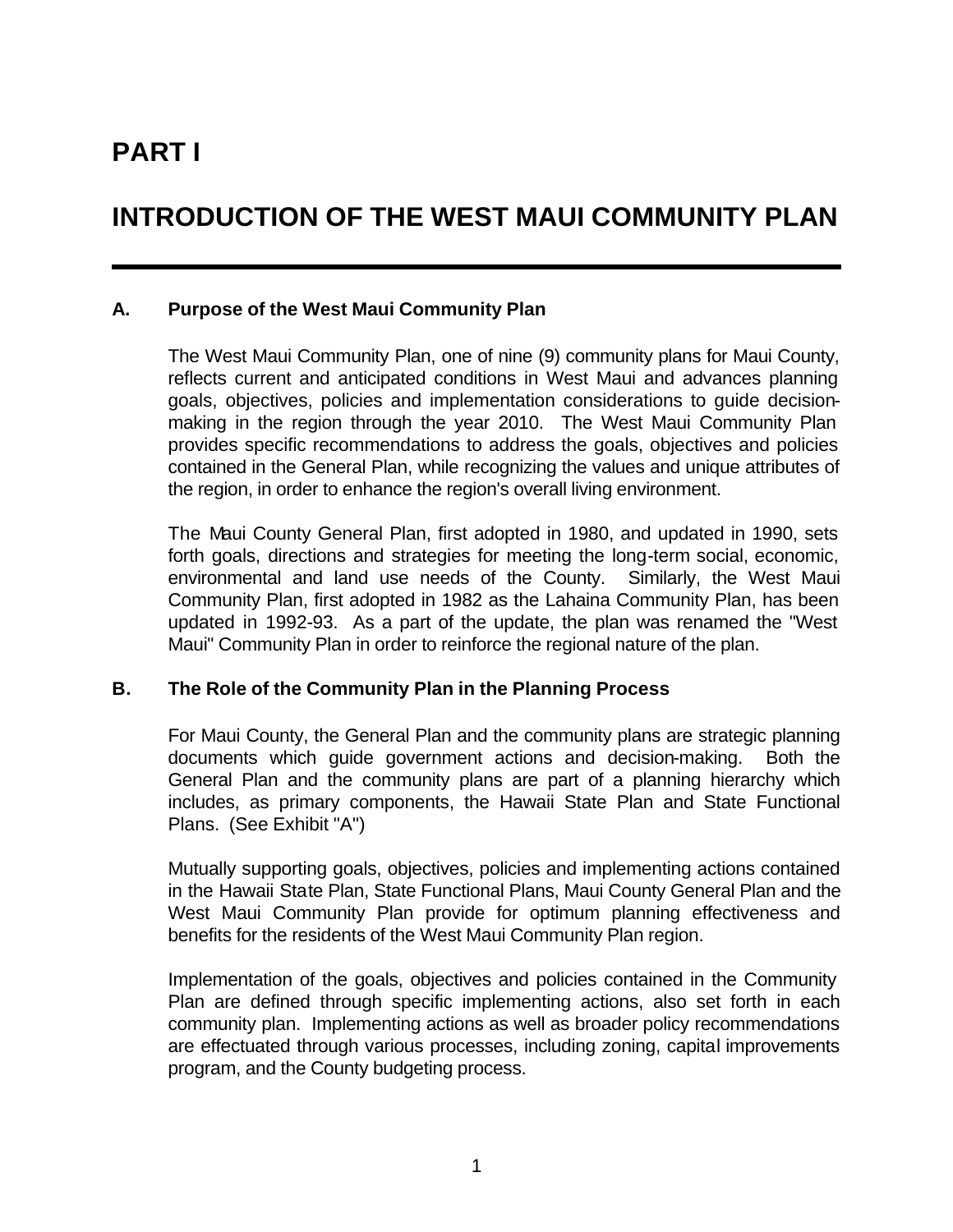# **C. The 1992 Community Plan Update**

The update process was driven by the work of the Lahaina Citizens Advisory Committee (CAC). This 14 member panel met a total of 17 times during a 225-day deliberation process to identify, formulate and recommend appropriate revisions to the then Lahaina Community Plan. The CAC carefully reviewed the 1982 version of the Community Plan, reshaping the plan to create a viable document which will serve the West Maui region through the turn of the century.

The update process incorporated technical studies and assessments. The results of these four studies were used by the Department of Planning and CAC to understand possible future conditions and needs. The technical studies consisted of the following:

- 1. A *Socio-Economic Forecast* which projects population, employment and housing characteristics through the year 2010 for each community plan region;
- 2. A *Land Use Forecast* which provides a measure of existing and future vacant and undeveloped lands (by community plan land use designation) for each community plan region;
- 3. An *Infrastructure Assessment* which identifies infrastructure (e.g., roadways, drainage, water, wastewater, telephone and electrical systems) limits and opportunities in high-growth community plan regions; and
- 4. A *Public Facilities and Service Assessment* which identifies public facilities and services (e.g., schools, parks, police and fire protection, hospital and solid waste disposal services), and their limits and opportunities in highgrowth community plan regions.

Following the 225-day CAC, process, the CAC's recommendations were submitted to the Department of Planning. The Department of Planning prepared the revised Community Plan, based on the work of the CAC. The revised Community Plan was forwarded to the Maui Planning Commission for public hearing and review, and then sent to the County Council for further review and adoption by ordinance. This process is summarized graphically in Exhibit "B".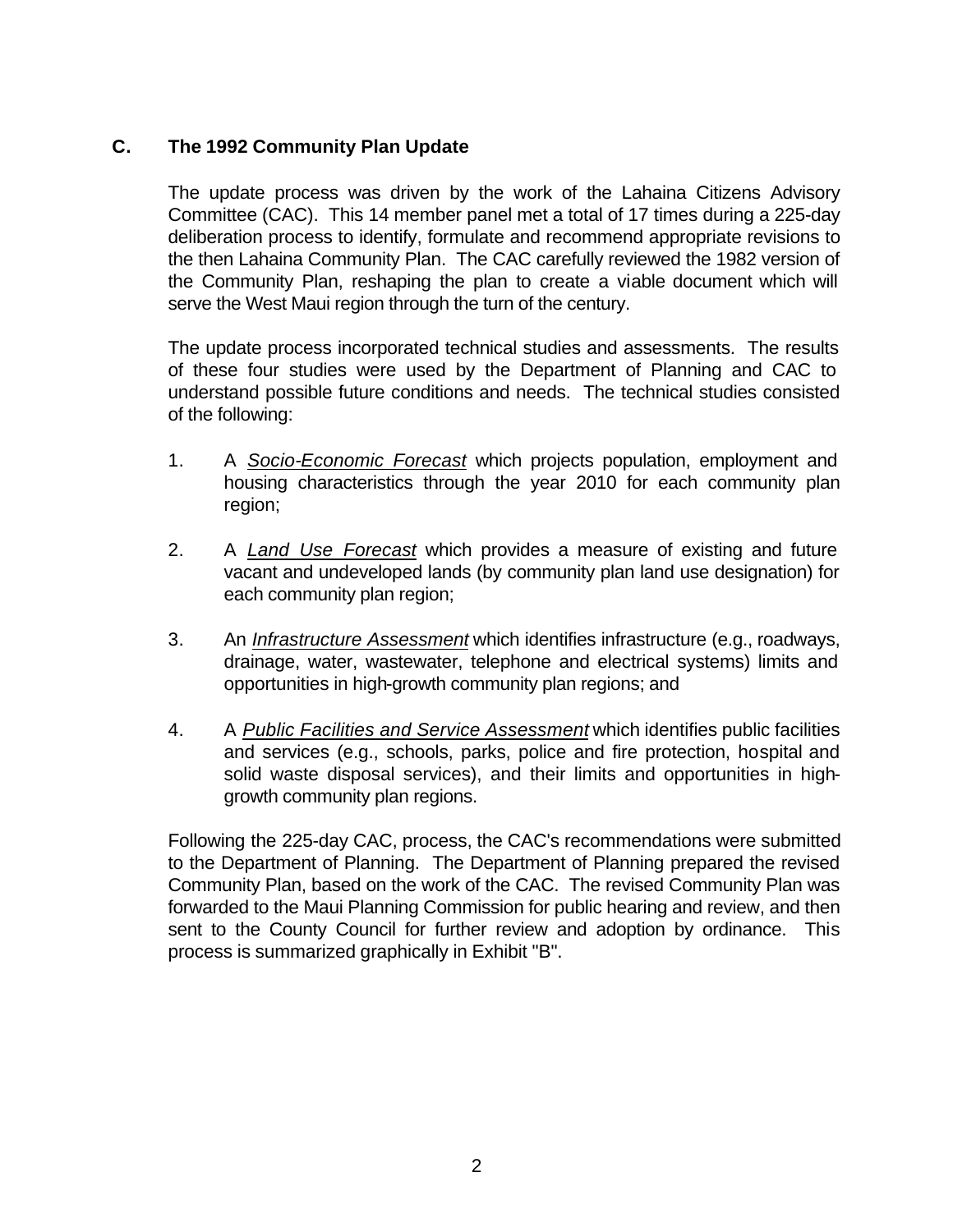Exhibit "A"

**County Planning Hierarchy**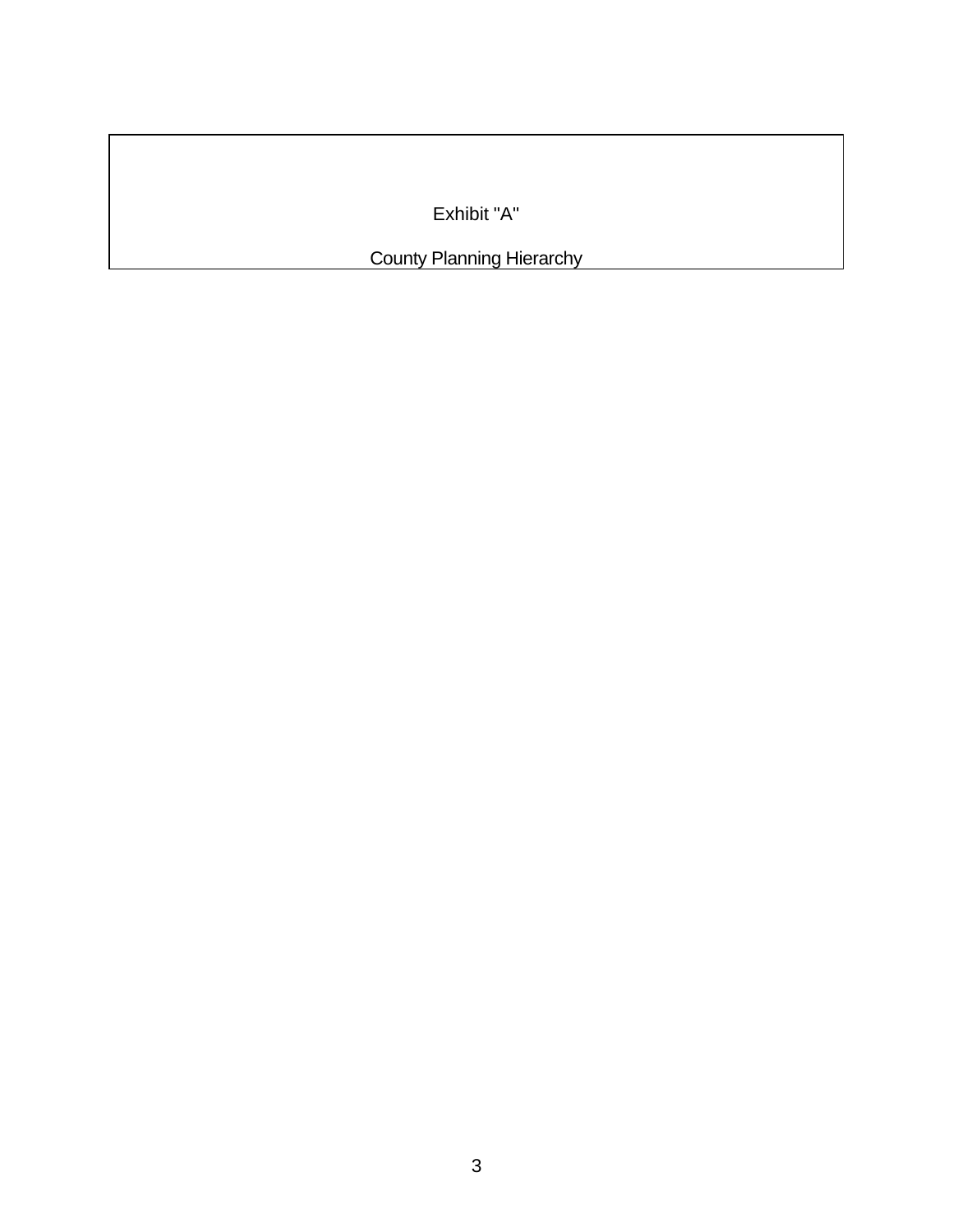Exhibit "B"

Community Plan Review Process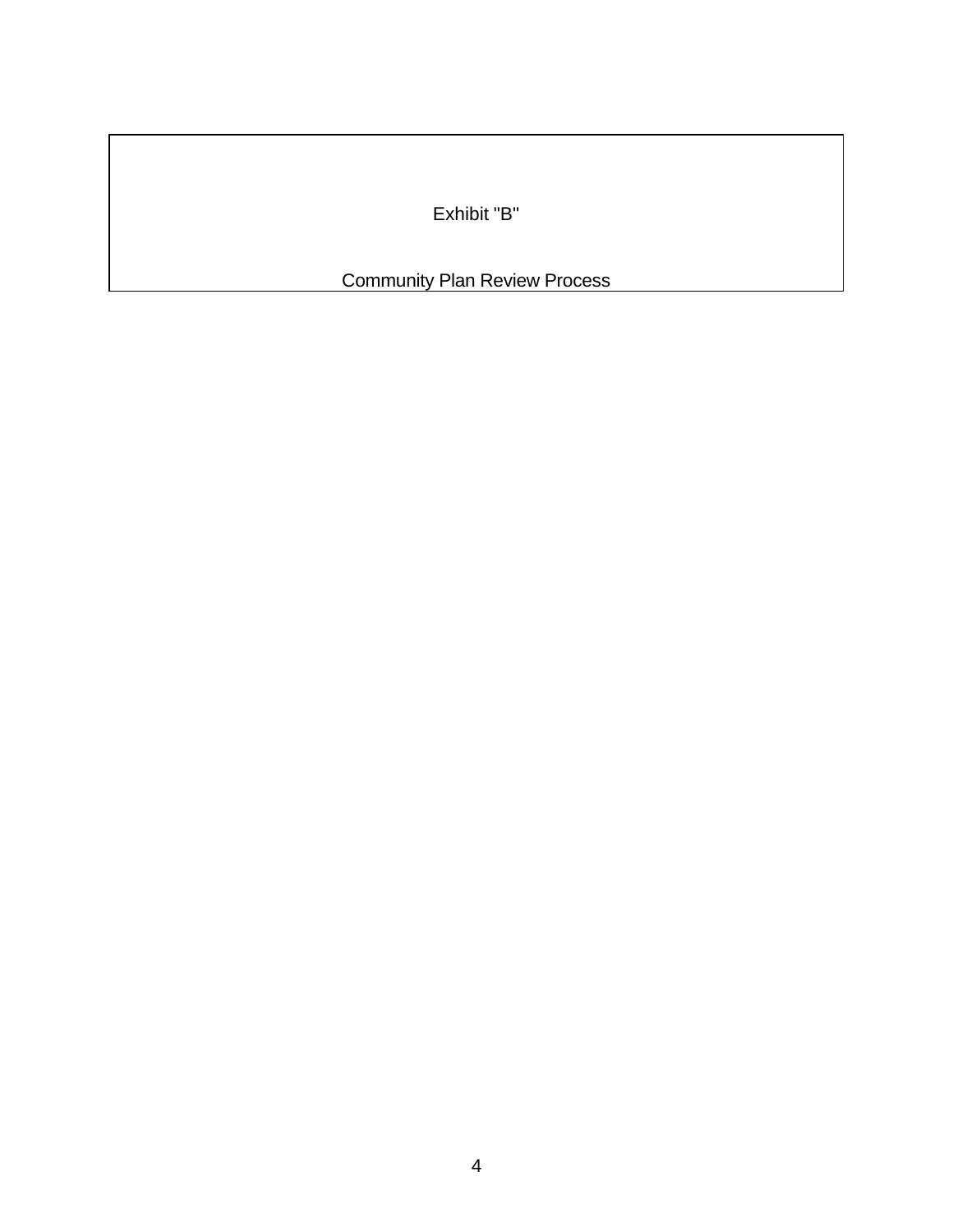# **PART II**

# **DESCRIPTION OF THE REGION AND ITS PROBLEMS AND OPPORTUNITIES**

#### **A. Planning Area Description**

#### **1. General Description of Region and Existing Community Plan Boundary**

The West Maui Community Plan covers the entire Lahaina Judicial District located on the western slopes and coastal plain of West Maui. Its common boundary with the Wailuku Judicial District begins at the southern shore of West Maui about 3/4 of a mile west of Papawai Point. Beginning at this point, the West Maui region's boundary runs mauka along the centerline of the Manawainui Gulch to the ridge line of the West Maui Mountains. The boundary then continues along the ridgelines in a northerly direction to Eke Crater, and then due north along Poelua Gulch to the northern shoreline of West Maui.

Existing population and urban settlements in the region are located at Olowalu, at Lahaina and in a band along the shoreline between the northern end of Lahaina and Kapalua. In some areas, existing urban development extends mauka. At Lahaina town, settlement patterns extend mauka at Wahikuli and along Lahainaluna Road. This development pattern is set against a dramatic backdrop of rolling sugar cane and pineapple fields and the West Maui Mountains.

The region has seen significant growth in virtually all aspects of the community. Resident population has increased from 5,524 in 1970, to 10,284 in 1980, to 14,574 in the most recent census (1990). More dramatic are the increases in visitor units over the same period, from 1,826 units in 1970, to 5,357 units in 1980, to 9,285 units in 1990.

Development, for the most part, reflects the region's visitor and agricultural industries. Visitor accommodations are located along the shoreline with necessary support facilities and residential communities. These activity centers include the Lahaina town, Kaanapali, Honokowai, Napili and Kapalua communities. Kaanapali and Kapalua are important visitor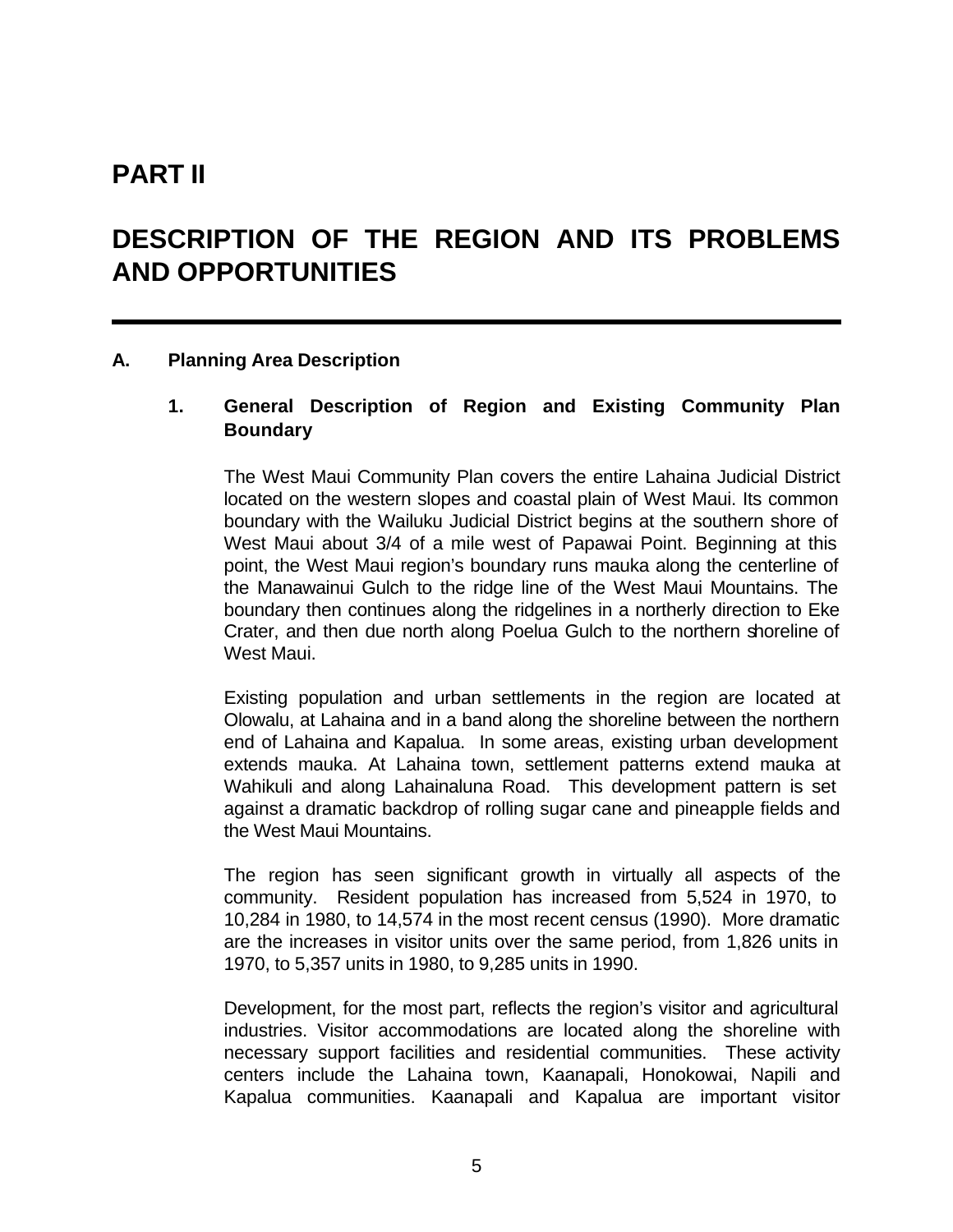destination anchors, while the old Lahaina town with its historic character and charm serves as the region's visitor, service, commercial and residential center. Small plantation camps and agricultural communities are located further inland. (See Exhibit "C".)

#### **2. Historic and Environmental Context of the Region**

The West Maui Community Plan region includes two major historical land divisions, the Lahaina and the Ka`anapali districts. The region historically has been a significant agricultural area from prior to western contact. The town of Lahaina was for a period of time the capital of the Hawaiian Kingdom and a major port of call for the Pacific whaling fleet in the mid-19th century. The region was known for the Hono-a-Pi`ilani, the bays of Pi`ilani, for which the major highway through the region is named.

The traditional district of Lahaina included the leeward half of West Maui from Honokowai to Maalaea (the southern portion of this area is not within the West Maui Community Plan region). The Lahaina District is comprised of 21 *ahupua`a*, most of which were small and concentrated around the population center in Lahaina. Lahaina town once contained numerous brackish ponds and springs, and was a very productive taro growing area. The first lighthouse was erected at Lahaina and the town became an important center of commerce and trade in the 19th century. For a time, Lahaina served as the capital of the Hawaiian Kingdom and Hawaiian royalty established a number of important sites there, including the sacred island of Moku`ula, located at the site of the present Malu-ulu-olele Park.

The influx of westerners was greater in Lahaina than elsewhere on Maui, and it served as the primary base for missionary expansion. The area also served as a major port of call for the Pacific whaling fleet during the mid-19th century. Many historic sites and structures date from these early western influences, including the Baldwin House, Hale Pa`i (and Lahainaluna School), and the Seaman's Hospital. As in the rest of Hawai`i, the late 19th century witnessed the coming of the plantation era. This brought along with it the architecture and cultural diversity of this period as can be seen in the Pioneer Inn, the Wo Hing Society Building, and various other structures and buildings.

To the south of Lahaina are the three large *ahupua`a* of Launiupoko, Olowalu and Ukumehame. These lands still contain evidence of Hawaiian agricultural terraces above the canefields and in undisturbed areas. *Heiau* sites, complexes of temporary habitation, petroglyphs and small shrines are also present in each of these *ahupua`a*. Post-contact sites include the Lahaina Pali trail (being developed for public access by the Na Ala Hele Trails and Access program) and the Olowalu church ruins.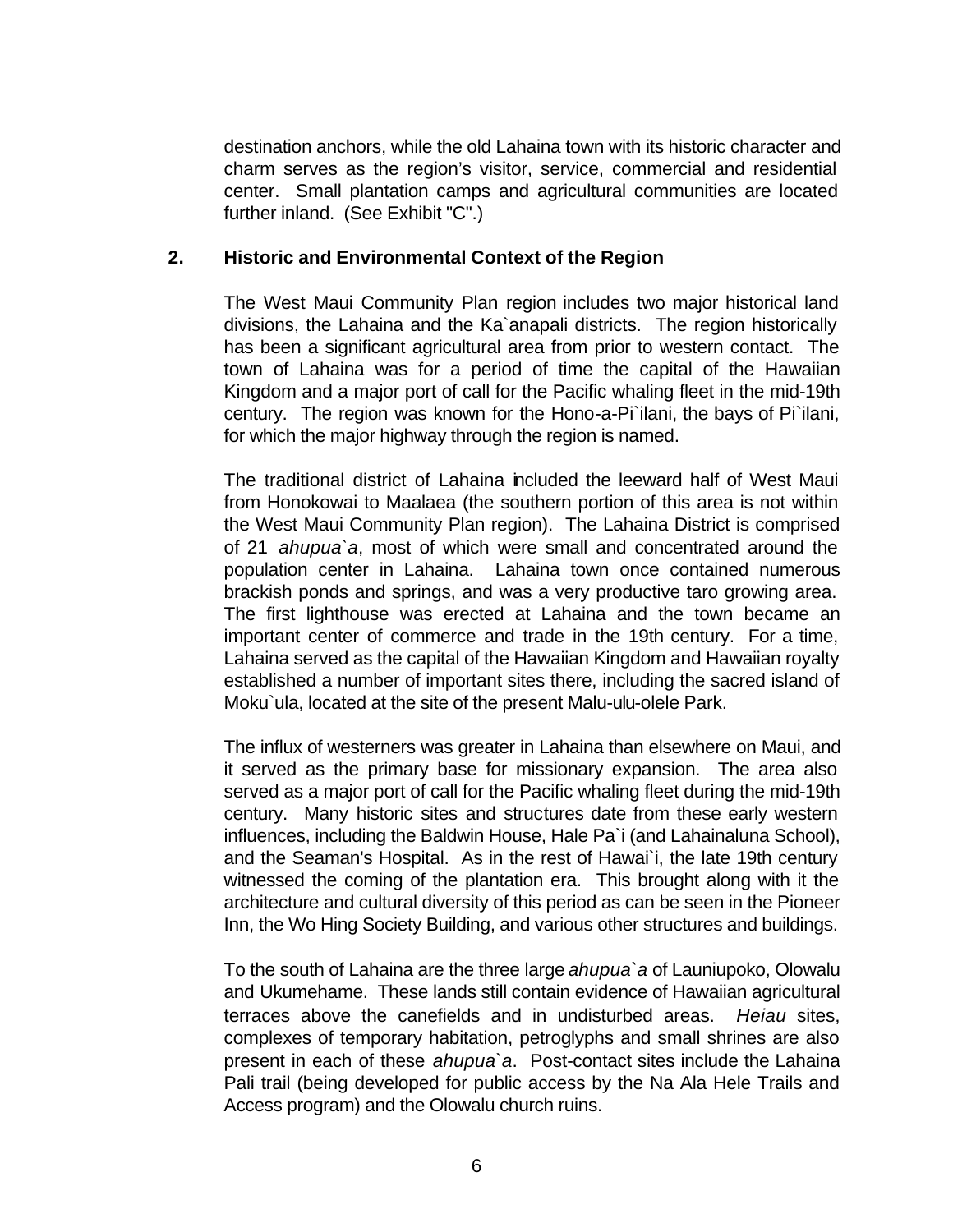North of Lahaina is the Ka`anapali district, from Honokowai to Hulu island, which contains 15 *ahupua`a* and the *kalana* of Kahakuloa. Again, the extreme portion of this traditional district (in the area around Kahakuloa) is not within the current West Maui Community Plan region. Within this district are five of the famed Hono-a-Pi`ilani, the bays of King Pi`ilani, including Honokohau, Honolua, Honokahua, Honokeana and Honokowai. Four of these areas contained perennial streams that, along with Kahana Stream, were extensively used for irrigated taro cultivation. Honokohau Valley still supports taro cultivation and vestiges of historic agricultural complexes can be found within the undeveloped portions of the other valleys. *Heiau* sites are still present along the coastal ridges in Honokohau and Honolua. An extensive pre-contact sand dune burial site was discovered at Honokahua (within the Kapalua Resort) and is being preserved.

One of Maui's first coffee plantations was started in Honokohau and Honolua and later became Honolua Ranch. In 1915, H. P. Baldwin moved the ranch headquarters to Honokahua, and the village which grew around it was called Honolua (the Honolua Store, which also moved to this site in 1915, is still in operation).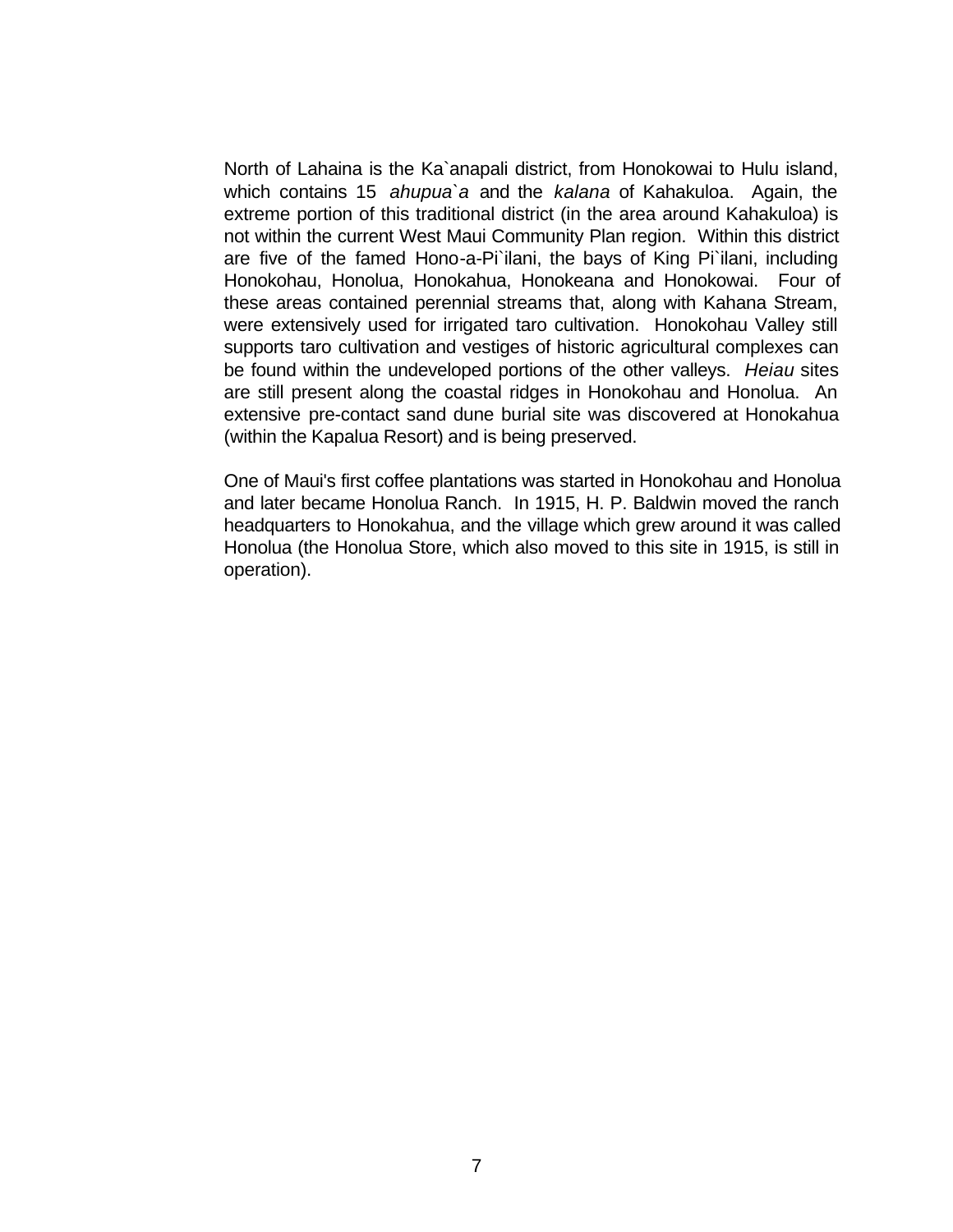Exhibit "C"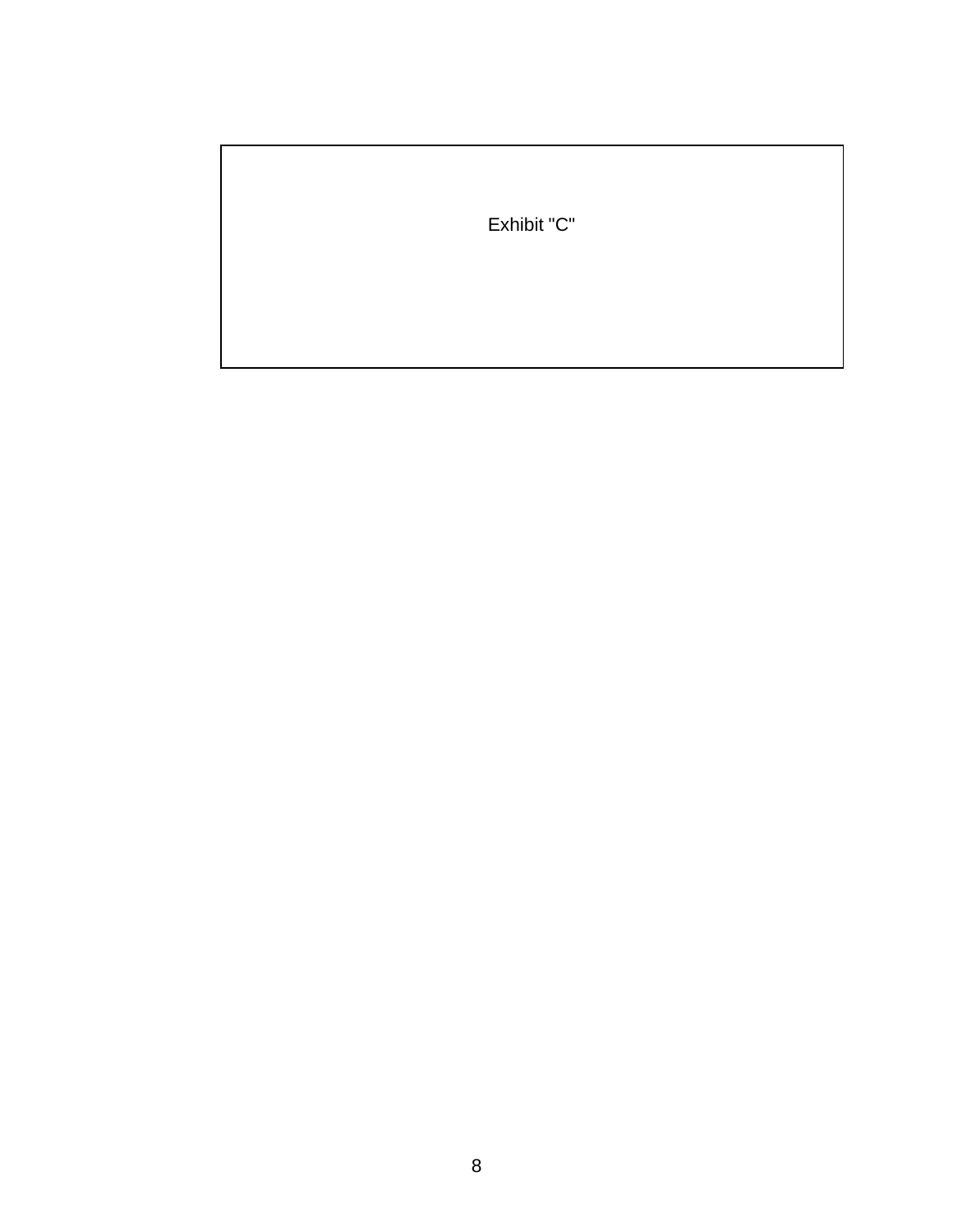#### **B. Identification of Major Problems and Opportunities of the Region**

This description of key problems and opportunities as formulated by the Lahaina CAC provides the underlying basis for the planning goals, objectives and policies which are described in the Community Plan.

#### **1. Problems**

*THREATS TO THE ENVIRONMENT AND THE POTENTIAL LOSS OF OPEN SPACE.* The natural environment is an important aspect of the region's economy, lifestyle and recreational needs. Therefore, potential threats to the environment are seen as major problems. This includes any developments or projects that may have potential adverse impacts on water quality, whether it be potable water or nearshore and offshore waters. Strong programs should be established and pursued in order to prevent degradation of the environment.

As the region develops, the importance of open space, especially along the shoreline, increases. Existing areas of open space, including agricultural lands and gulches, should be viewed as a resource which should be protected and enhanced. There is also a need to protect view corridors and scenic vistas and design landscape buffers along the major roadways in such a manner as to provide periodic views of the mountains and ocean.

*LAND USE CONTROLS AND COMMUNITY PLAN*  **IMPLEMENTATION.** The integrity of the Community Plan and the existing system of land use controls must be preserved and enhanced in order to ensure sensible levels of development and growth in the region. The implementation of the Community Plan has been lacking and community input should be actively solicited prior to each proposed amendment to the Community Plan. Projects have been permitted that were inconsistent with the Community Plan and agriculturally designated lands are being used for other than agricultural purposes. Other specific problem areas include the inconsistency of zoning and that development has preceded infrastructural improvements.

*INFRASTRUCTURE.* Inadequate infrastructure and the failure of existing infrastructural systems are seen as major problems for the region. Infrastructural improvements need to be constructed prior to the issuance of building permits in order to prevent the lag time needed for infrastructure to catch up with development. Water resources should be conserved and new sources need to be developed. The closing of the region's only landfill presents a potential challenge to efficient solid waste management. There is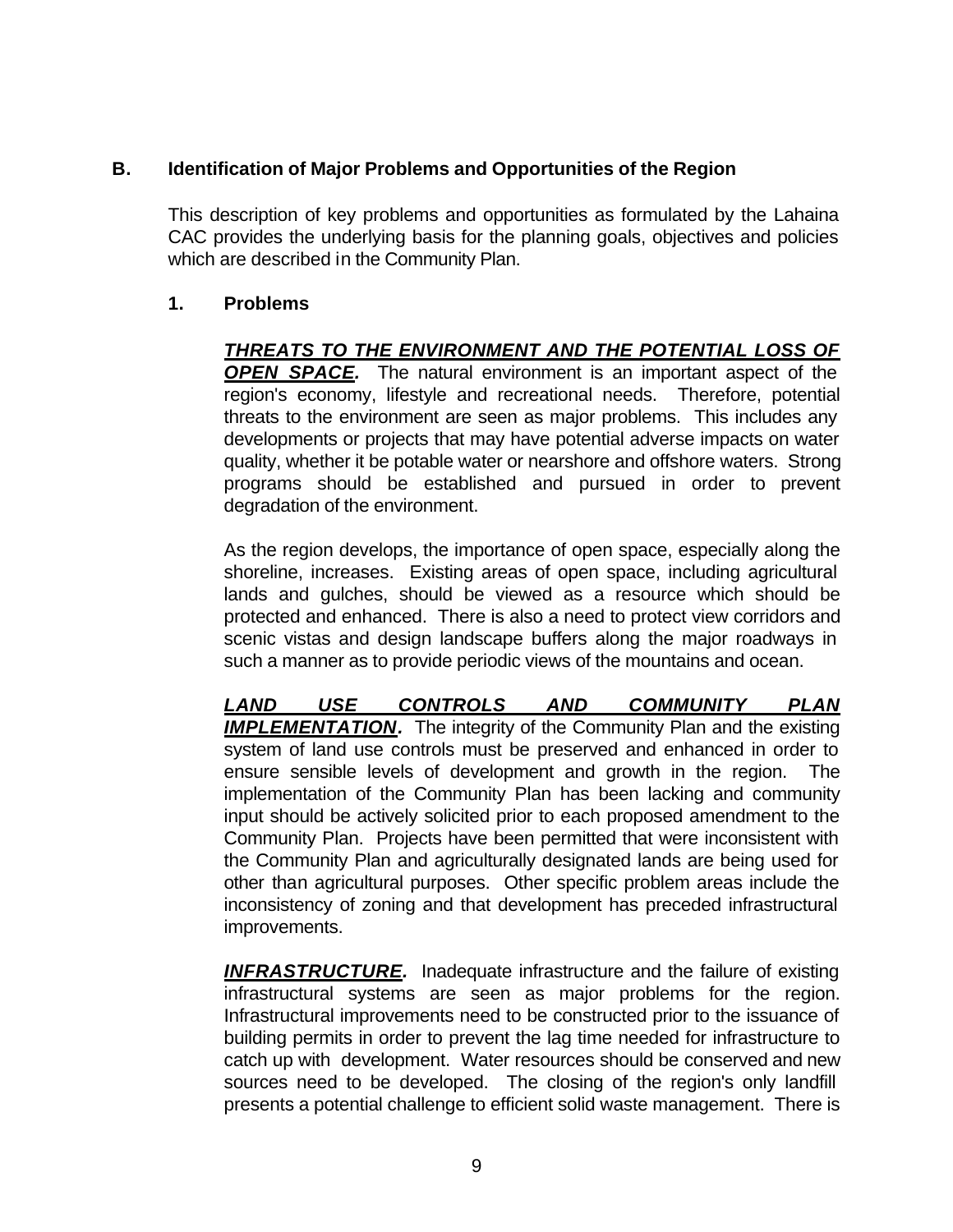a need to develop a public transportation system and to support the development of more bikeways.

**GROWTH.** Unconstrained growth places severe stress on infrastructure systems, the availability of housing, environmental and natural resources in the region and the social fabric of the community. The region's de facto population is made up of three major components: the residents who live here, the tourists who stay here and the commuters who travel back and forth to jobs in the region. Unconstrained growth of any of these groups adversely affects the quality of life within the region. The plan needs to address resident and de facto population levels, density and distribution.

The following other areas of importance were also identified:

- LONG TERM STABILIZATION OF THE ECONOMY. The tourist industry provides a strong economic base. Yet, the industry is subject to seasonal fluctuations, increasing competition and uncertainties in national and international economic conditions. There is a need to stabilize the economy of the region and to protect and improve the visitor experience. A stable economy also involves the need to actively promote a diversification of the region's economic base. There is a need to provide more light industrial lands.
- AFFORDABLE HOUSING. There is an ongoing need to provide affordable housing in the region. However, care should be taken not to repeat mistakes made in the past. It is also important to provide a wider range of affordable housing choices in order to serve the full spectrum of residents (from single persons to large families) and to seek to address the problem of homelessness.
- SOCIAL CONDITIONS. There is a need to control the increased crime rate, to address the problems of youth at risk, to promote activities for better use of spare time, and to create a wider range of educational opportunities. There is a need to increase the level of health and social services provided in the region.

There is also the need to preserve and protect the cultural diversity and remaining rural lifestyles within the region. Archaeological, cultural and historic resources need to be preserved and interpreted to maintain a link with the past as the region moves into the future.

#### **2. Opportunities**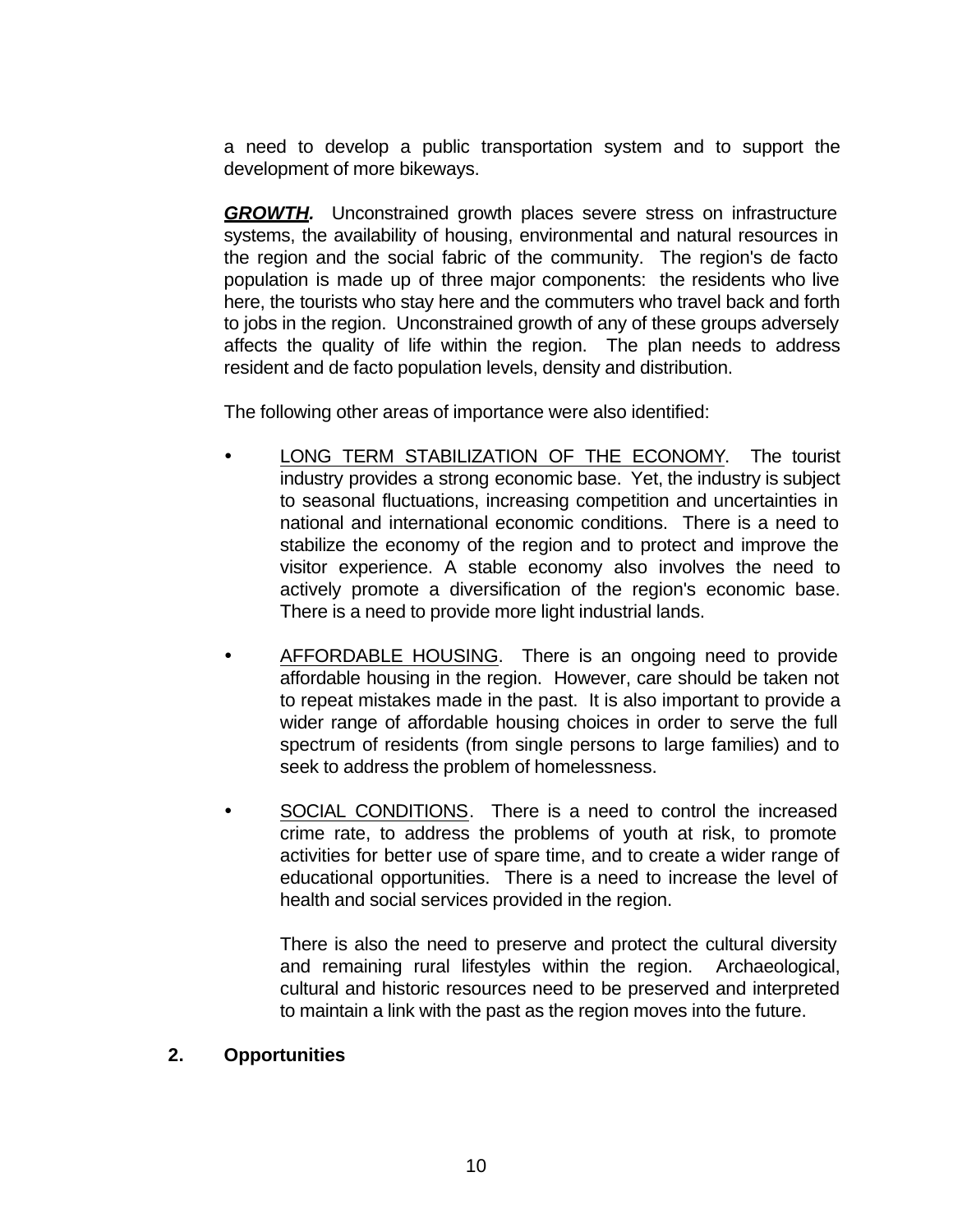*NATURAL ENVIRONMENT.* The natural environment is a major asset of the region -- the open spaces and stretches of shoreline between the south boundary of the district and Puamana and from Kapalua to Nakalele Point, the expansive landscape of agricultural and natural open space areas against the backdrop of the West Maui Mountains, the warm climate, abundant water resources, nice sandy beaches, and clean ocean environment. The natural environment of the Lahaina region characterizes much of what is special about West Maui as a place to live and to visit.

The marine and nearshore environment and open space areas are important assets of the region that should be protected and preserved for the long-term. Also reuse of treated effluent and the reduction in sedimentation of nearshore waters must be pursued to protect and enhance the region's land, water and marine environments.

**STABILITY OF THE ECONOMIC BASE.** The success of an urban community relates to the stability of its economy. In West Maui, sugar, pineapple and tourism are the primary industries. With the dependence on the visitor industry and the ever-present uncertainties facing agriculture, it is recognized that the economic base is potentially vulnerable and must be nurtured in a responsible manner to insure stable employment opportunities for residents and their descendants.

It is therefore important to maintain a stable economic base by encouraging the upgrading of existing visitor facilities; pursuing diversified economic opportunities; insuring responsible and sustainable growth to provide a range of job opportunities so that the young people can remain in or return to the community; encouraging alternate energy production (i.e. solar, wind and biomass); identifying potential uses of federal, state and county lands to benefit the community; and in general, creating opportunities for more self-sufficiency.

*HISTORY OF THE LAHAINA REGION.* History tells us much about a community -- what it is and where it has come from. Lahaina has a rich history dating back to the times of pre-contact Hawaii, the Hawaiian Monarchy, the missionaries, the whaling industry and the sugar and pineapple plantations. Each successive passage of an era has added to the cultural richness of the community. And through the tireless efforts of numerous organizations and individuals in the community, much has been done to restore historic sites and to preserve the historic character of Lahaina town.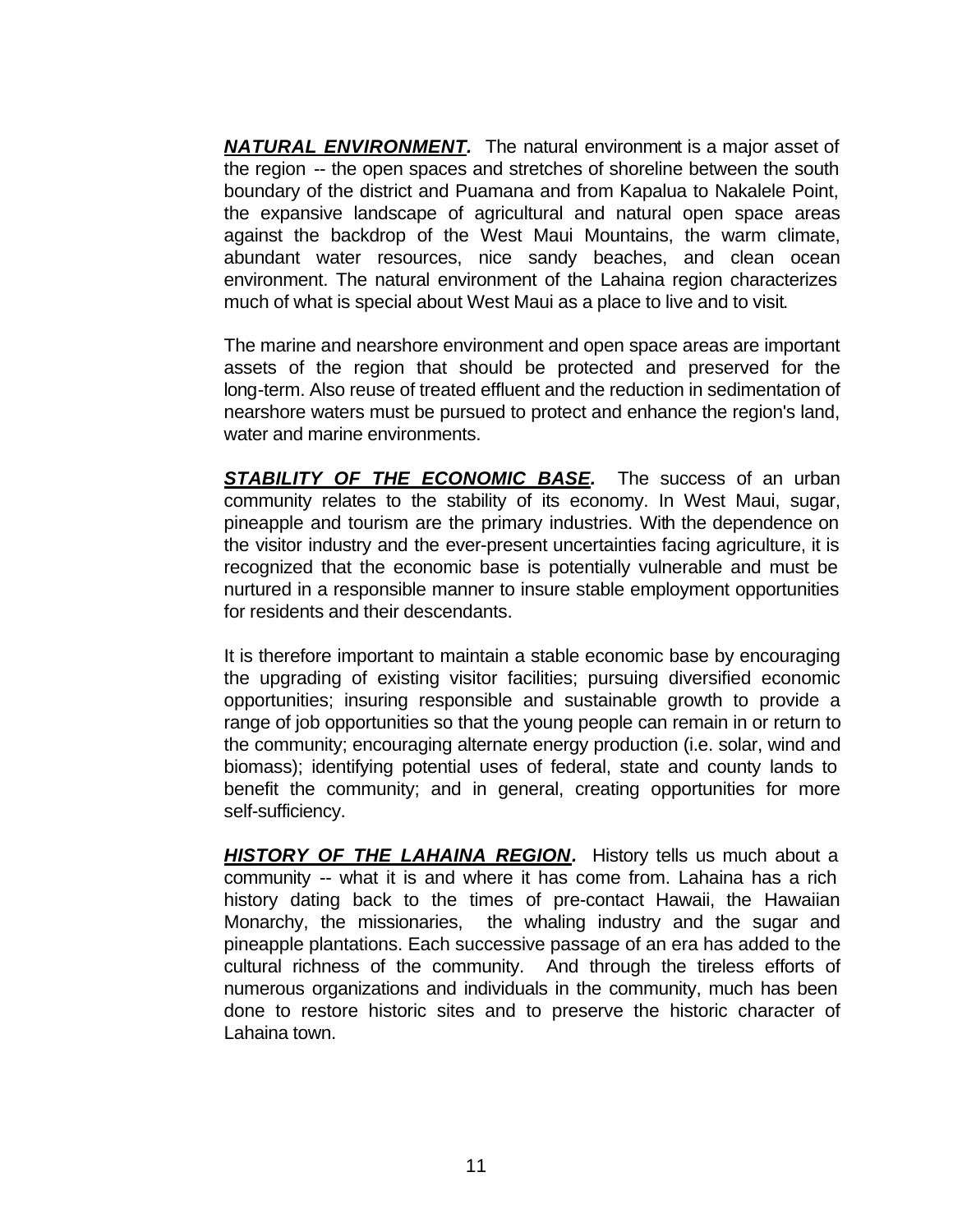It is important to preserve and protect the region's cultural resources and traditional lifestyles, including the agricultural pursuits of Native Hawaiians in Honokohau Valley.

**SYSTEM OF LAND USE CONTROLS.** The implementation of a community plan is guided by a system of land use controls and regulations. There are opportunities to improve this regulatory system, in terms of procedures and programs implementing policies for beach access, preservation of open space, use of agricultural lands, and zoning consistent with the Community Plan's land use map.

#### **C. Interregional Issues**

In the consideration of possible amendments to the Lahaina Community Plan, there were several issues brought up by the CAC which affect other regions or require a county- or island-wide analysis. This section lists these issues which suggest interregional, county-wide or island-wide analysis.

- 1. The need for "balanced" island-wide growth;
- 2. The need for expanded boating and harbor facilities, especially along the leeward coast of Maui; and
- 3. The responsible use of the county's natural resources.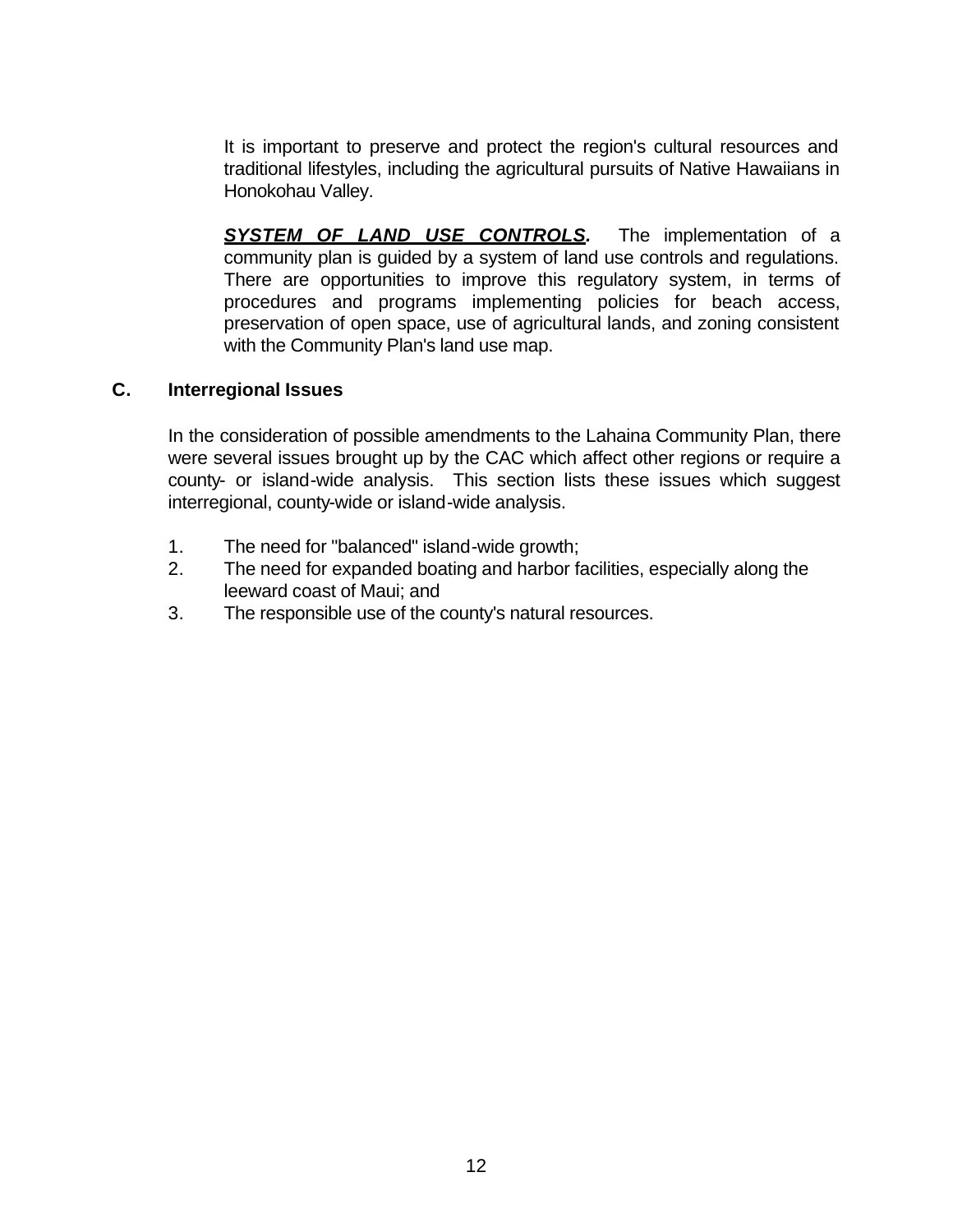# **PART III**

# **POLICY RECOMMENDATIONS, IMPLEMENTING ACTIONS, AND STANDARDS FOR THE WEST MAUI REGION**

#### **A. Intended Effects of the West Maui Community Plan**

Policy recommendations contained herein express the long-term visions for the West Maui community. They will be used in formulating and prioritizing programs. Most significantly, the recommendations establish a long-range land use pattern for the region.

For these reasons, the West Maui Community Plan will play a key role in directing economic growth and stabilization for the West Maui region. Accordingly, the population of West Maui will, to a large degree, be affected by the policy recommendations contained in the Community Plan.

Population projections, while subject to a host of variables and external factors, provide a useful benchmark for conceptualizing growth in a region and providing a measure of the effectiveness of the West Maui Community Plan and future strategies to direct and manage growth. Population forecasts were utilized to provide some insight into long-term trends and likely future land use demands.

For the year 2010, the population forecasts projected a West Maui resident population of 22,633 if growth is unconstrained, and a resident population of 21,149 if growth is constrained. Additionally, the forecasts projected an average visitor census of 37,734 if growth is unconstrained, and a visitor census of 31,775 if growth is constrained. For the purposes of this plan, the "constrained" forecasts shall serve as the guidelines in determining future land uses and community development needs in the West Maui region.

As with population, the policy recommendations of the West Maui Community Plan and any future amendments to the plan will have a direct effect on the sequence and pattern of growth in the region. The plan recognizes Lahaina town as the regional center of West Maui and strives to balance future growth with the protection of the environment. The quality of the region's natural and marine environment is an inherent aspect of what West Maui represents to its residents and visitors alike. Accommodating a sufficient supply of land for affordable housing and parks is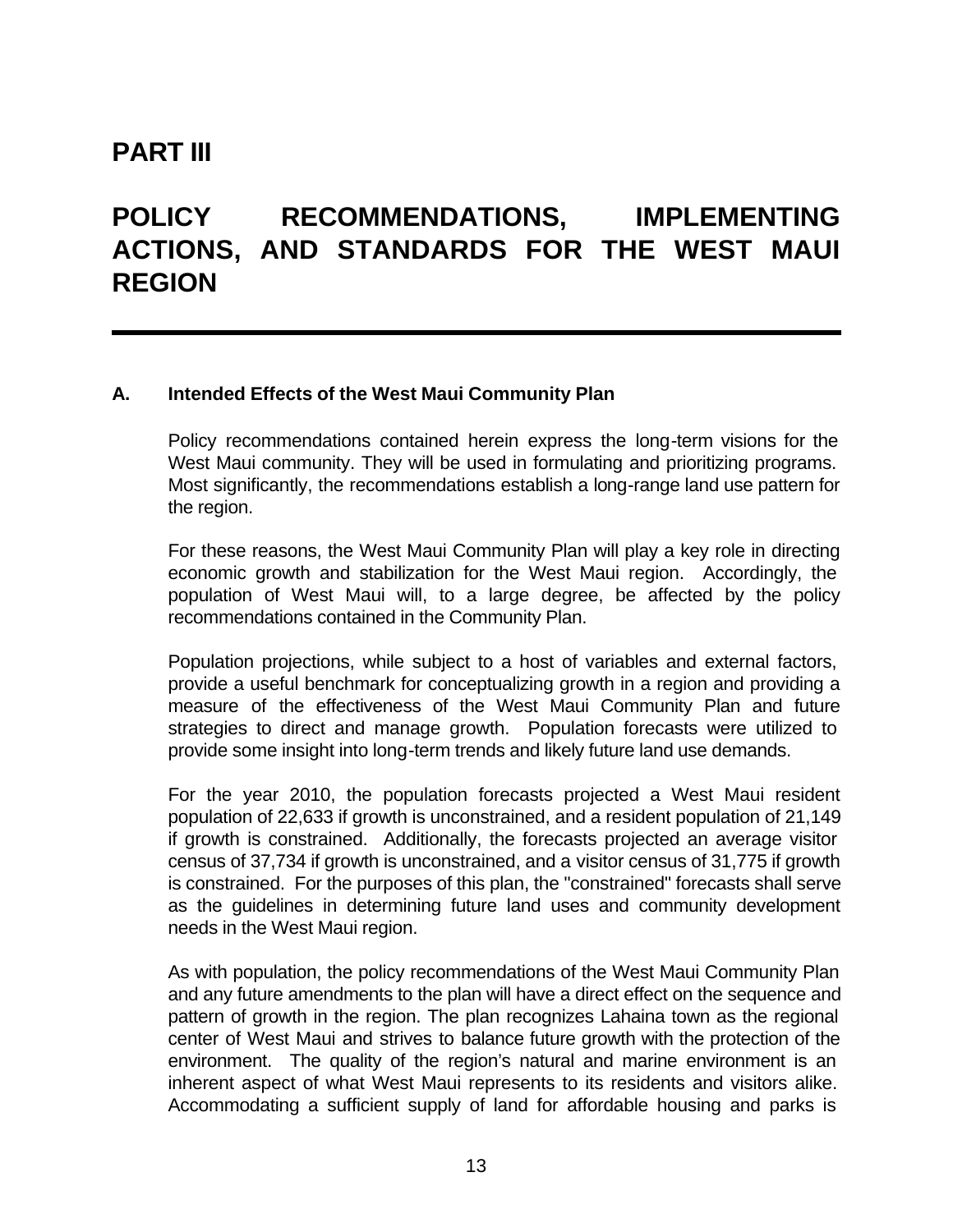another objective of this Community Plan. The plan also recognizes the need to protect and preserve historic, archaeological and cultural resources for present and future generations.

Any interpretation of the policies of this plan or any amendment proposed to this plan shall be based in large part to the specified intended effects of this plan. These are:

- 1. Allocate adequate open space for public recreational activities, especially within the urbanized areas of the region and along the shoreline.
- 2. Slow the rate of growth and stabilize the economy.
- 3. Protect the natural resources of the region and promote environmentally sound uses and activities.
- 4. Exert more control on the timing and patterns of development within the region through the community plan, zoning, and the permitting process.
- 5. Encourage infill in order to protect agriculture and mauka open spaces.

#### **B. Goals, Objectives, Policies and Implementing Actions**

The West Maui Community Plan sets forth goals which are statements identifying preferred future conditions. The objectives and policies specify steps and measures to be taken to achieve the goals. Implementing actions identify specific program or project requirements to conduct tasks necessary for the successful implementation of the plan. The pattern and mix of land uses provided for within this Community Plan shall be identified on the "Land Use Map".

# *LAND USE*

#### *Goal*

An attractive, well-planned community with a mixture of compatible land uses in appropriate areas to accommodate the future needs of residents and visitors in a manner that provides for the stable social and economic well-being of residents and the preservation and enhancement of the region's open space areas and natural environmental resources.

# *Objectives and Policies for the West Maui Region in General*

1. Protect and enhance the quality of the marine environment.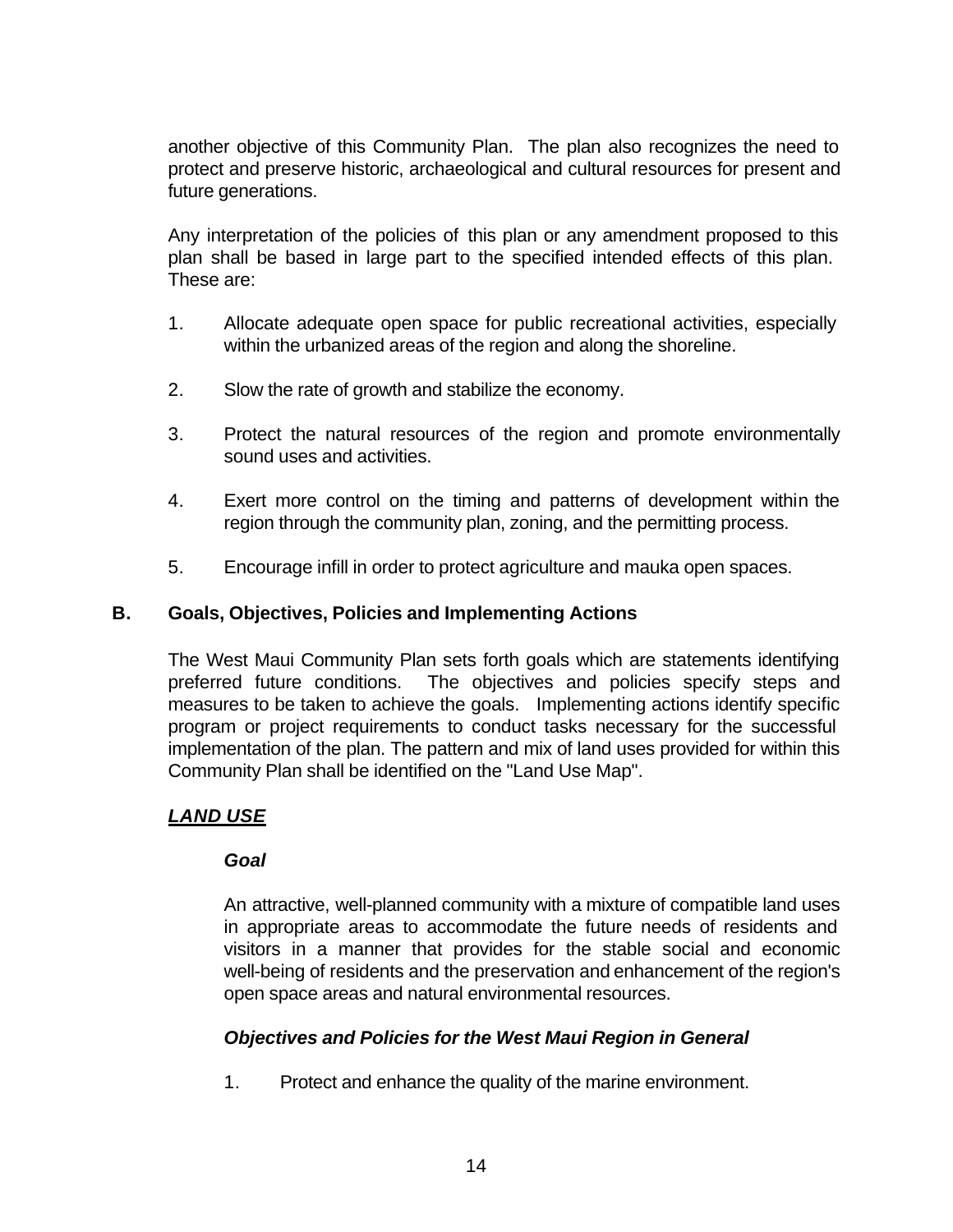- 2. Preserve and enhance the mountain and coastal scenic vistas and the open space areas of the region.
- 3. Ensure that appropriate lands are available to support the region's present and future agricultural activities.
- 4. Establish an appropriate supply of urban land within the region to meet the needs of the community over the next 20 years. The Community Plan and its map shall define the urban growth limits for the region and all zoning requests and/or proposed land uses and developments shall be consistent with the West Maui Community Plan and its land use map.
- 5. Preserve the current State Conservation District and the current State Agriculture District boundaries in the planning region, in accordance with this Community Plan and its land use map. Lands north of Kapalua and south of Puamana to the region's district boundaries should ensure the preservation of traditional lifestyles, historic sites, agriculture, recreational activities and open space.
- 6. Special Permits in the State Agricultural Districts may be allowed only: (1) to accommodate public and quasi-public uses; (2) public facility uses such as utility installation, landfills and sewer treatment plants whose location is determined by technical considerations; (3) uses which are clearly accessory and subordinate to a principal agricultural use on the property; and (4) extractive industries, such as quarrying, where the operation does not adversely affect the environment or nearby agricultural uses.
- 7. Provide for specific criteria for the subdivision of lands designated for agricultural use in order to control the potential loss of productive agricultural lands and the open space resource.
- 8. Where possible, relocate the Honoapiilani Highway south of Puamana in order to reduce potential inundation and disruption of service due to storm-generated wave action. Where the highway is relocated for the purpose stated, lands makai of the new alignment shall be designated Open Space (OS) or Park (PK) to provide for ocean-related recreational use. Notwithstanding the foregoing, continued agriculture use shall be allowed within these areas.
- 9. Preserve the existing domestic, small farm, business, youth care, and recreational uses from Honokahua Bay to the district's north boundary and from Puamana to the district's south boundary. Support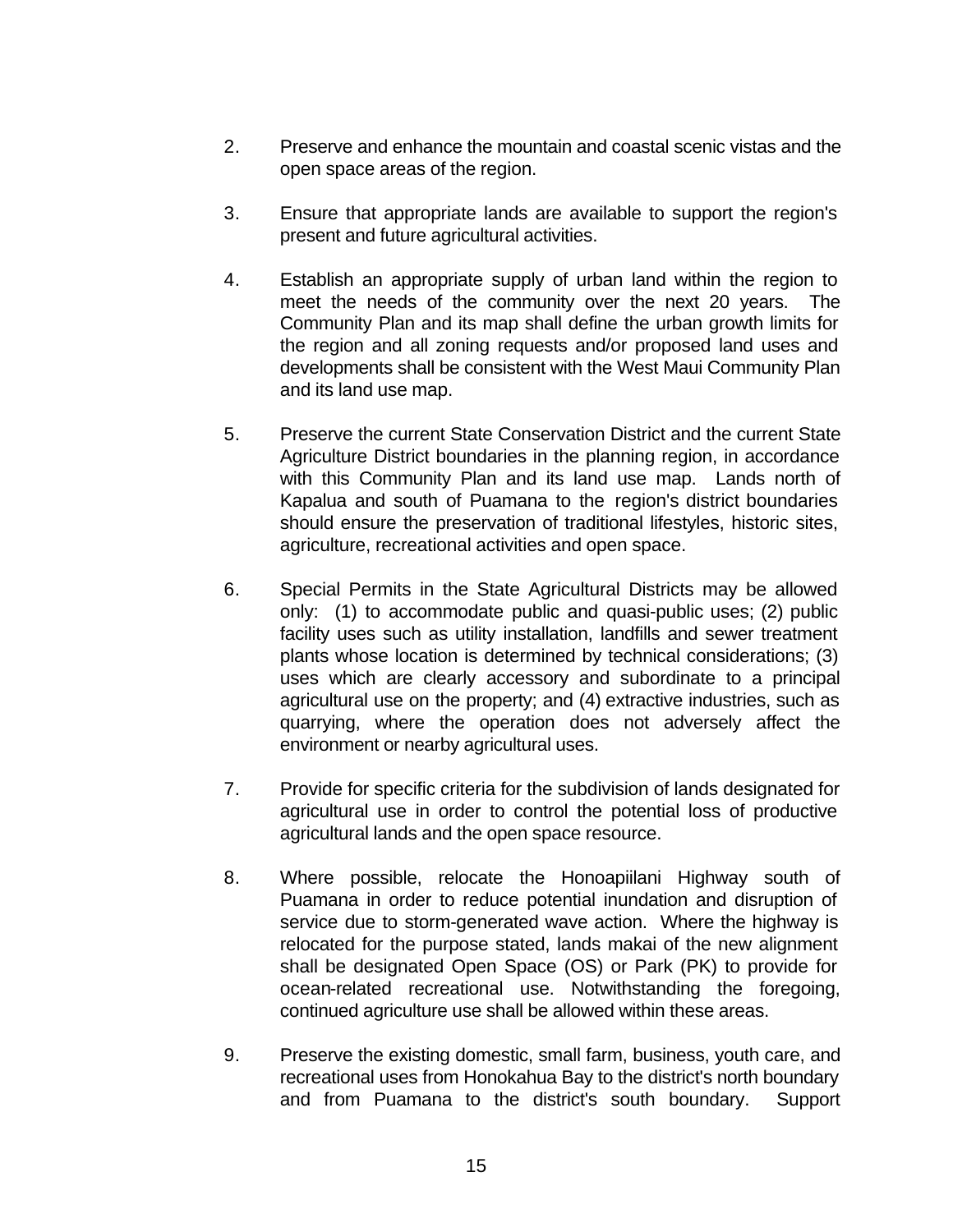continuation of the traditional agriculture activities in Honokohau Valley by recognizing Native Hawaiian water rights protected by Article XII, Section 7, of the State Constitution, and Section 1.1, Hawaii Revised Statutes.

- 10. Provide and maintain parks and beach access for the present and future needs of residents and visitors. For the areas outside Lahaina town, establish or expand parks and public shoreline areas to include but not limited to the following:
	- a. The proposed Napili regional park between the Honoapiilani Highway and the Lower Honoapiilani Road and adjacent to the Kapalua Bay Golf Course comprising an area of approximately 50 acres.
	- b. The development of a public beach park at Olowalu near Camp Pecusa for camping and ocean-related recreational and educational activities. The final boundaries of this park shall be determined in consultation with the landowner. However, if agriculture in the area is decreased by 50 percent, 20 acres of park land shall be considered for addition to the 10 acres of park land currently designated in the Land Use Map.
	- c. The proposed Mahinahina regional park on approximately 50 acres of land below the Kapalua/West Maui Airport.
- 11. Recognize the following approved major masterplanned affordable housing developments. Approvals of these projects provide that no less than 60 percent of the housing units will be in the affordable price range. Lands makai of the proposed Lahaina Bypass Highway shall be developed prior to those lands mauka of the bypass. The land use designation of Agriculture (AG) shall apply to all portions of the following projects not fully developed under and pursuant to Hawaii Revised Statutes Act 15, Session Laws of Hawaii, 1988.
	- a. Villages of Leiali`i--This project is planned by the State Housing Finance Development Corporation and situated mauka of Honoapiilani Highway in the vicinity of the Lahaina Civic Center and Wahikuli Terrace comprising an area of approximately 1,120 acres. The planned residential community will include approximately 4,813 housing units to be developed in phases, an 18-hole golf course, two elementary school sites, neighborhood business commercial uses, church, child care, recreational/park uses, and other public uses.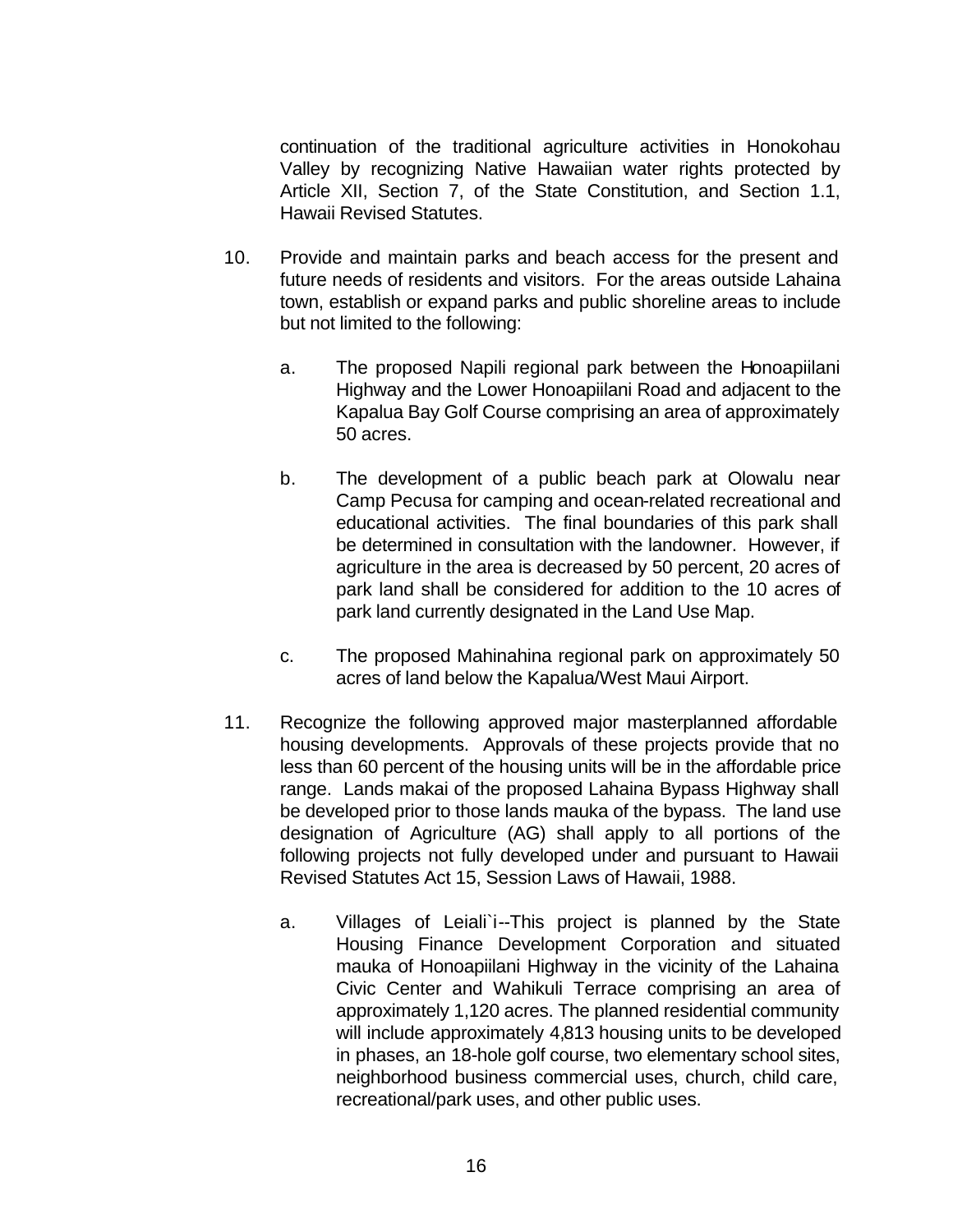- b. Puukolii Village--This project is proposed by AMFAC/JMB, a Hawaii Corporation, in the vicinity of the former Puukolii Village and comprises an area of approximately 299 acres. The proposed residential community is to include approximately 1,700 housing units to be developed in phases as well as sites for neighborhood commercial uses, hospital/emergency medical facilities, child care center, church, elderly housing, elementary school, and a community park.
- 12. Designate 10 acres of land mauka of Honoapiilani Highway near the Civic Center for Public/Quasi-public use as a site for future public parking.
- 13. Maintain the current size, scale and level of services at the airstrip in Mahinahina through appropriate zoning conditions.

#### *Objectives and Policies for Lahaina Town*

- 1. The area bounded by Honoapiilani Highway and Front Street define Lahaina town. Within this core, allow higher density commercial and civic activities with lower density residential uses on the periphery to emphasize the importance of Lahaina town as the regional service center and an attraction to residents and visitors alike.
- 2. Emphasize visitor amenities, regional commercial activities and facilities which convey community identity along Front Street between Baker and Prison Streets.
- 3. Provide resident-oriented commercial uses along Wainee Street from Baker to Dickenson Streets.
- 4. Concentrate multifamily dwelling units around the central commercial district in the following locations:
	- a. At the north end of Lahaina town between Front Street and Honoapiilani Highway, from Kahoma Stream to Baker Street.
	- b. Toward the south end of Lahaina town along Wainee Street, generally from Lahainaluna Road to Shaw Street.
- 5. Provide for a mixture of residential and commercial uses along the makai side of Wainee Street, between Dickenson and Prison Streets.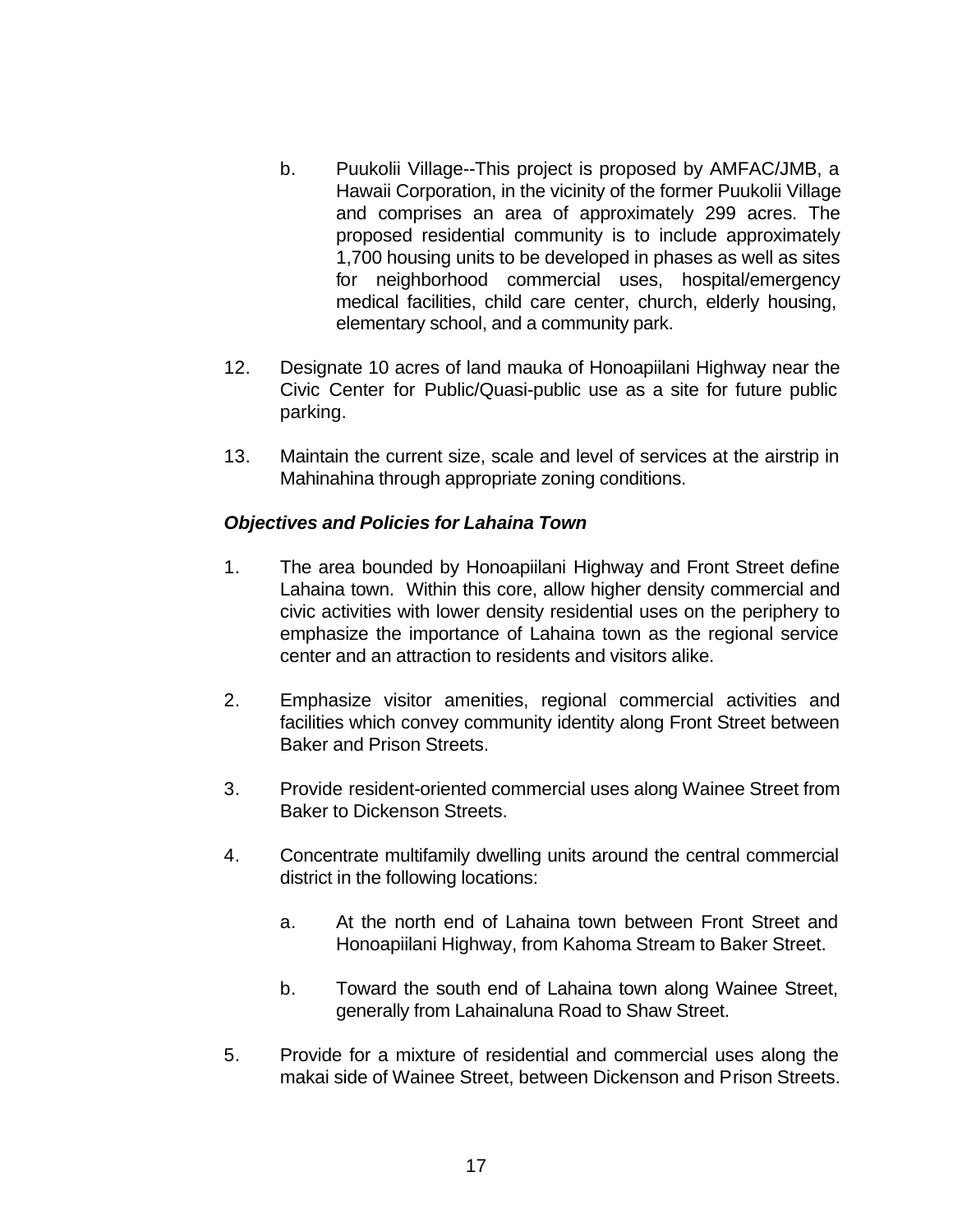- 6. Preserve the two-story height limit on all buildings in the approximately 8.6 acres that are now the site of the Maui Islander.
- 7. Provide for commercial uses in the following areas:
	- a. At the north end of Lahaina town makai of Front Street from Kahoma Stream to Kapunakea Street.
	- b. In the vicinity of Panaewa Street and bounded by Wainee Street, Lahainaluna Road, Luakini Street and Dickenson Street.
	- c. Along Dickenson Street between Mill Street and Front Street.
- 8. Preserve the area makai of Front Street between Market and Papelekane Streets for the continued location of the library and open space.
- 9. Preserve the area bounded by Prison, Front, Shaw and Wainee Streets for residential, park and public/quasi-public uses.
- 10. Preserve the remaining single family residential uses north of Kapunakea Street; between Ala Moana and Papalaua Streets and south of Shaw Street.
- 11. Establish, expand and maintain parks, public and private open spaces, public facilities, cemeteries, and public shoreline areas within Lahaina town. Major park spaces to be maintained, expanded, or established are:
	- a. A marine-oriented park at Mala Wharf along the south side of Kahoma Stream with provision for a second boat launch ramp.
	- b. A new community-oriented park along the south bank of Kahoma Stream and between Front Street and Honoapiilani Highway.
	- c. A shoreline park at Puunoa Point adjacent to the Jodo Mission, provided that the cemetery is appropriately relocated.
	- d. An urban park along the south side of Dickenson Street, between Luakini and Front Streets, maintaining the historic character of structures and landscaping.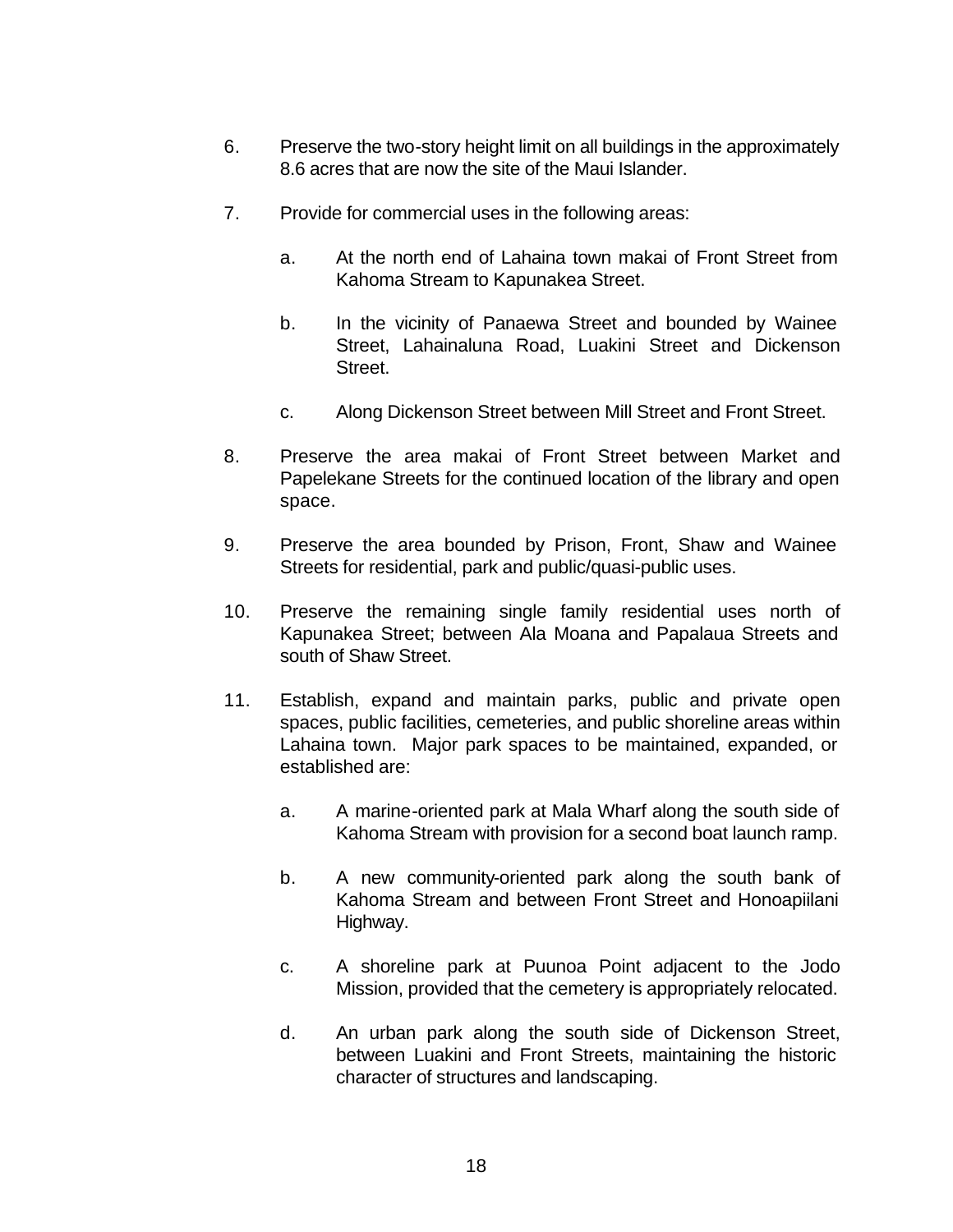- e. The park space behind the existing small boat harbor, containing the Banyan Court and Kamehameha III School.
- f. Restoration of and improvements to Malu-ulu-olele Park and Moku`ula Island at the corner of Front and Shaw Streets.
- g. Maintain Armory Park without sacrificing additional land for parking.
- h. The continued development and expansion of the park at Wainee into a regional recreational and sports facility.
- i. The development of a "gateway" park mauka of Honoapiilani Highway near the southern end of the Lahaina Watershed Drainage Improvement Project.
- 12. Provide parking that is adequately marked or assigned and conveniently located in retail commercial shopping areas, at public parking sites and at major commercial complexes. Where appropriate, multi-decked parking structures may be allowed. Principal parking locations include:
	- a. Expanded public parking south of Prison Street between Front and Luakini Streets.
	- b. Public parking north of Dickenson Street between Luakini and Wainee Streets.
	- c. Parking at the shopping complex within Baker, Front, Papalaua, and Wainee Streets.

#### *Implementing Actions*

- 1. Plan, design and construct a regional recreational and sports complex, including all-weather track and community meeting facilities, in the Wainee area near the existing swimming pool and youth center complexes.
- 2. Identify and inventory exceptional open space resources and viewsheds for protection via covenants, easements, and other planning tools.
- 3. Develop and implement a directed and managed growth plan and strategies to guide and coordinate future development.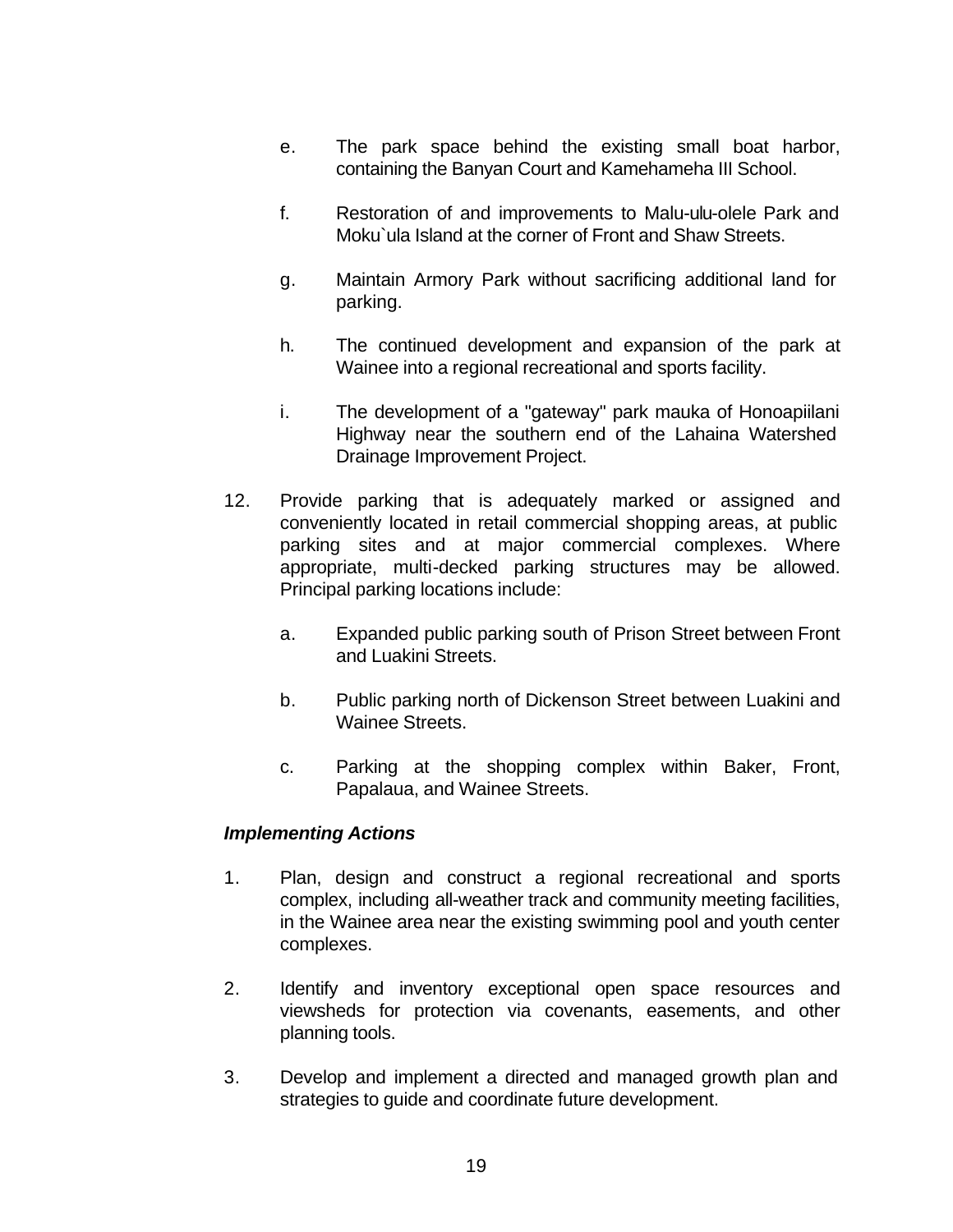- 4. Install signs clearly identifying public parking in Lahaina town.
- 5. Establish and enforce agricultural subdivision criteria.
- 6. Establish a "Watershed Protection Overlay Plan" for West Maui and propose and adopt appropriate ordinances to implement the plan. The purpose of the overlay plan is to insure the protection of (1) the quantity and quality of drinking water supplies; (2) the quality of coastal waters and marine resources; and (3) the long term economic viability of the community. The overlay plan should include specifications for drainage, erosion control, water conservation, wastewater reuse, and shoreline setbacks as needed to supplement existing policies and rules.
- 7. Continue to study the feasibility of a West Maui multi-purpose facility designed for public, educational, cultural, and convention uses.

# *ENVIRONMENT*

#### *Goal*

A clean and attractive physical, natural and marine environment in which man-made developments on or alterations to the natural and marine environment are based on sound environmental and ecological practices, and important scenic and open space resources are preserved and protected for public use and enjoyment.

# *Objectives and Policies*

- 1. Protect all waters and wetland resources. Such resources provide open space and habitat for plant and animal life in the aquatic environment. They are also important for flood control and natural landscape.
- 2. Preserve agricultural lands and open space with particular emphasis on natural coastal areas along major highways.
- 3. Protect the quality of nearshore and offshore waters. Monitor outfall systems, streams and drainage ways and maintain water quality standards. Continue to investigate, and implement appropriate measures to mitigate, excessive growth and proliferation of algae in nearshore and offshore waters.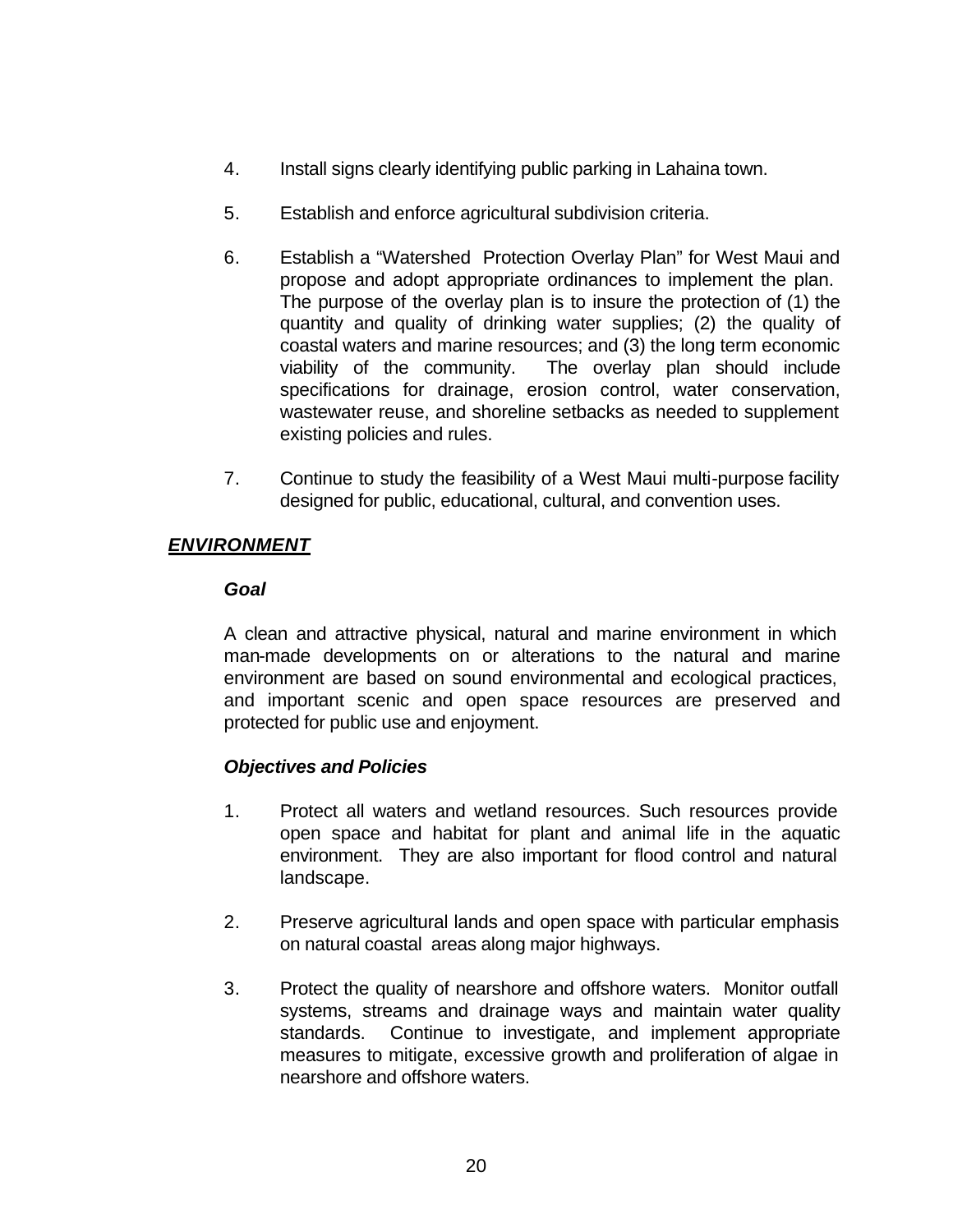- 4. Emphasize land management techniques such as natural landscaping, regular maintenance of streams and drainage ways and siltation basins, avoidance of development in flood-prone areas, and other measures that maintain stream water quality. Wherever feasible, such management techniques should be used instead of structural solutions, such as building artificial stream channels or diversion of existing natural streams.
- 5. Encourage soil erosion prevention measures and the installation of siltation basins to minimize downstream sedimentation and degradation of nearshore and offshore water quality.
- 6. Integrate stream channels, gulches and other areas deemed unsuitable for development into the region's open space system for the purposes of safety, open space relief, greenways for public use and visual separation. Existing development of these stream channels, gulches and other areas shall be maintained and shall not be expanded. Drainage channels and siltation basins should not be considered for building sites, but used, rather, for public open space.

The following major streams and gulches, as named on the United States Geologic Survey topographic maps (Lahaina and Honolua, Hawaii, 7.5 minute series, 1:24,000 scale), are to be kept as open space:

- a. Kahoma Stream
- b. Wahikuli/Hahakea Gulch
- c. Honokowai Stream
- d. Mahinahina Stream
- e. Kahana Stream
- f. Kaopala Gulch
- g. Honokeana Stream
- h. Napili Stream (2-3)
- i. Napili Stream (4-5)
- j. Honokahua Stream
- k. Mokupea Gulch
- l. Honolua Stream
- m. Papua Gulch
- n. Kauaula Stream

For other natural drainageways that discharge to the ocean during part of the year, their natural filter functions shall be preserved. The preservation of these natural filter functions may be accomplished by the use of structural controls or solutions in accord with accepted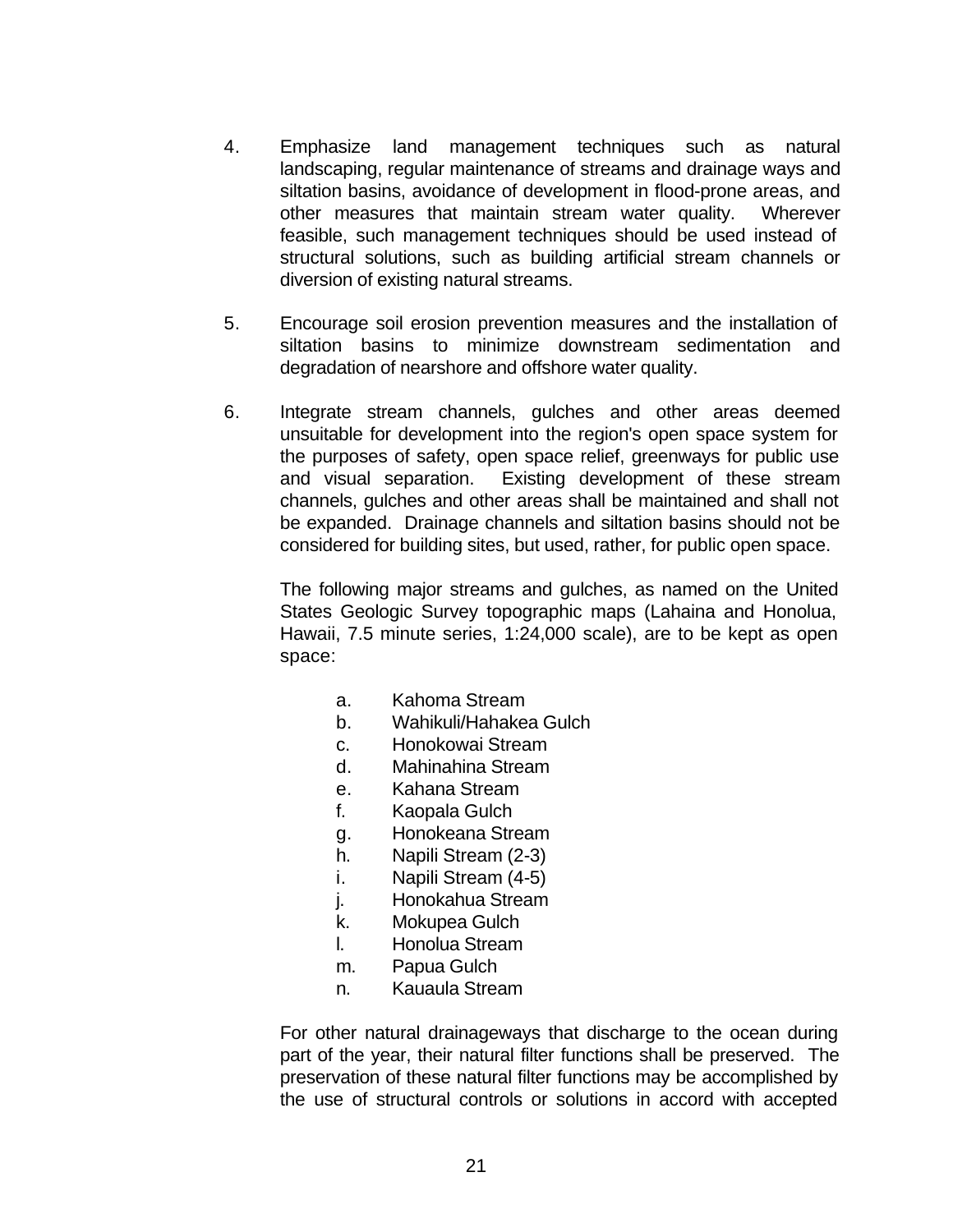engineering standards or rules as may be adopted by the Department of Public Works and Waste Management, and includes the use of best management practices such as desilting basins, moderation of flow velocity, subsurface infiltration systems, and baffles.

- 7. Preserve, protect and/or nourish the shoreline sand dune formations throughout the planning region. These topographic features are essential to beach preservation and a significant element of the natural setting that should be protected.
- 8. Promote public/private initiatives in the maintenance, and, where appropriate, landscaping of drainage ways.
- 9. Promote recycling programs to reduce solid waste disposal in landfills.
- 10. Encourage park, golf course, landscape and agricultural uses of treated effluent. Plan for wastewater reuse in the design of new parks, golf courses, and open spaces.
- 11. Prohibit the construction of vertical seawalls and revetments except as may be permitted by rules adopted by the Maui Planning Commission governing the issuance of Shoreline Management Area (SMA) emergency permits, and encourage beach nourishment by building dunes and adding sand as a sustainable alternative.
- 12. Prohibit the dumping of heavy metals, oil and untreated sewage on land and in the nearshore waters and provide accessible and safe disposal for hazardous materials.
- 13. Promote the planting of trees and other landscape planting to enhance streetscapes and the built environment.
- 14. Protect the shoreline and beaches by preserving waterfront land as open space wherever possible. This protection shall be based on a study and analysis of the rate of shoreline retreat plus a coastal hazard buffer zone. Where new major waterfront structures or developments are to be approved, preservation should be assured for 50-100 years by employing a shoreline setback based on the rate established by the appropriate study.
- 15. Promote drainage and stormwater management practices that prevent flooding and protect coastal water quality.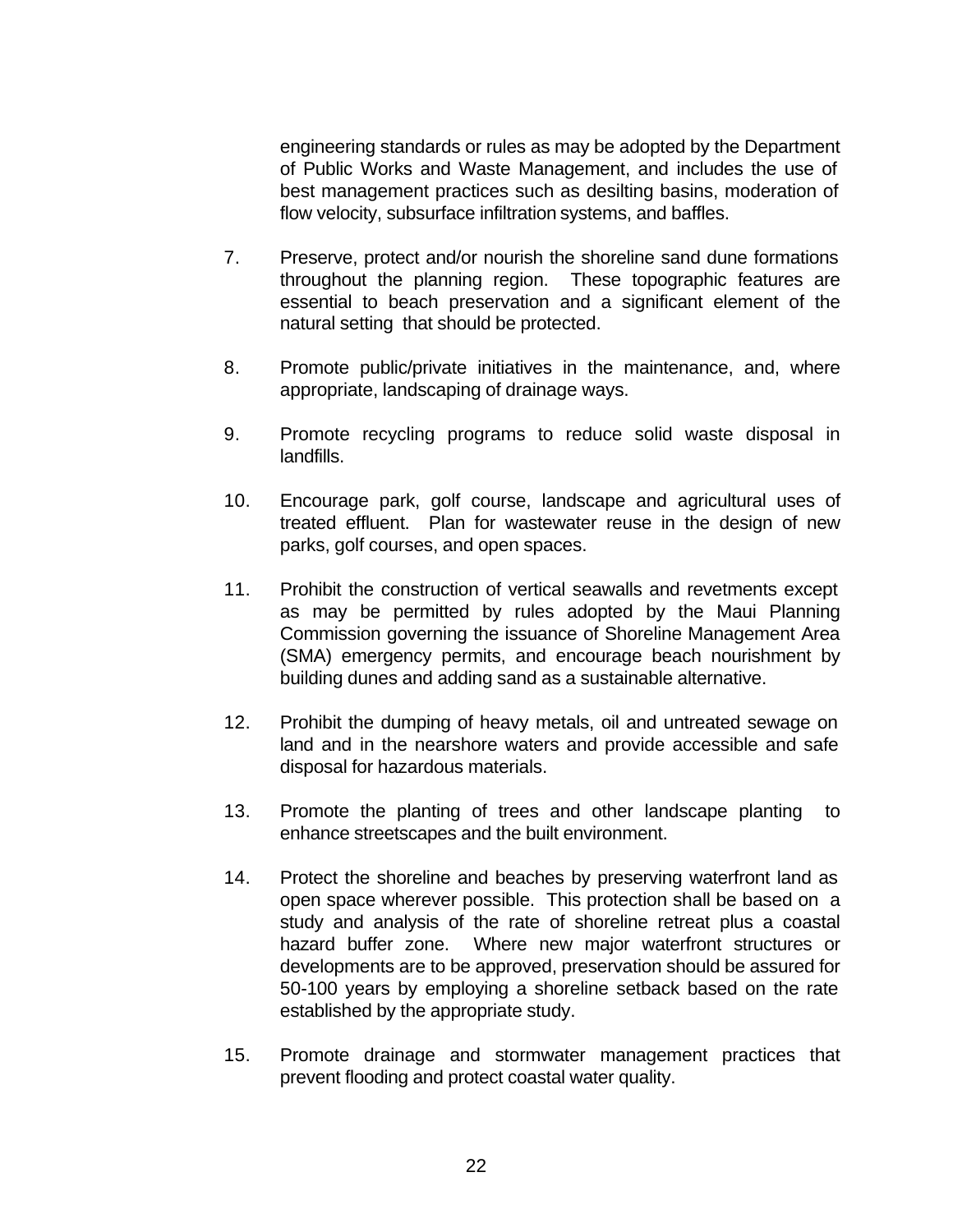16. Create a coastal improvement district emphasizing the equal preservation of both coastal lands and beaches through the adoption of zoning and land use controls that encourage compatible development in safe areas, provide for the long-term economic needs of beach and dune nourishment and maintenance, and enable strategic retreat from the coast wherever feasible through a program of land acquisition, economic incentives, and specific construction guidelines.

#### *Implementing Actions*

- 1. Develop and maintain a program to identify and preserve the district's environmentally sensitive areas.
- 2. Establish and maintain programs which control invasive alien plant and animal species.
- 3. Periodically maintain and monitor outfall systems, streams and drainage ways for compliance with water quality standards.
- 4. Continue to investigate and monitor algae bloom conditions in West Maui's offshore waters and implement appropriate mitigative measures.
- 5. Plan, design, construct and regularly maintain siltation basins within major drainage ways and subdivision developments in order to enhance stream and offshore water quality.
- 6. Study the desirability of a National Seashore designation for West Maui.
- 7. Assess the need for standards for the siting of large-scale energy generation systems, including alternative energy systems such as wind turbine and photovoltaic arrays, in order to mitigate environmental and visual impacts.

#### *ECONOMIC ACTIVITY*

#### *Goal*

A diversified economy that provides a range of stable employment opportunities for residents, allows for desired commercial services for the community, and supports the existing visitor and agricultural industries, all in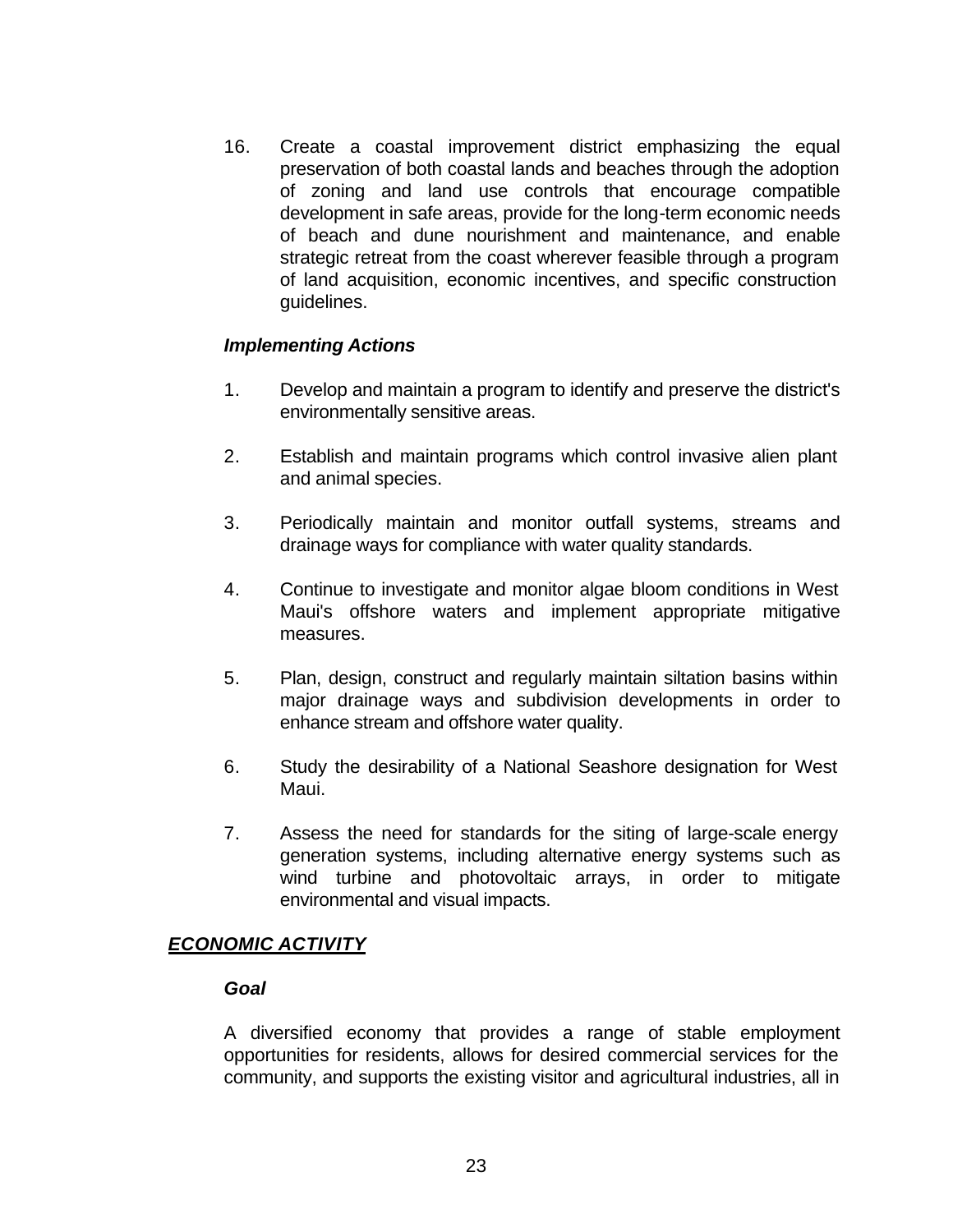a manner that will enhance both the community's quality of life and the environment.

# *Objectives and Policies*

- 1. Promote a diversified economic base which offers long term employment to West Maui residents, and maintains overall stability in economic activity in the areas of:
	- a. Visitor accommodations.
	- b. Visitor-related service/commercial services.
	- c. Recreation-related service/commercial services.
	- d. Resident-related service/commercial services.
	- e. Light industrial activities, including diversification into "clean" industries.
	- f. Agriculture.
- 2. Provide for the preservation and enhancement of agriculture.
	- a. Maintain the land acreage required to sustain present and future agricultural operations and open space.
	- b. Prevent urbanization of agricultural lands to the greatest extent possible.
	- c. Encourage maintenance and development of water sources for agricultural activities which do not conflict with domestic demand for potable water.
	- d. Discourage use of agricultural lands for non-agricultural purposes.
	- e. Adopt ordinances to establish appropriate standards for agricultural lands.
- 3. Expand light industrial and service commercial activities in appropriate locations to accommodate the region's needs.
	- a. Enhance Lahaina town's role as the regional center for resident-related commercial and professional services.
	- b. Encourage neighborhood commercial activities and professional services to serve existing and future residents.
	- c. Encourage a diversity of visitor-oriented commercial offerings at the resort destinations and as a major component of Lahaina town.
	- d. Encourage the development of marine-related light industrial businesses to service the boating community.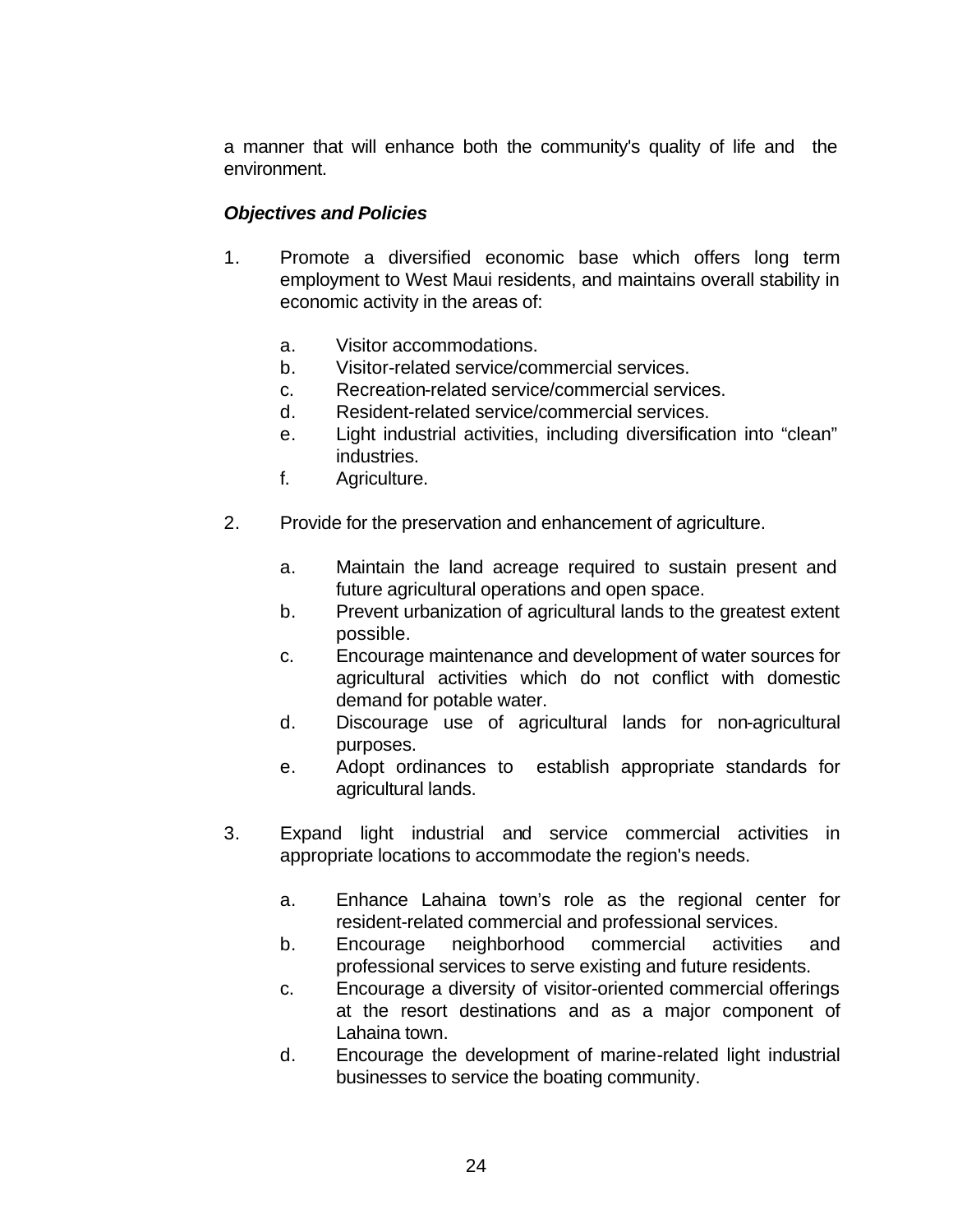- e. Encourage strict compliance with the Lahaina Historic District Ordinance in order to preserve and enhance the visitor experience thus maintaining economic stability within the region.
- 4. Maintain a stable and viable visitor industry.
	- a. Limit visitor facilities to the existing planned resorts of Kaanapali and Kapalua as designated on the land use map and coordinate future growth with development of adequate infrastructure capacity and housing for employees.
	- b. Encourage the renovation and improvement of existing visitor facilities without a substantial increase in the room count. Promote activities and industries that compliment and support the use of existing visitor industry facilities, such as sporting events, eco-tourism and conferences.
- 5. Promote the use of local products, and encourage the employment of local residents.
	- a. Encourage local industries, businesses and consumers to purchase products grown or made in the region.
	- b. Support programs that encourage visitors to purchase local products.
	- c. Urge the adoption of a program to promote the employment of local residents.

# *Implementing Actions*

- 1. Evaluate, formulate and implement strategies for economic diversification in West Maui.
- 2. Quantify the economic value of agricultural lands and open space as a factor in resident and visitor satisfaction and as appropriate, incorporate this data in regional socio-economic assessments.

# *CULTURAL RESOURCES*

#### *Goal*

To preserve, protect and restore those cultural resources and sites that best represent and exemplify the Lahaina region's pre-contact, Hawaiian Monarchy, missionary and plantation history.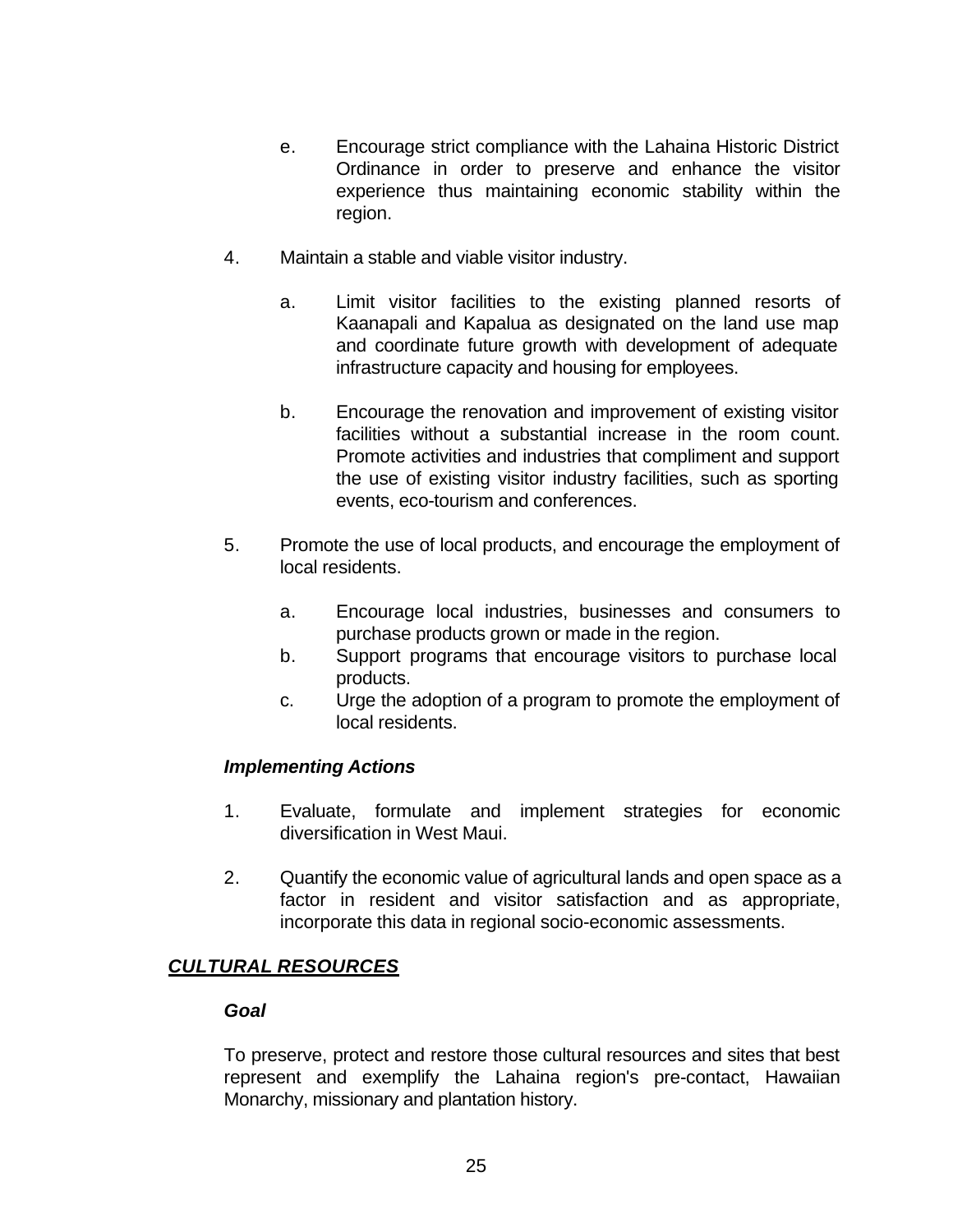### *Objectives and Policies*

- 1. Preserve and protect significant archaeological, historical and cultural resources that are unique in the State of Hawaii and Island of Maui.
- 2. Foster an awareness of the diversity and importance of cultural resources and of the history of Lahaina.
- 3. Encourage and protect traditional shoreline and mountain access, cultural practices and rural/agricultural lifestyles. Ensure adequate access to our public shoreline areas for public recreation, including lateral continuity.
- 4. Establish programs to restore, maintain and interpret significant cultural districts, sites and artifacts in both natural and museum settings.
- 5. Promote distinct cultural resources as an identifying characteristic of the region.
- 6. Ensure that new projects or developments address potential impacts on archaeological, historical, and cultural resources and identify all cultural resources located within the project area as part of initial project studies. Further require that all proposed activity adequately mitigate potential adverse impacts on cultural resources.
- 7. Encourage the ongoing state and national register nomination process, by government and private property owners, to increase awareness and protection of sites and districts.
- 8. Support public and private efforts to inventory, evaluate and register historic and archaeological sites to expand the public's knowledge of the region's cultural resources.
- 9. Protect and preserve Honokohau Valley's historic and traditional use for domestic and agricultural activities. Ensure the availability of sufficient quantities and quality of water for these activities by recognizing Native Hawaiian water rights and traditional access protected by Article XII, Section 7, of the State Constitution, and Section 1.1, Hawaii Revised Statutes.
- 10. Ensure that site identification and interpretation is not damaging to any historical or archaeological sites.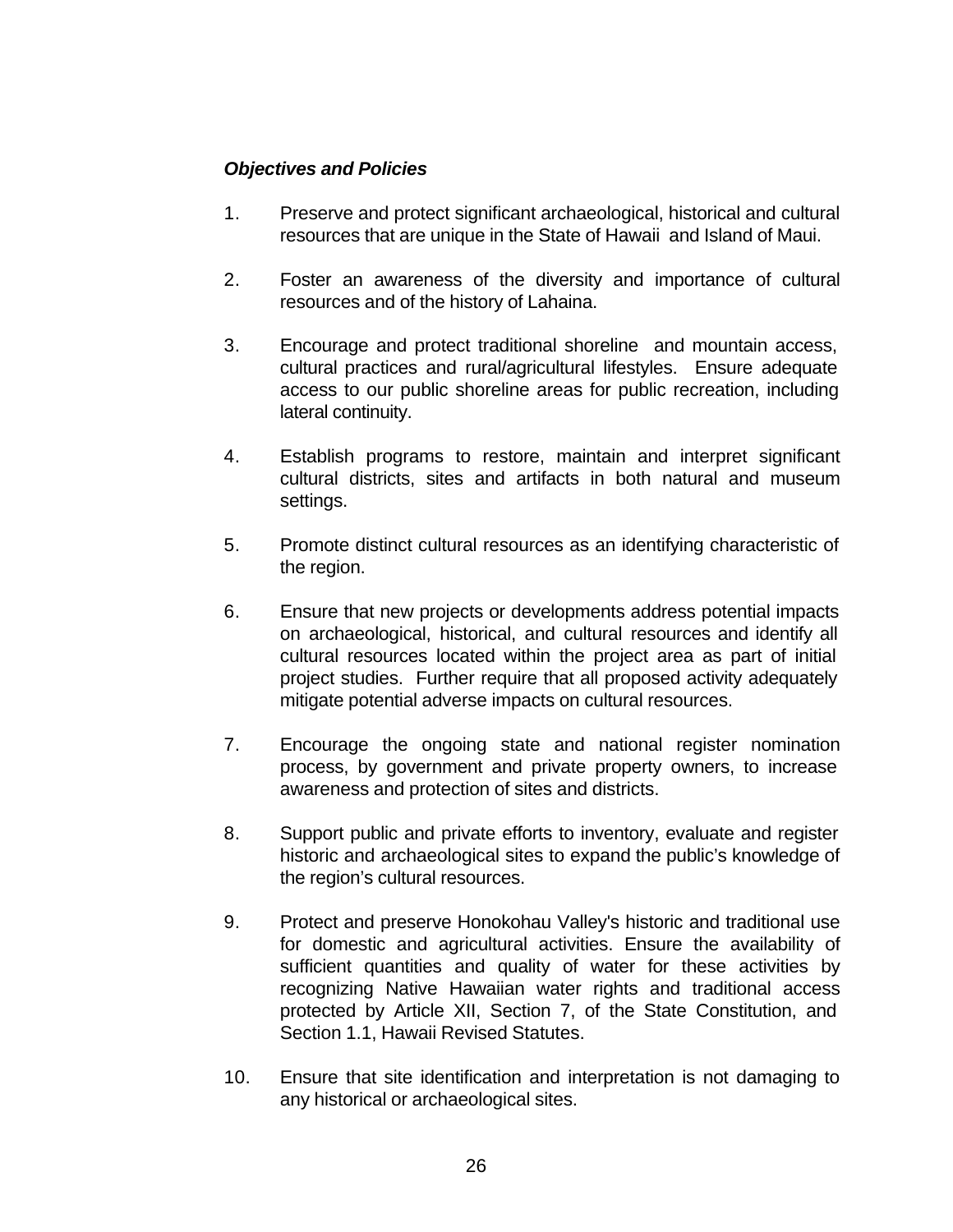- 11. Recognize the importance of buffer areas to enhance and protect historical or archaeological sites.
- 12. Recognize areas of historic vegetation and significant native vegetation zones as cultural resources.
- 13. Encourage community stewardship of historic sites.
- 14. Encourage the development of "cultural parks" for visitation and education.
- 15. Encourage cultural and educational programs to perpetuate Hawaiian and other ethnic heritages.
- 16. General site types and areas that should be flagged for possible preservation include the following:
	- a. Ancient trails/old government roads
	- b. Fishponds
	- c. Landings
	- d. Nearshore marine cultural resources
	- e. Stream valley areas
		- 1) habitation complexes (shoreline and interior)
		- 2) lo`i and `auwai
		- 3) terraces
	- f. Significant native vegetation zones
	- g. Plantation ditch systems
	- h. Religious structures (shrines, churches and heiau)
	- i. Old bridges
	- j. Plantation camps
	- k. Plantation era structures and homes
	- l. Petroglyphs
	- m. Burials
- 17. Important site types and areas in the West Maui region include but are not limited to the following:
	- a. Lahaina Pali trail
	- b. Olowalu Church ruins
	- c. Olowalu heiau
	- d. Stream valley sites
	- e. Plantation ditch system
	- f. Sites and structures within the National Historic District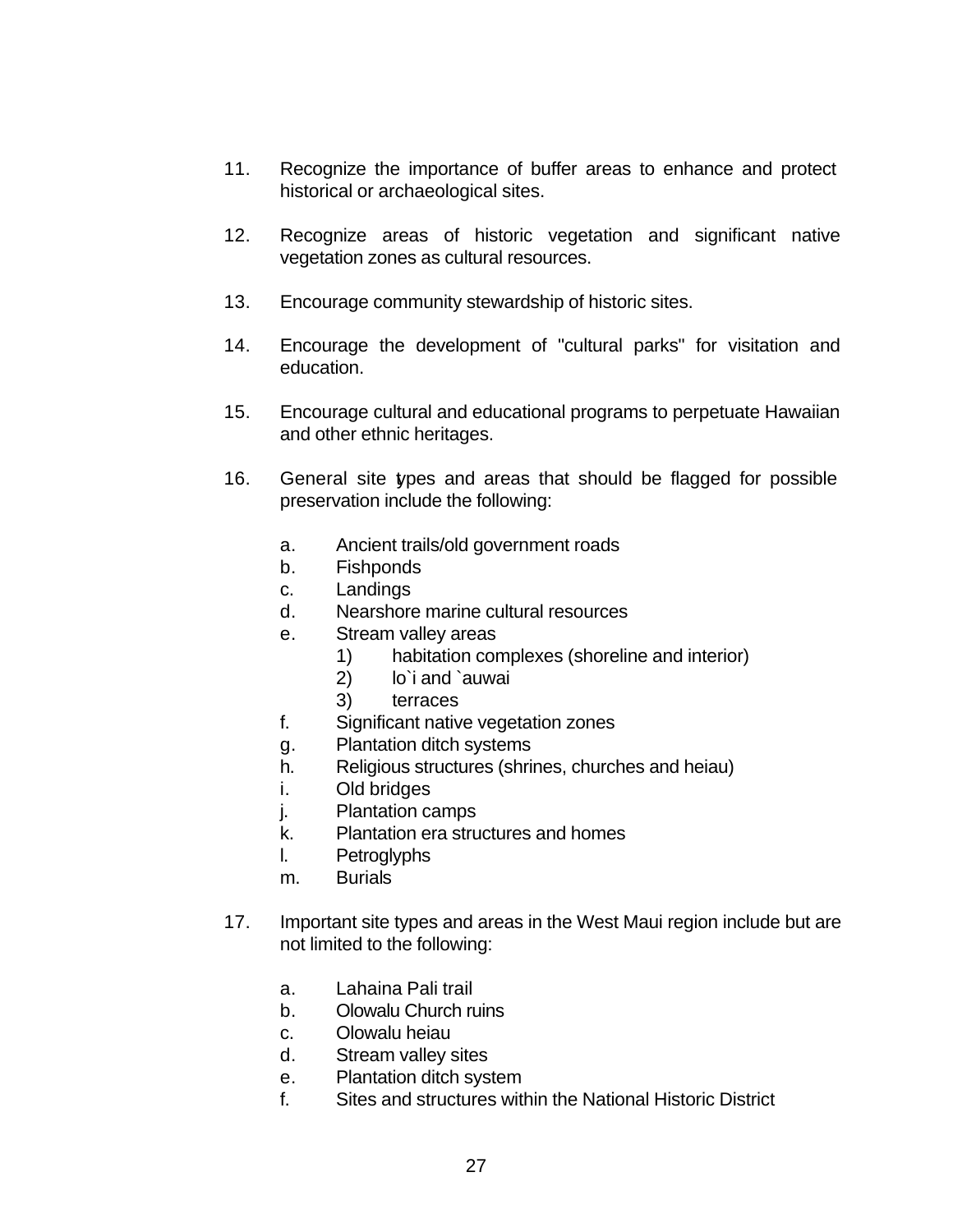- g. Plantation buildings
- h. Lo`i terraces and `auwai
- i. Ukumehame complex
- j. Launiupoko complex
- k. Moku`ula Island
- l. Camp Pecusa
- m. Honolua archaeological district
- n. Honokohau Valley
- o. Olowalu petroglyphs
- p. Pioneer Mill
- q. Lahainaluna High School
- r. Olowalu Landing
- s. Mala pre-contact burials

#### *Implementing Actions*

- 1. Develop cultural parks appropriate for public visitation and educational programs in various areas of the region.
- 2. Enforce the provisions of the Lahaina Historic District in order to preserve the cultural integrity of Lahaina town. Expand the Lahaina Historic District to include both sides of Wainee Street between Lahainaluna Road and Shaw Street and both sides of Front Street from Shaw Street to Puamana.
- 3. Identify specific historical or archaeological sites for protection and interpretation.
- 4. Update the County Cultural Resource Management Plan to further identify specific and significant cultural resources in the region and provide strategies for preservation and enhancement.
- 5. Formulate and adopt rural and historic district roadway standards to promote the maintenance of historic landscapes and streetscapes in character with the region, and, where appropriate within the context of the town's historic character, allow for narrower lanes, curbs, gutters and sidewalks, smaller corner radius, and deletion of sidewalk requirements on two sides of the street.
- 6. Revise the Lahaina Historic District Ordinance to include an overlay mechanism, a historic landmark (isolated property with buffers) provision, and updated restrictions on uses and buildings in the Lahaina District.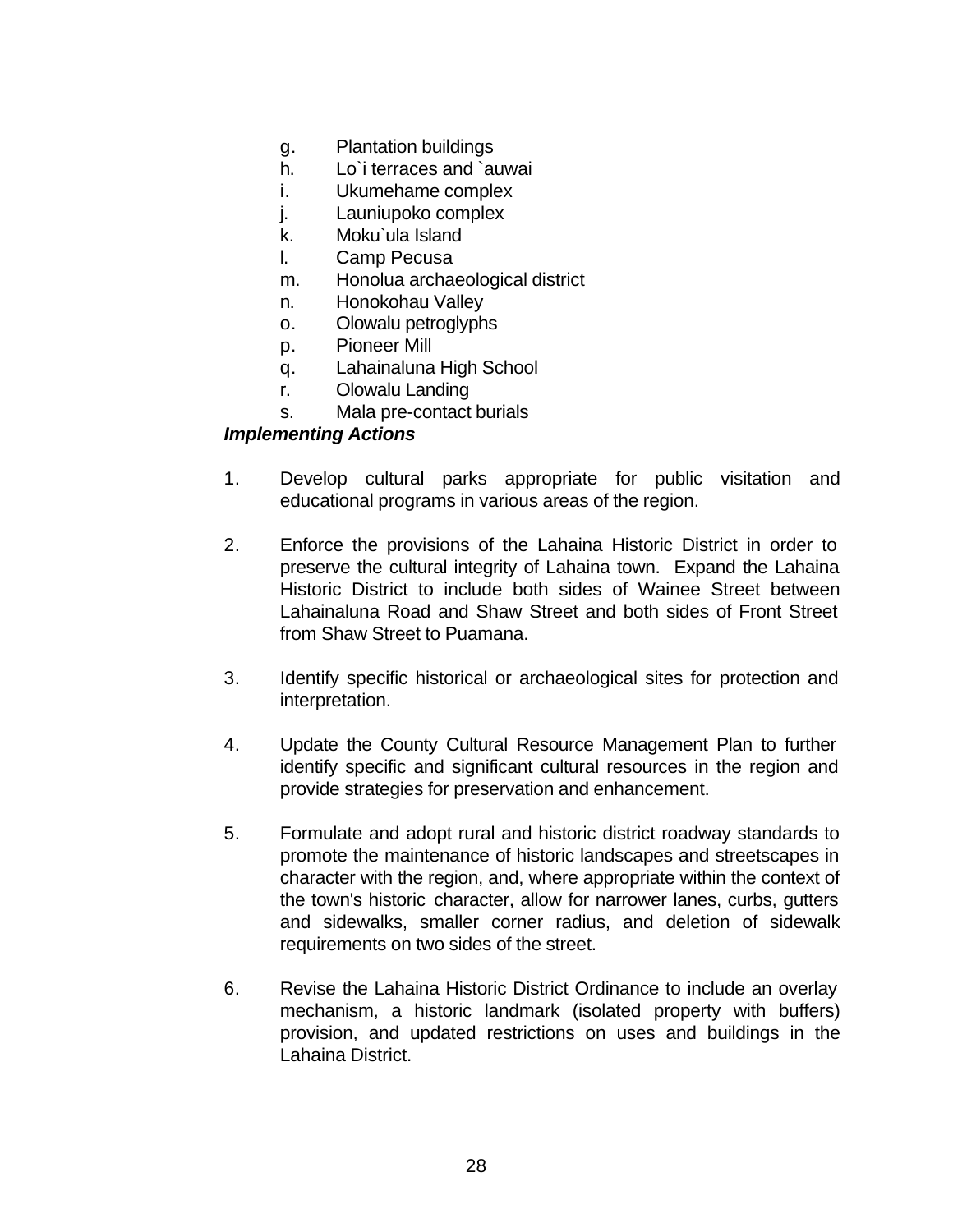- 7. Provide information and assistance to homeowners seeking to preserve historic structures through registration, tax incentives and code waivers.
- 8. Implement a County historical marker program to identify the former plantation camps, landings and other significant historical and legendary sites that are appropriate for public interpretation.
- 9. Modify restrictive building code requirements to allow new buildings and renovations to be consistent with historic designs, such as balconies and canopies that protrude over the sidewalk.
- 10. Pursue restoration of the Lahaina Courthouse as an interpretive center and museum.

# *HOUSING*

#### *Goal*

A sufficient supply and choice of attractive, sanitary and affordable housing accommodations for a broad cross section of residents.

# *Objectives and Policies*

- 1. Accommodate the 20-year housing needs of the planning region.
- 2. Provide a variety of affordable housing opportunities, including improved lots and self-help projects and special needs housing for the elderly, single parent families, homeless and disabled.
- 3. Coordinate the planning, design and construction of public infrastructure improvements with major residential projects that have an affordable housing component.
- 4. Plan, design and construct off-site public infrastructure improvements (i.e., water, roads, sewer, drainage, police and fire protection, and solid waste) in anticipation of residential developments defined in the Community Plan and consistent with the directed and managed growth plan required by the County General Plan.
- 5. Encourage public sector projects, government assistance programs, anti-speculation provisions, joint public-private efforts, and other housing assistance programs to reduce costs and increase housing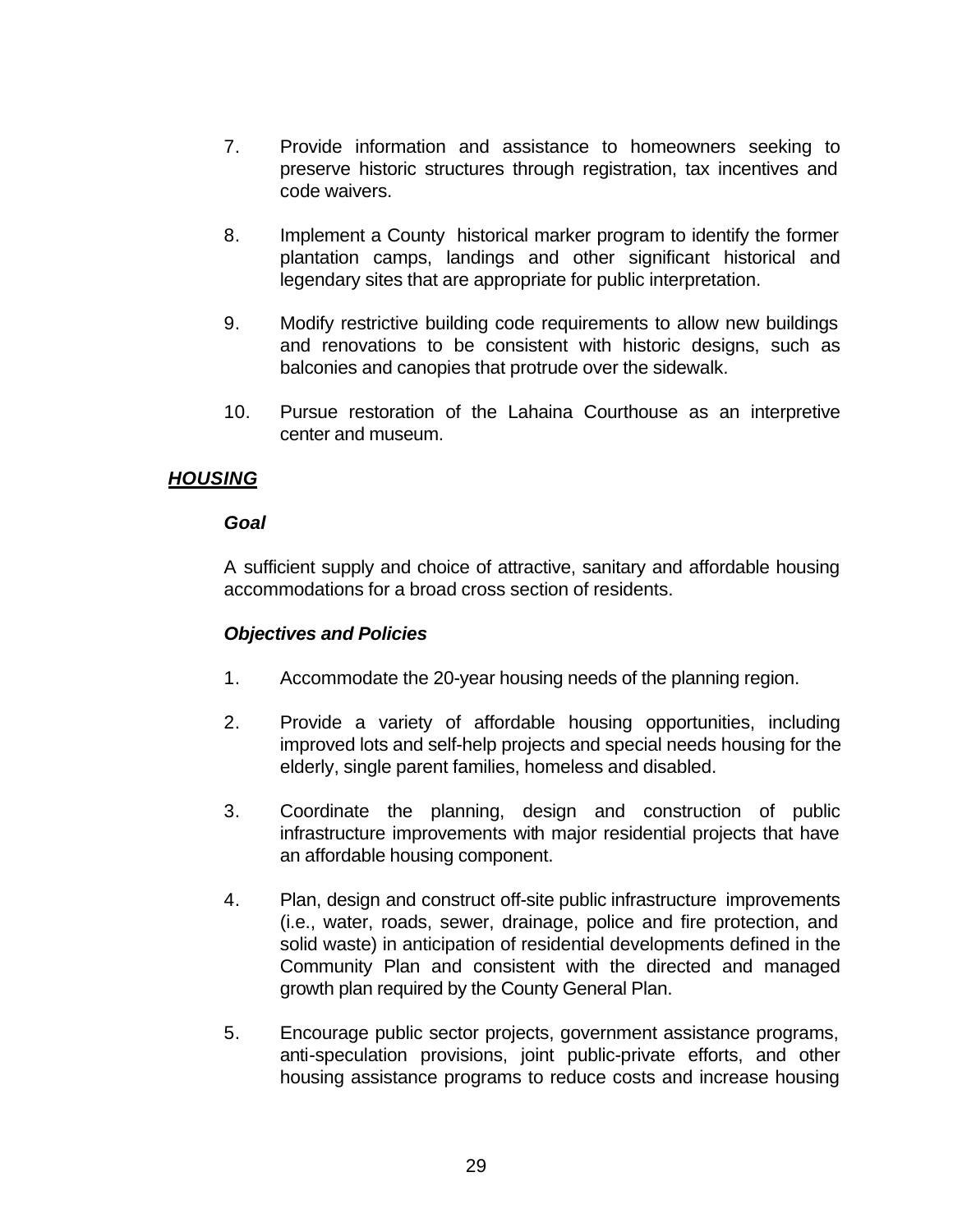availability. Such programs should be aimed at expanding housing choices with wide price variety.

- 6. Promote efficient housing designs in order to reduce residential home energy consumption.
- 7. Maintain acceptable standards for affordable housing projects, including but not limited to, the installation of sidewalks and provision of adequate off-street parking.
- 8. Support efforts to develop housing for the elderly and for the homeless.

#### *Implementing Actions*

- 1. Develop a comprehensive plan for housing assistance programs which coordinates all available public and private financial resources and incorporates appropriate regulatory measures.
- 2. Establish a housing rehabilitation program, including loans, grants and/or technical assistance, and community outreach.
- 3. Adopt standards for housing design and construction to reduce energy and water consumption.
- 4. Formulate or amend functional plans and studies to further implement recommendations of the Community Plan. These would include police and fire protection, water development, housing, local and regional circulation, drainage, solid waste, sewage disposal and treatment and other special plans and studies as required.

#### *URBAN DESIGN*

#### *Goal*

An attractive and functionally integrated urban environment that enhances neighborhood character, promotes quality design at the resort destinations of Kaanapali and Kapalua, defines a unified landscape planting and beautification theme along major public roads and highways, watercourses, and at major public facilities, and recognizes the historic importance and traditions of the region.

#### *Objectives and Policies for the West Maui Region in General*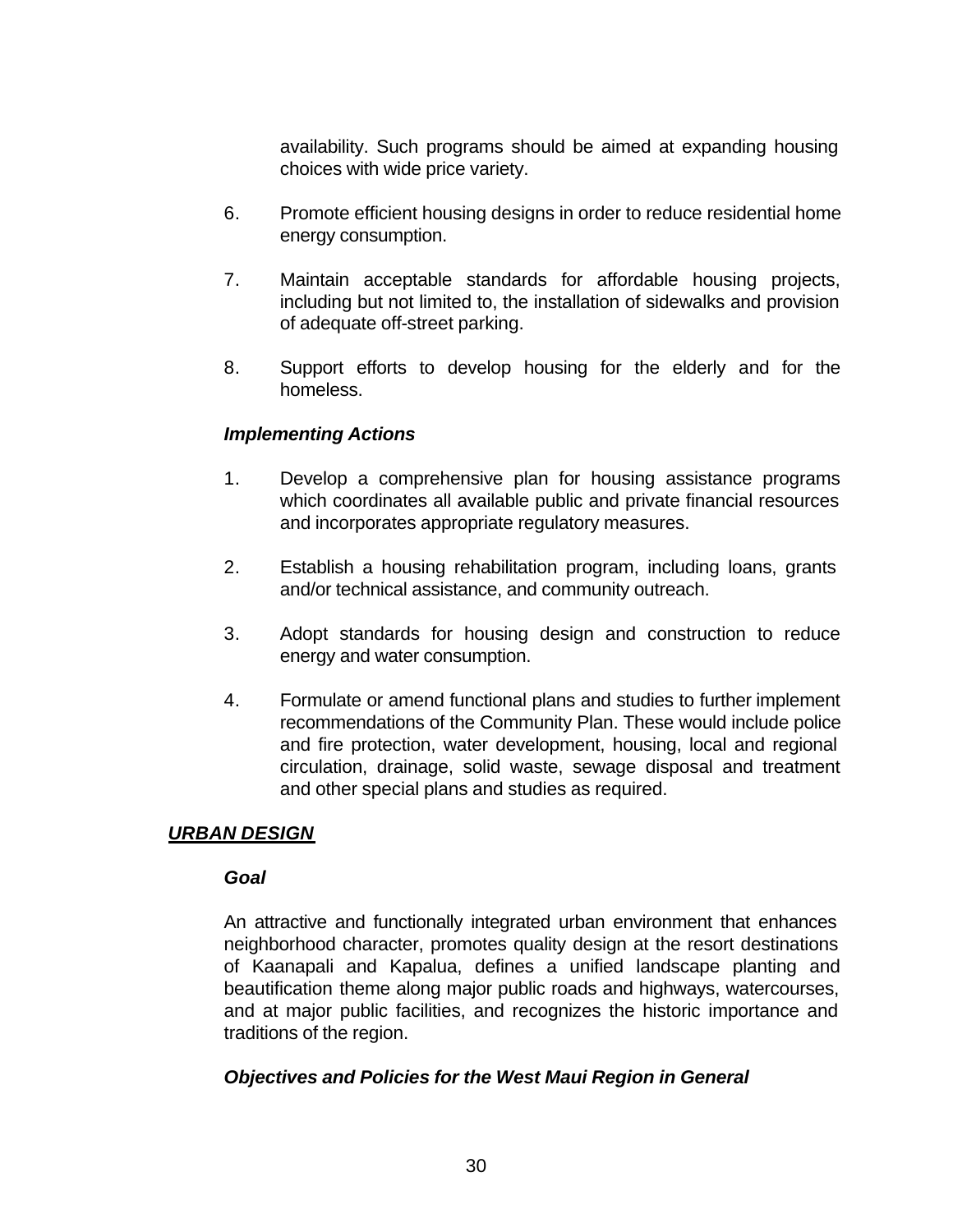- 1. Enhance the appearance of major public roads and highways in the region.
- 2. Maintain a high level of design quality for West Maui resort destination areas.
- 3. Improve pedestrian and bicycle access within the region.
- 4. Establish, expand and maintain parks, public facilities and public shoreline areas outside of Lahaina town.
- 5. Integrate stream channels and gulches into the region's open space system for the purposes of safety, open space relief, greenways for public use and visual separation. Drainage channels and siltation basins should not be used for building sites, but, rather, for public open space. Drainage channel rights-of-way and easements may also be used for pedestrian walkways and bikeway facilities.
- 6. Promote a unified street tree planting scheme along major highways and streets. Hedge planting should be spaced and limited in height, in order to provide vistas to the shoreline and mountains.
- 7. Buffer public and quasi-public facilities and light-heavy industrial/commercial type facilities from adjacent uses with appropriate landscape planting.
- 8. Maintain shrubs and trees at street intersections for adequate sight distance.
- 9. Save and incorporate healthy mature trees in the landscape planting plans of subdivisions, roads or any other construction or development.
- 10. Incorporate drought-tolerant plant species in future landscape planting.
- 11. Use native plants for landscape planting in public projects to the extent practicable.
- 12. Existing and future public rights-of-way along roads and parks shall be planted with appropriate trees, turfgrass and ground covers.
- 13. Encourage neighborhoods and community organizations to upgrade and maintain streets and parks in accordance with the Maui County Planting Plan.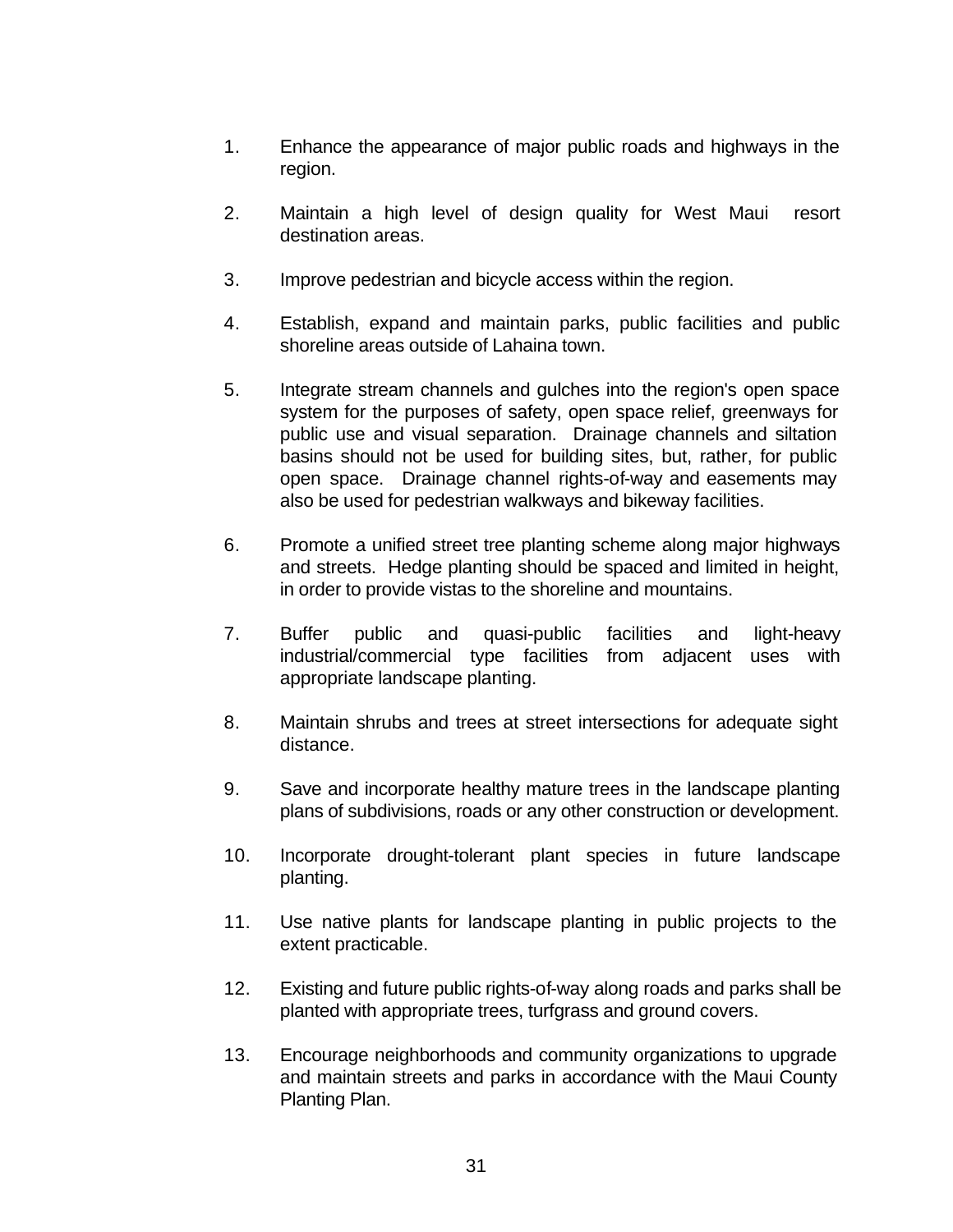- 14. Require all future subdivisions, construction projects and developments to comply with the Maui County Planting Plan.
- 15. Emphasize contrasting earth-tone color schemes for buildings and avoid bright or garish colors.
- 16. Encourage the review of architectural and landscape architectural plans for all public projects by the County's Urban Design Review **Board**

#### *Objectives and Policies for Lahaina Town*

- 1. Maintain the scale, building massing and architectural character of historic Lahaina town.
- 2. Improve pedestrian and bicycle access within the town core.
- 3. Generally locate additional off-street parking facilities near commercial areas.
- 4. Establish, expand and maintain parks, public and private open spaces, public facilities, cemeteries, and public shoreline areas within Lahaina town.
- 5. Preserve the area makai of Front Street between Market and Papelekane Streets for the continued location of the library and open space.
- 6. Circulation and Parking:
	- a. Kapunakea, Papalaua, Lahainaluna, and Shaw Streets should serve as the major mauka-makai cross streets at Honoapiilani Highway.
	- b. Consolidate public and private off-street parking at locations within convenient walking distance to the Front Street shopping districts. Access to parking areas should be from interior streets and clearly identified with directional signs.
	- c. Enforce existing parking regulations.
	- d. Support double-decked parking structures in appropriate locations.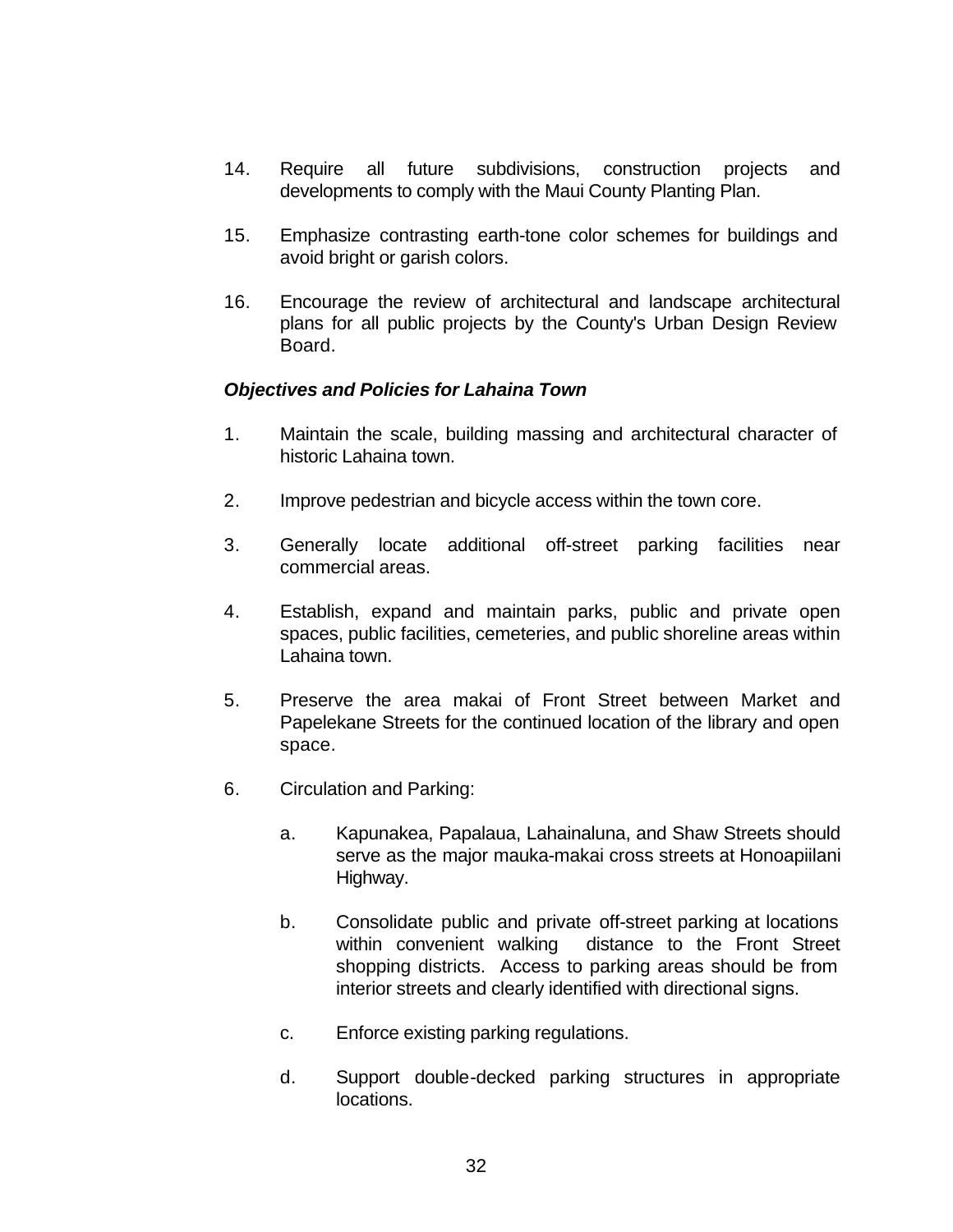- e. Provide for mid-block pedestrian crossings and connections.
- 7. Landscape Character:
	- a. Open off-street parking facilities should be landscaped and maintained with canopy trees for shade. Parking facility perimeters should be landscaped and maintained with shrubbery to soften the parking edge when viewed from the street. Existing non-conforming parking lots should be made to conform with the current off-street parking ordinance as a prerequisite to future building permits.
	- b. The new park along the south edge of Kahoma Stream, Maluulu-olele Park, the pool/park and the park space behind the existing boat harbor should be recognized as major entry features to Lahaina town with appropriate landscape planting treatment.
	- c. Front Street landscape planting should provide canopy shade trees, compatible in scale and subordinated to adjacent buildings. These trees should not obscure the continuous facades of the commercial district; they should allow views of storefronts and the ocean.
	- d. Landscaping along Wainee Street and other interior streets should be designed to soften the effects of the built environment and to provide buffers for parking areas.
	- e. The south-side of the Kahoma Stream channel should incorporate a 20-foot-wide landscaped linear park or greenway, including pedestrian and bike ways, to provide visual and open space continuity between Front Street and the Honoapiilani Highway.
- 8. Building Character:
	- a. New building and renovation of existing buildings in Lahaina town should respect the scale, texture, materials, and facades of existing structures in the Lahaina Historic District.
	- b. Building heights should reflect the context of existing building heights and massing in the Lahaina Historic District. The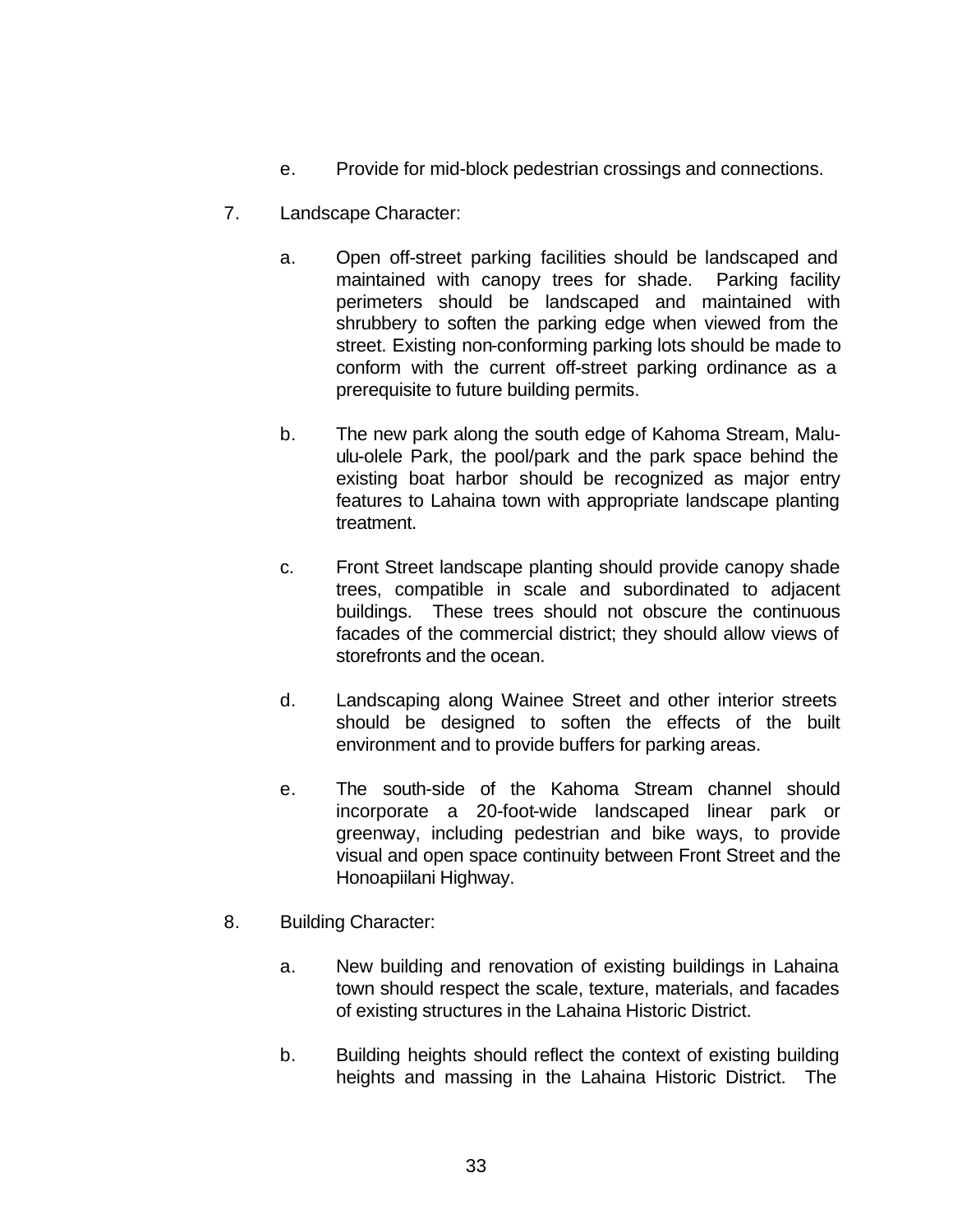maximum building heights shall be two stories or 35 feet with a mixture of one- to two-story building heights encouraged.

- c. Building design should complement the pedestrian character of Lahaina town. Restraint and harmonious relationships with natural and man-made surroundings should characterize building form; harsh forms or shapes should be avoided; sloped roofs should be encouraged. Design elements which relate to human scale should be emphasized. Design features should reflect prevalent town themes through traditional or contemporary means. Such themes may include:
	- 1) First story awnings or covered walkways.
	- 2) Transom openings above windows and doorways.
	- 3) Multiple panes in storefront windows.
	- 4) Second story balconies.
- d. Encourage the use of natural materials in existing or new buildings.
- e. Emphasize contrasting earth-tone color schemes for buildings.
- f. Design of signs should be restrained and in keeping with requirements of the Lahaina Historic District.
- g. Emphasize pedestrian amenities for commercial and public facility projects. Covered, landscaped pedestrian walkways integrated within the building organization should be encouraged. Larger new complexes should include interior pedestrian circulation with shaded areas for resting and gathering.
- h. Encourage the maintenance of landscaped setbacks and common open spaces adjacent to residential areas.
- i. Encourage underground installation of utilities in Lahaina town and in all new residential communities to enhance streetscape environments with the possible exception of the commercial section of Front Street to retain the flavor of old Lahaina.

#### *Implementing Actions*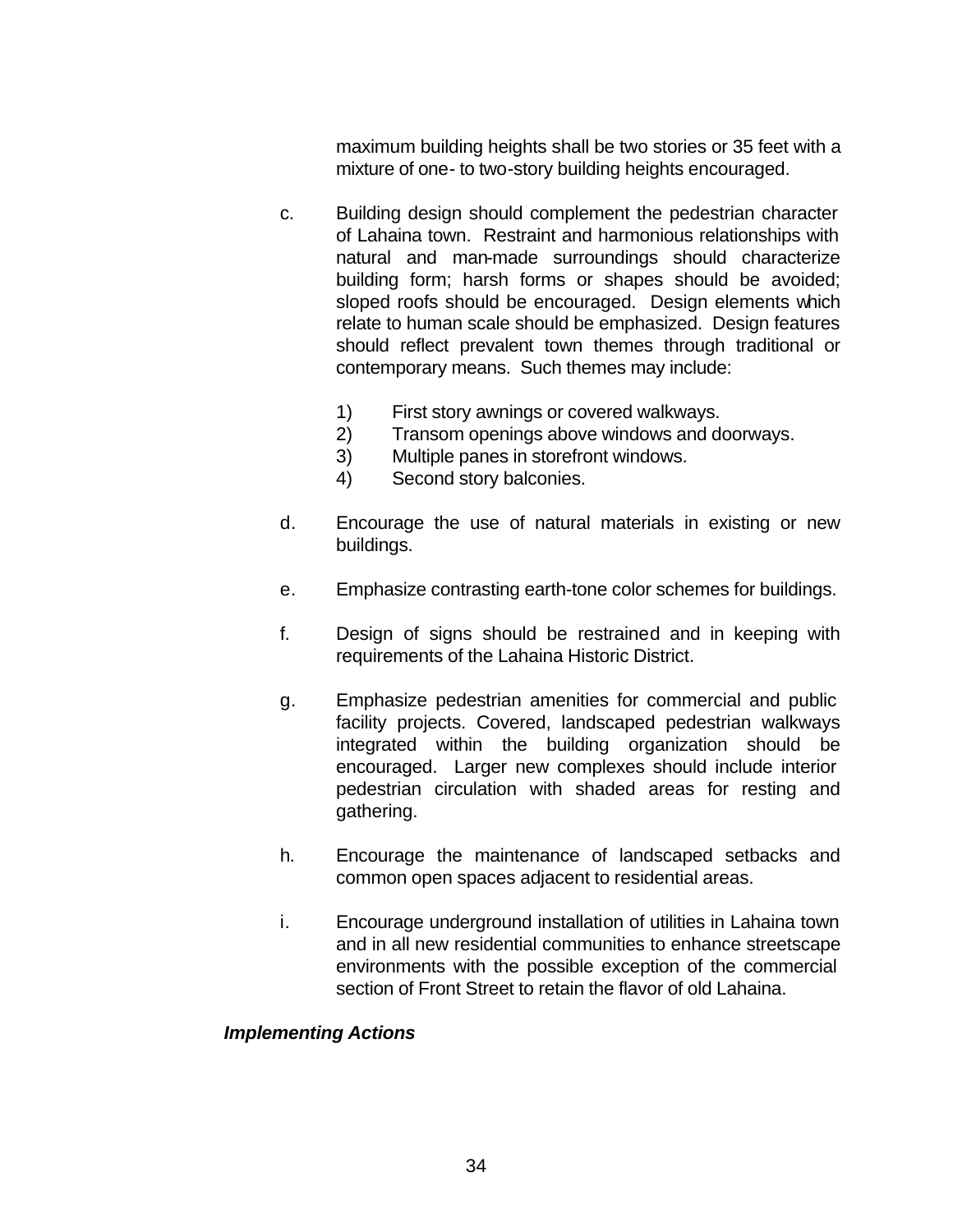- 1. Implement related actions specified in the Transportation section of the Community Plan related to roadway, pedestrian, bikeway improvements for Lahaina town and the region.
- 2. Formulate a unified landscape planting scheme for major public highways and roads in the region.

# **INFRASTRUCTURE**

#### *Goal*

Timely and environmentally sound planning, development, and maintenance of infrastructure systems which serve to protect and preserve the safety and health of the region's residents, commuters, and visitors through the provision of clean water, effective waste disposal and efficient transportation systems which meets the needs of the community.

## **Transportation**

- 1. Support construction of the planned Lahaina Bypass Road in such a way as to promote safe, efficient travel across the region without encouraging further urbanization or impeding agricultural operations.
- 2. Support the provision of an alternate route between West Maui and Central Maui.
- 3. Support improvements for the safe and convenient movement of people and goods, pedestrians and bicyclists in the Lahaina region particularly along Honoapiilani Highway, Front Street and Lower Honoapiilani Road and seek to establish a regional network of bikeways and pedestrian paths.
- 4. Support ridesharing, programs to promote safe bicycle and pedestrian travel, alternative work schedules, traffic signal synchronization, and other transportation demand management strategies.
- 5. Promote residential communities that provide convenient pedestrian and bicycle access between residences and neighborhood commercial areas, parks and public facilities, in order to minimize use of the automobile.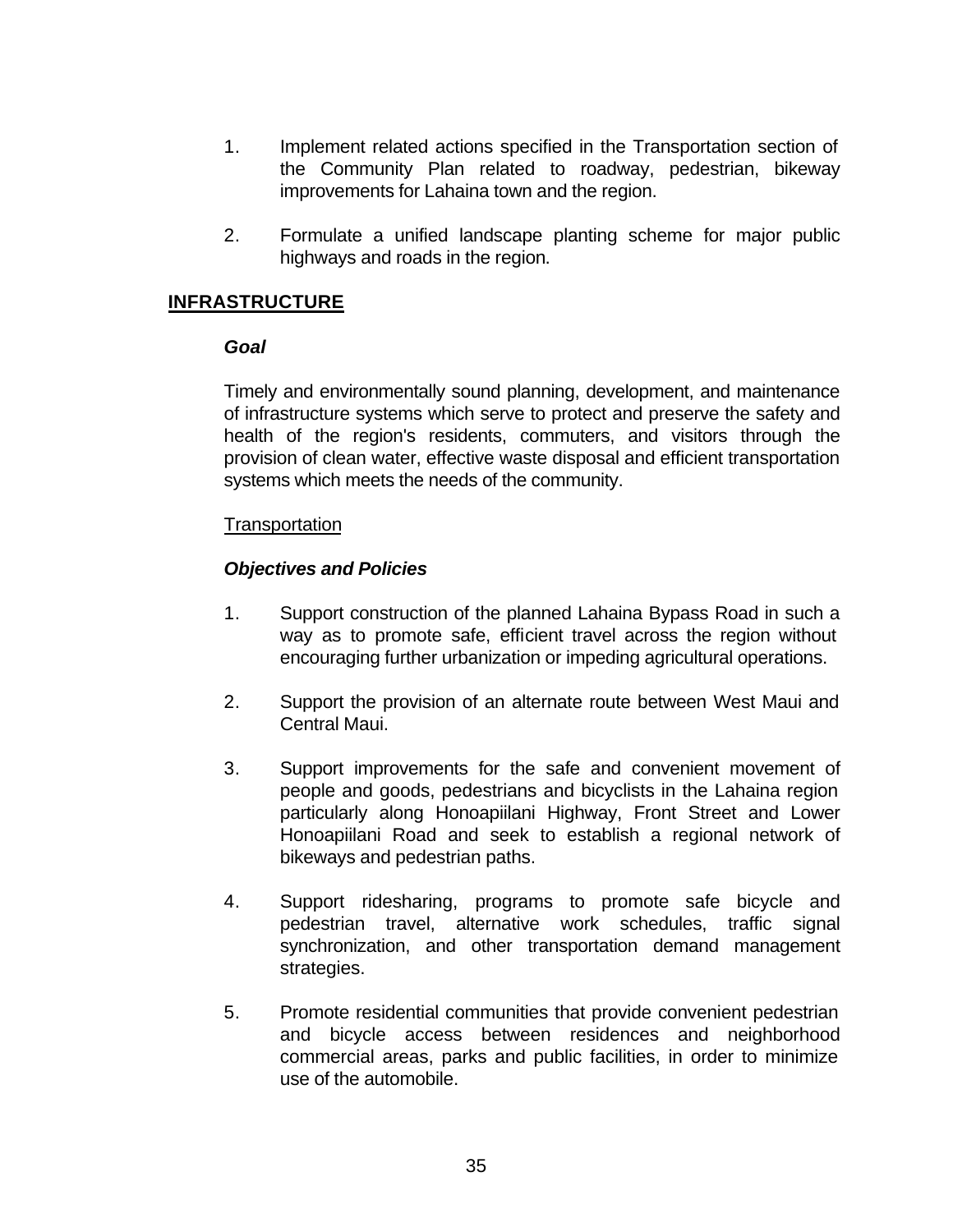- 6. Provide landscaping along major local streets in Lahaina town to enhance the street level walking and driving experience, to aid in orientation, and to emphasize mauka-makai views. Particular attention should be given to Wainee Street and to the five mauka-makai streets giving access to Honoapiilani Highway. Landscaping should soften the effects of the built environment, provide a sense of place within town, and establish a hierarchy of streets.
- 7. Establish Front Street and Wainee Street as local roads within Lahaina Town with an emphasis on enhancing pedestrian and bicycle amenities through (a) reduction of on-street parking; and (b) improvements to pedestrian circulation.
- 8. Eliminate bus traffic on Front Street north of Dickenson Street.
- 9. Encourage the development of public or private off-street parking that provides convenient access to shops at Front Street and Wainee Street.
- 10. Provide adequate facilities for marine-related light industrial activities.
- 11. Maintain a community airstrip in the Mahinahina area and limit the current size, scale and level of services at the airstrip through conditional zoning.
- 12. Create a direct control overlay district in and around the Kapalua/West Maui Airport generally defined by the 60 LDN isoline of the FAA approved noise contour map for the airport. The intent of the district shall be to establish specific guidelines for noise attenuation standards within the district.

- 1. Improve the existing highway through Lahaina town and Kaanapali by establishing or further improving turning lanes and coordinated traffic signals at the following key intersections:
	- a. Southern portion of Front Street (Puamana)
	- b. Kekaa Drive
	- c. Lower Honoapiilani Road
	- d. Akahele Street
	- e. Napilihau Road
	- f. Office Road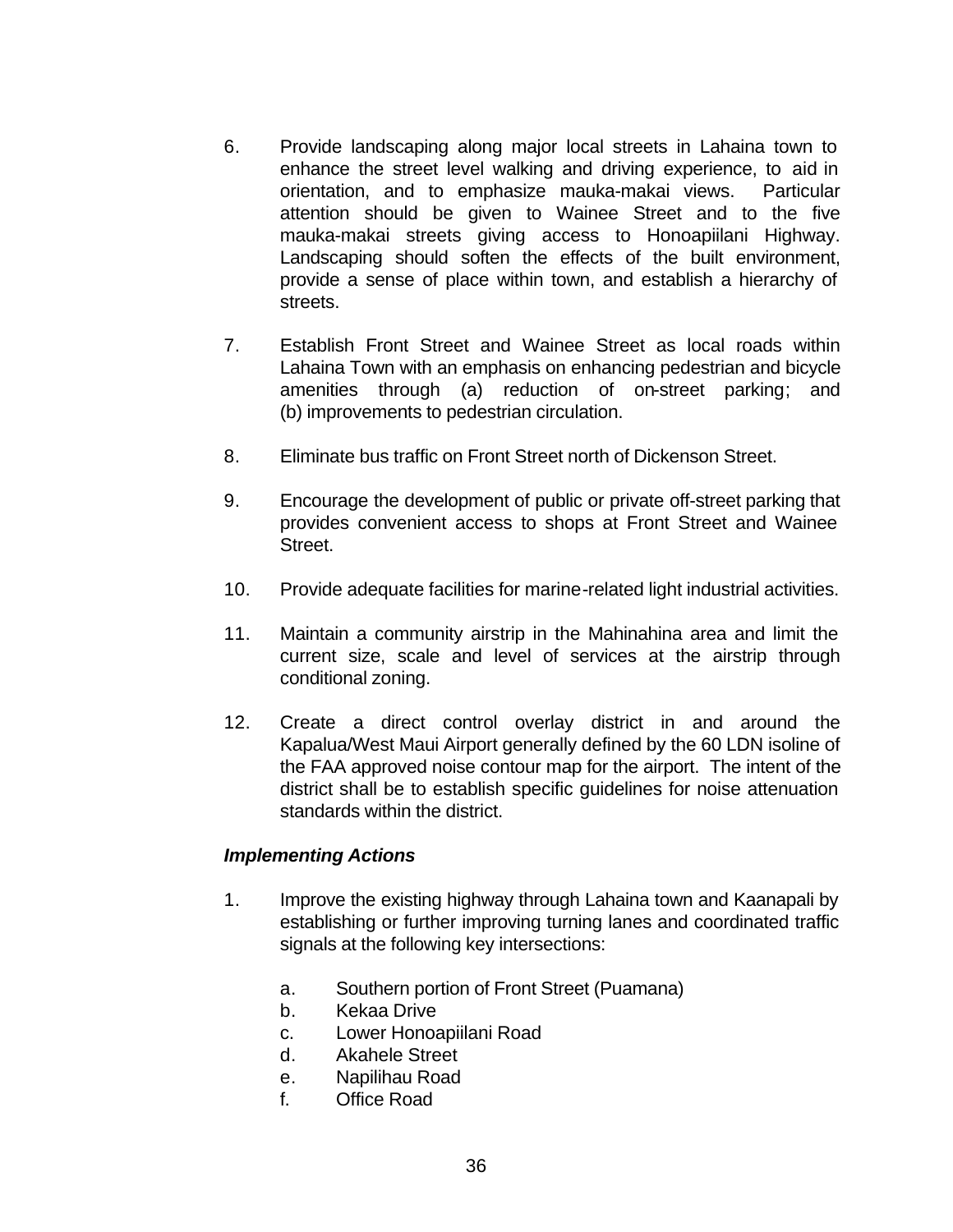- 2. Construct left turn lanes on the Lahainaluna Road at its intersection with Honoapiilani Highway.
- 3. Widen the existing highway to four lanes from the pali to Lahaina town and from Kaanapali Parkway to Office Road.
- 4. Establish public parking areas and publicly available and privately supplied parking facilities within Lahaina town commercial centers. Parking should provide convenient access to Front and Wainee Street shops.
- 5. Establish major recreation ways for pedestrians and bicycles from the pali to Lahaina town and to Kapalua along the coastal highways, including Honoapiilani Highway and Lower Honoapiilani Road, and along the southern side of Kahoma Stream and other major drainage channels.
- 6. Redesign mauka-makai streets in Lahaina town to enhance pedestrian and bicycle movement to include enhanced sidewalk/mall facilities, bicycle lanes, and street furniture with particular attention to Lahainaluna Road.
- 7. Study the feasibility for a new small boat harbor between Mala Wharf and Kapunakea Street. New technologies, such as floating breakwaters and other environmentally sensitive forms of wave and surge attenuation may make this project feasible, while still protecting the ocean and nearshore environment.
- 8. Reduce bus traffic on Front Street by designating drop-off points and enforcing parking regulations for businesses. Prohibit bus traffic on Front Street north of Dickenson Street.
- 9. Discourage at-grade intersections along the planned Lahaina Bypass Road, in order to maintain safe and efficient traffic flow without traffic signals. When and where appropriate, provide for the safe under passage of agricultural equipment and vehicles, such as via stream crossings.
- 10. Provide a landscaped buffer area along Honoapiilani Highway to enhance both pedestrian and vehicular circulation, as well as to soften the effects of the built environment.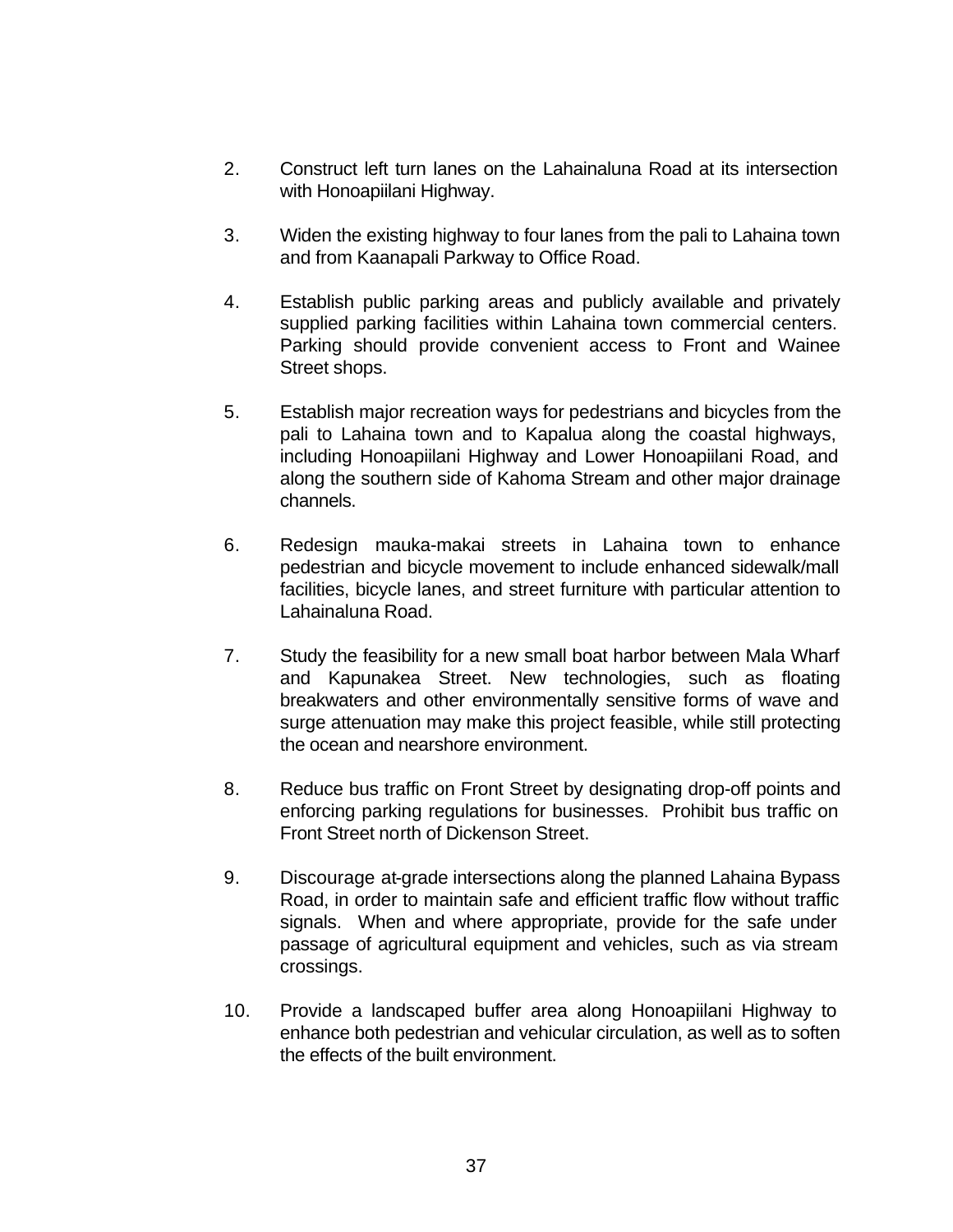- 11. Modify Front Street and Wainee Street between Prison and Papalaua Streets for pedestrian/bicycle emphasis. Pedestrian connections through block interiors should be encouraged as part of larger development projects.
- 12. Study, design and implement measures for safe pedestrian access connecting Lahaina town with its mauka pool and park, including consideration of pedestrian overpasses.
- 13. Provide marked pedestrian crossings and other safety improvements or measures along Lower Honoapiilani Road in the vicinity of commercial developments.
- 14. Provide a roadway for ingress and egress between Kelawea Mauka and Honoapiilani Highway, located in the vicinity of Kuhua Street and Hinau Street.

## Water and Utilities

- 1. Protect ground water resources in the region.
- 2. Improve the quality of domestic water.
- 3. Reduce potable water consumption outside urban areas.
- 4. Coordinate the construction of all water and public utility improvements to minimize construction impacts.
- 5. Study the feasibility of integrating all regional water systems into a public water system to be managed and operated by the County.
- 6. Improve and expand the West Maui water development program projected by the County to meet future residential expansion needs and establish water treatment facilities where necessary.
- 7. Coordinate expansion of and improvements to water system to coincide with the development of residential expansion areas.
- 8. Promote water conservation and education programs.
- 9. Promote conservation of potable water through the use of treated wastewater effluent for irrigation.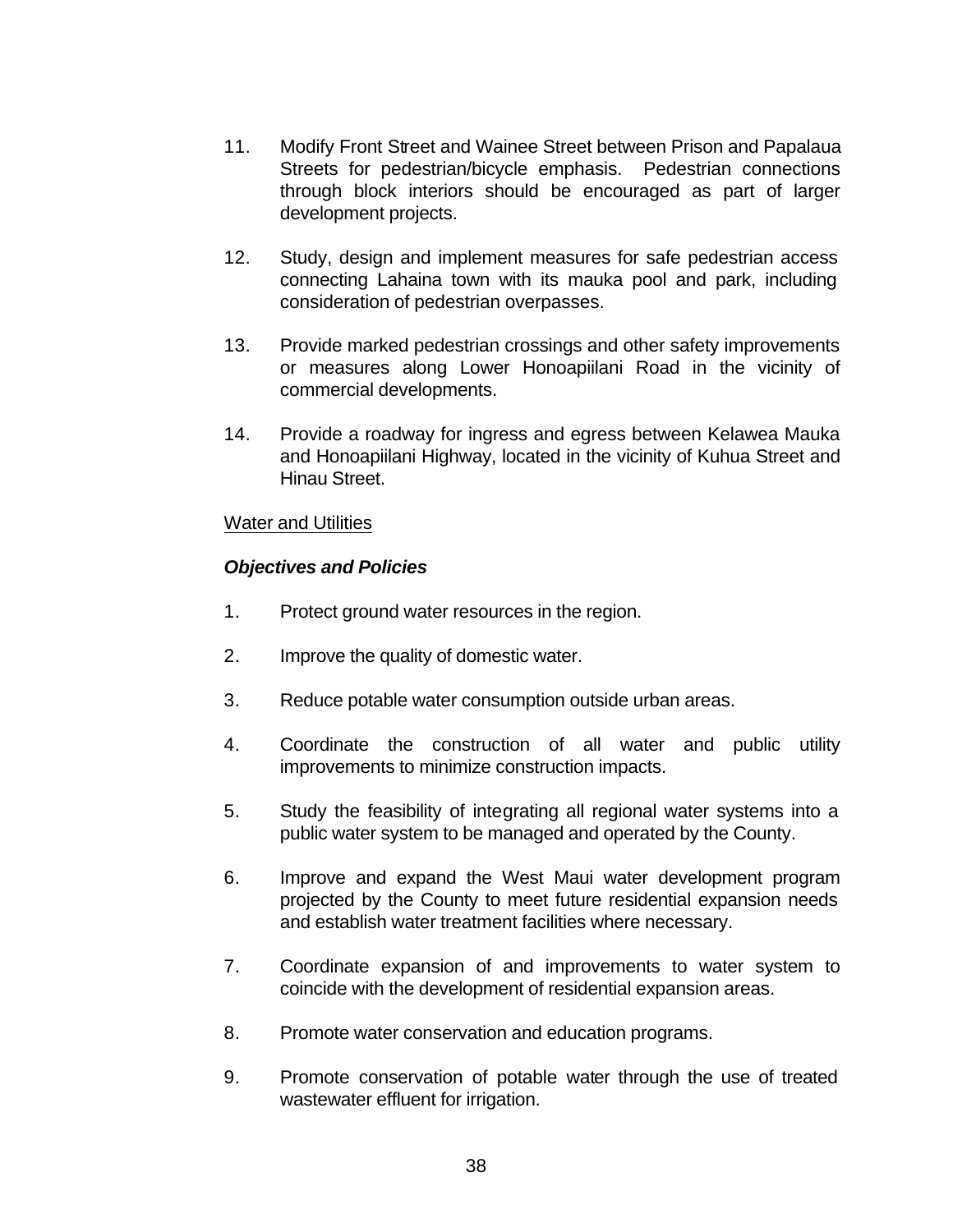- 10. Encourage the installation of underground electrical, telephone and cable television lines.
- 11. Encourage reasonable rates for water and public utility services.

- 1. Update the County's Water Use and Development Plan and estimated water use for the West Maui region.
- 2. Develop a plan for the eventual acquisition by the County of Maui of all private water systems within the region.

# Liquid and Solid Waste

## *Objectives and Policies*

- 1. Reuse the treated effluent from the County's wastewater treatment system for irrigation and other suitable purposes in a manner that is environmentally sound.
- 2. Reduce the disposal of solid waste in landfills through expanded recycling programs and the provision of convenient drop-off facilities.
- 3. Improve sewage treatment services for Lahaina and provide services to residential expansion areas in the following manner:
	- a. Improve facilities, operations and processing at the existing plant to reduce odors and leakage.
	- b. Recycle wastewater.
	- c. Provide landscaped buffer areas around the periphery of the existing plant.
	- d. Extend sewage treatment service to populated areas not currently serviced.
- 4. Provide adequate sewage disposal facilities for boats at the Lahaina Small Boat Harbor and at Mala Wharf.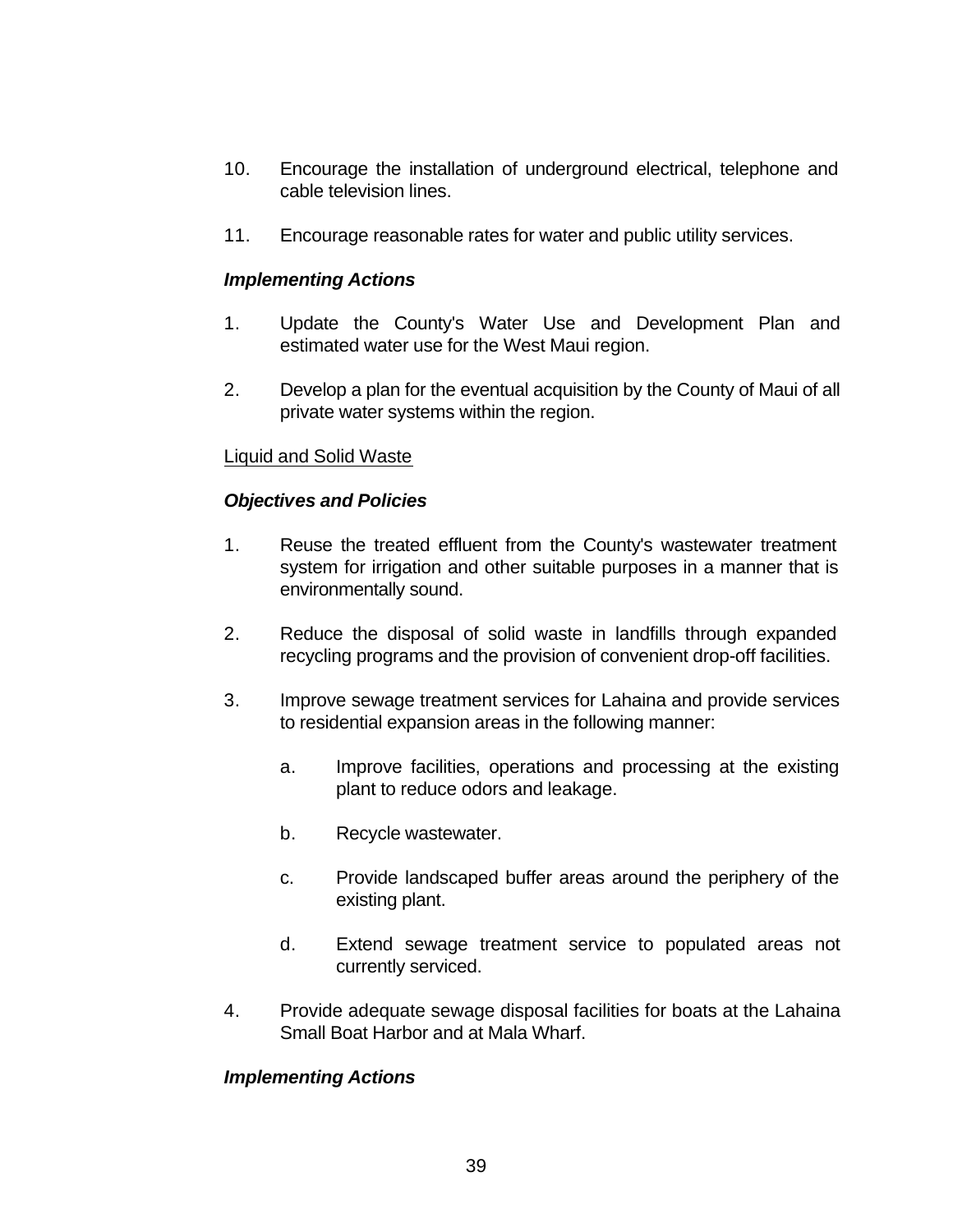- 1. Develop and implement a comprehensive waste management and recycling plan for the region.
- 2. Design and construct improvements to expand the capacity of the Lahaina Wastewater Treatment Plant consistent with the West Maui Community Plan.

## Drainage

# *Objectives and Policies*

- 1. Construct and maintain, as needed, desilting basins along major drainage channels.
- 2. Construct necessary drainage improvements in flood-prone areas, incorporating landscaped swales and unlined channels to provide open space continuity. Urge the use of landscaped/green belt drainage channels as opposed to concrete-lined channels or culverts.
- 3. Insure that new developments will not result in adverse flooding conditions for downstream properties by requiring onsite retention facilities for stormwater run-off generated by the development.
- 4. Support the implementation of flood control projects and siltation basins mauka of Honoapiilani Highway to address present problem areas.

- 1. Formulate or update a drainage master plan.
- 2. Establish a comprehensive program of improvements to the storm drain system, implement a maintenance program, and ensure that safety, property loss and the need for comprehensive planning be considered.
- 3. Construct Drain Line F situated makai of the Lahaina Aquatic Center and Honoapiilani Highway.
- 4. Support the construction of the Lahaina Watershed Drainage Improvement Project above Wainee Village and desilting basins, as shown on the Land Use Map.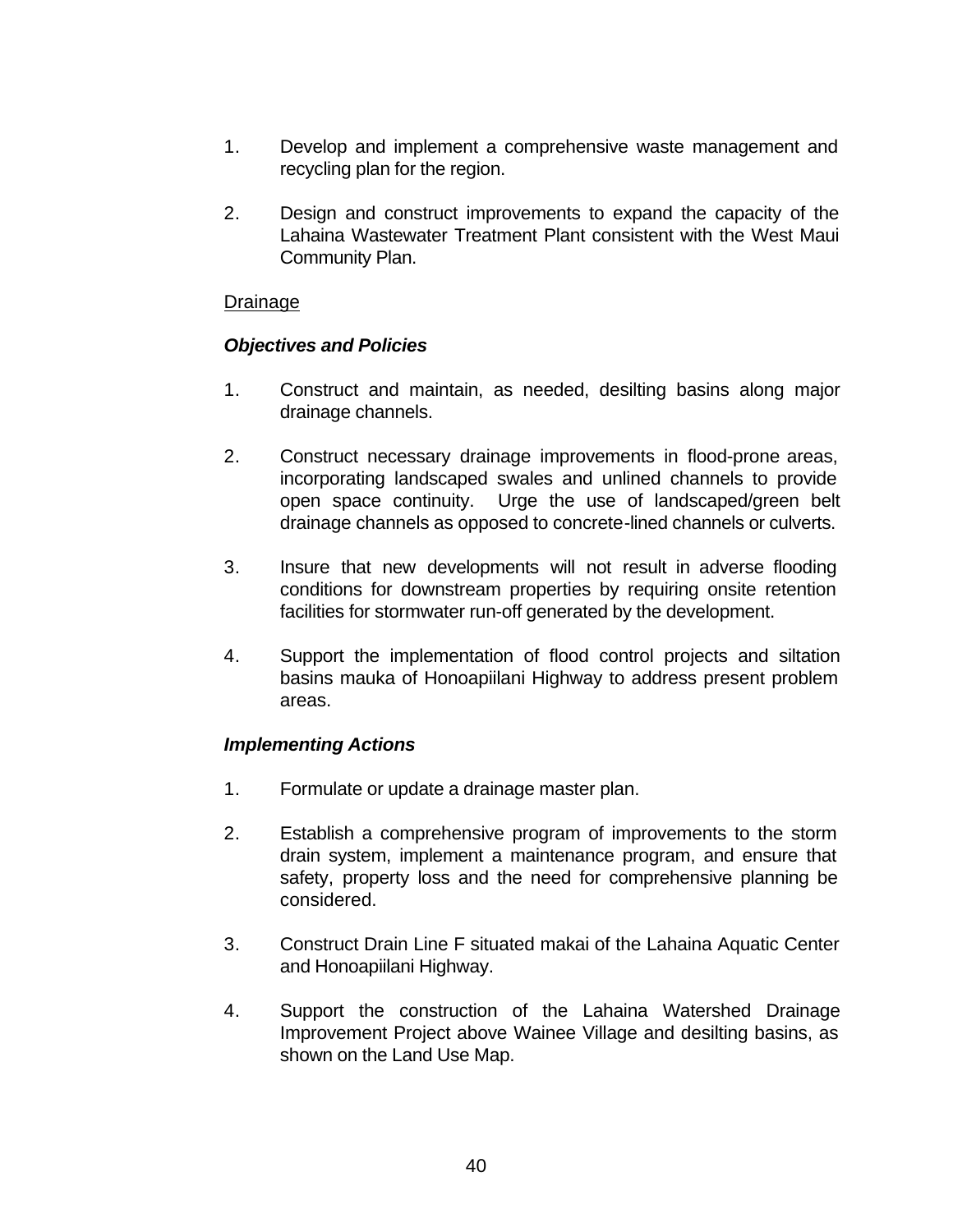5. Investigate the need to improve and, if necessary, extend the drainage channel just north of the Lahaina Civic Center to handle potential increases in runoff generated by new development mauka of Wahikuli and Hanakaoo.

# **Energy**

# *Objectives and Policies*

- 1. Promote energy efficiency as the energy resource of first choice and seek to increase energy efficiency in all sectors in the community.
- 2. Interface county planning with the energy utilities' integrated resource planning programs.
- 3. Promote the environmentally sensitive use of renewable energy resources, such as biomass, wind, and solar.
- 4. Promote energy conservation and education programs.
- 5. Support energy efficient technologies in conjunction with new urban development and encourage energy efficient building design and site development practices.
- 6. Increase the energy security of community "lifeline" facilities and improve energy emergency response capabilities.

- 1. Develop incentives and requirements for energy-efficient building design and site development practices, including modifications to building, zoning, and subdivision codes.
- 2. Develop, compile, and disseminate information on new energy technologies, policies, and programs.
- 3. Develop and implement an integrated County energy resource plan.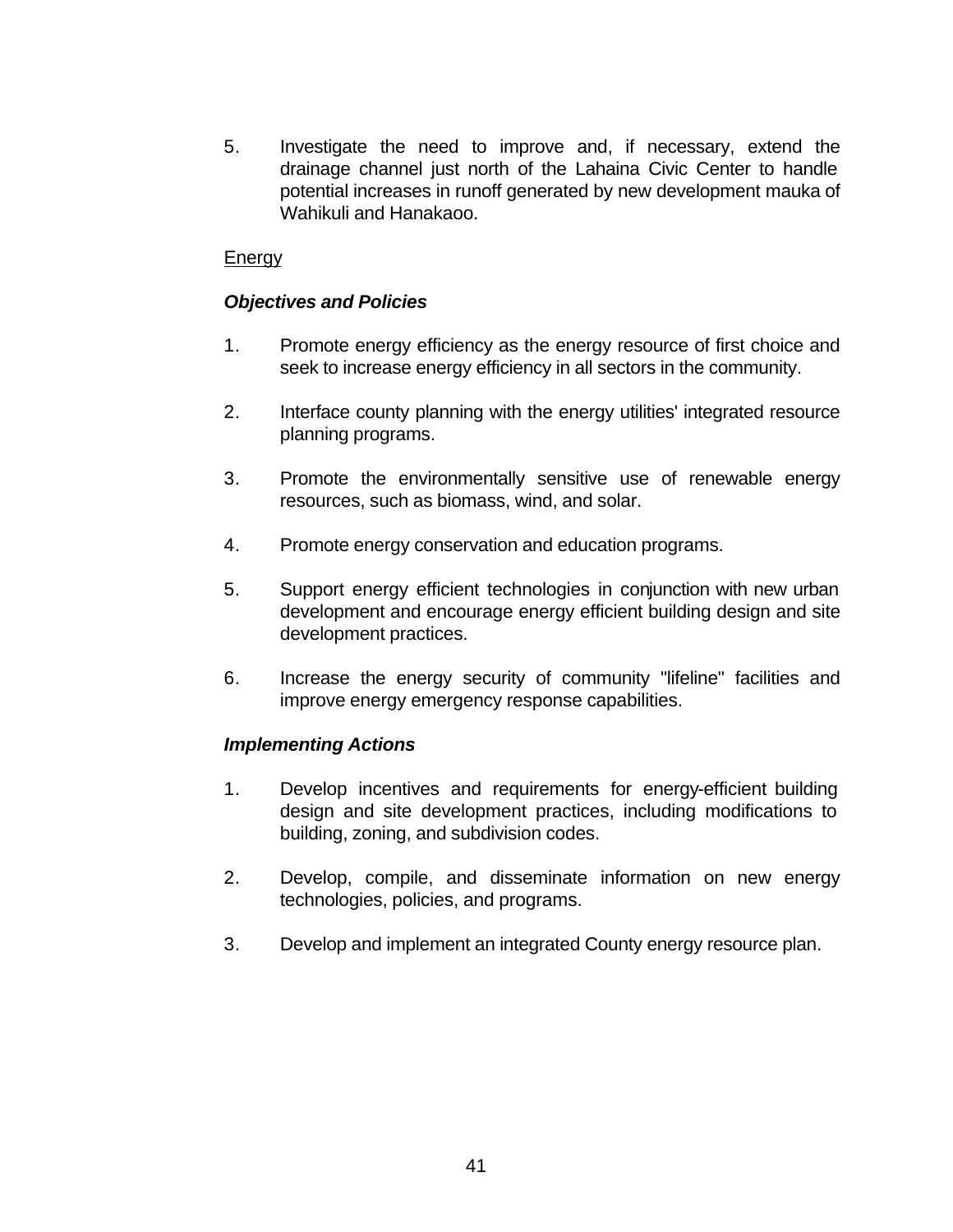# **SOCIAL INFRASTRUCTURE**

## *Goal*

Develop and maintain an efficient and responsive system of public services which promotes a safe, healthy, and enjoyable lifestyle, and offers opportunities for self improvement and community well being.

## Recreation and Open Space

- 1. Provide adequate community-oriented park facilities including facilities for field and court games, children's play, and picnicking within, or adjacent to, existing and future residential areas at the following existing or planned park sites:
	- a. Wainee area near the existing swimming pool and youth center.
	- b. Major residential projects.
	- c. Napili.
- 2. Provide urban park space for passive activities which allow respite from shopping and sightseeing activities within Lahaina town.
- 3. Provide resource-oriented regional park facilities and public access along the shoreline for picnicking, camping, informal play, swimming, sunbathing, and other coastal-related activities along coastal lands makai of the existing or future realigned coastal highways from Honokahua Bay to the district's north boundary and from Puamana to the district's south boundary, except for the agriculture designated lands makai of the highway at Olowalu.
- 4. Establish adequate public access to suitable mauka recreational areas for hiking, hunting, camping, nature study, and other back country, leisure time activities, based on a mountain access study.
- 5. Provide public camping areas along the shoreline of the region, such as at Olowalu near Camp Pecusa.
- 6. Support programs to enhance youth-oriented recreational opportunities such as Malu-ulu-olele Park, and the West Maui Youth Center.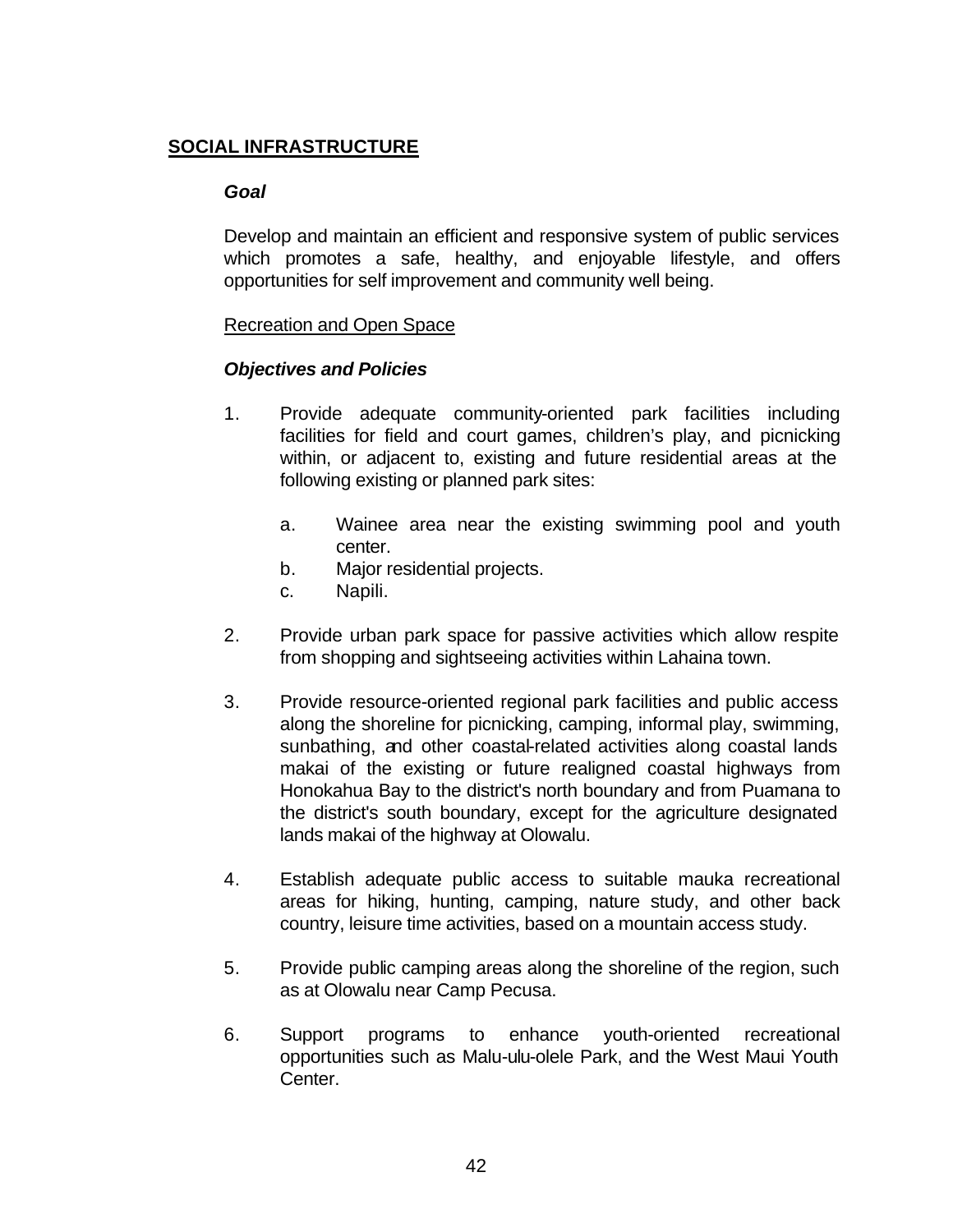- 7. Ensure adequate public access to shoreline areas, including lateral access to establish the continuity of public shorelines.
- 8. Establish park areas appropriate for nature study.
- 9. Support a study for additional boat launching ramps along the West Maui coast including but not limited to, Kahana and Olowalu.

- 1. Develop a long-range land acquisition program for public uses.
- 2. Undertake a mountain access study and support the continuation of the State's Na Ala Hele Trail and Access Program.
- 3. Appropriate adequate funds for park acquisition and expansion consistent with the Community Plan, County's beach access plan and other State and County recreational master plans.
- 4. Develop a long-range beach park acquisition and development program involving residents, landowners, businesses, government, and public interest organizations.
- 5. Adopt a beach/mountain access dedication ordinance pursuant to Chapter 46, H.R.S., and acquire accesses through purchase, dedication, condemnation or land exchange.
- 6. Implement a program to acquire and develop sites for future park use, consistent with the Community Plan.
- 7. Plan, design and construct a regional park at Napili.

## Health and Public Safety

- 1. Support the appropriate level of police services in consideration of the region's resident and visitor population.
- 2. Establish an emergency medical care facility in West Maui.
- 3. Enhance fire protection for multi-story buildings.
- 4. Continue to increase the visibility of police services in the region.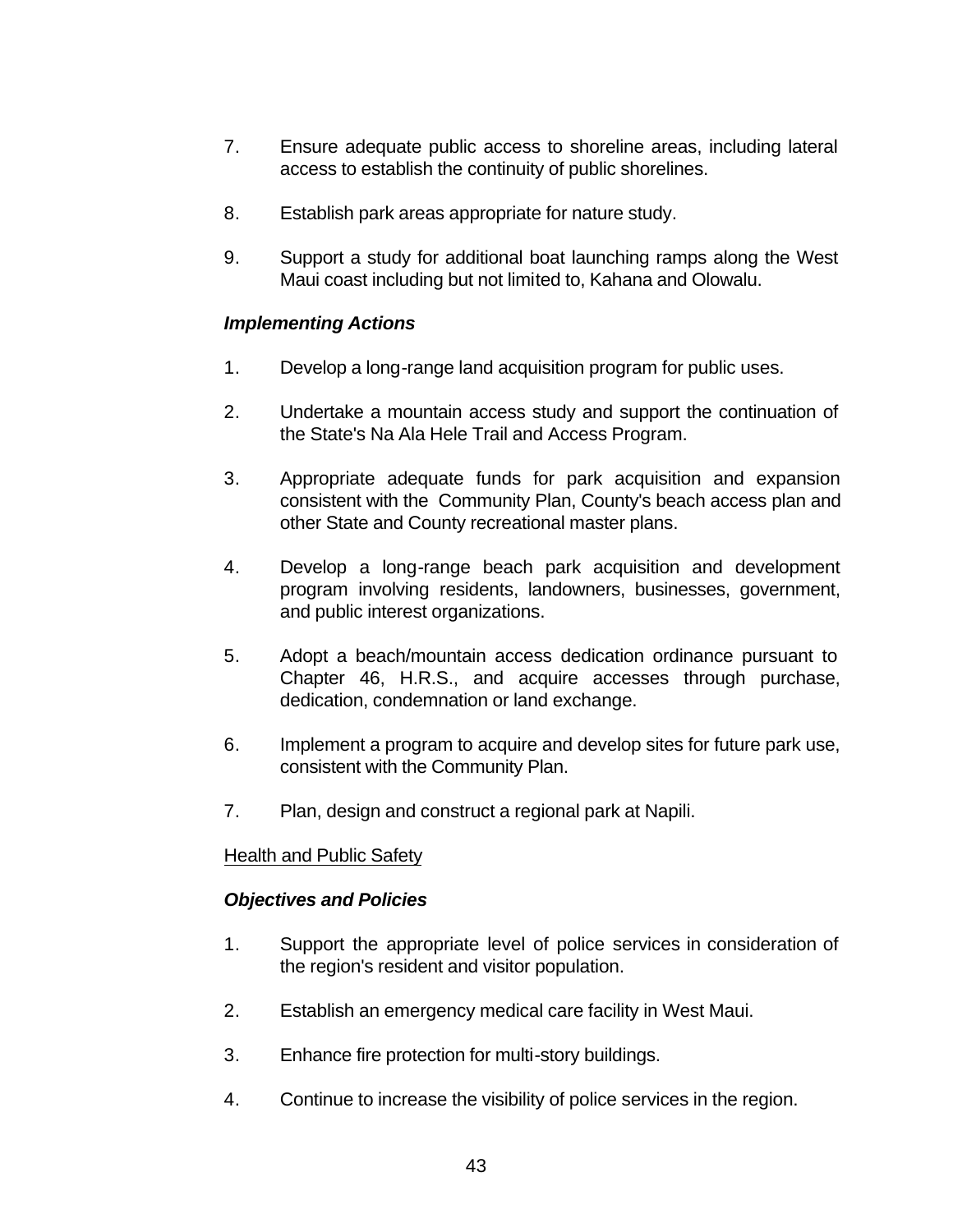- 5. Encourage the expansion of community and social service facilities and programs in West Maui in convenient and accessible locations through public and private partnerships.
- 6. Support the expansion of child care facilities in West Maui.

- 1. Determine the needs and feasibility for an emergency medical care facility for the West Maui region.
- 2. Expand the fire-fighting capabilities at the existing fire station by providing ladder company equipment for multi-story fire fighting.
- 3. Provide resources to assist residential areas in implementing Neighborhood Watch programs.
- 4. Expand police patrols.
- 5. Determine the needs and the facility and operational requirements for community and social service agencies in West Maui.

## Education

- 1. Ensure adequate school facilities and educational opportunities within the region.
- 2. Support the improvement and maintenance of existing school facilities.
- 3. Encourage the construction of permanent classroom facilities in place of portable facilities.
- 4. Support school/community-based management programs and innovative educational programs.
- 5. Encourage the development of child care and pre-school facilities, in conjunction with major centers of employment.
- 6. Provide for additional elementary schools at Napilihau and in conjunction with major residential developments.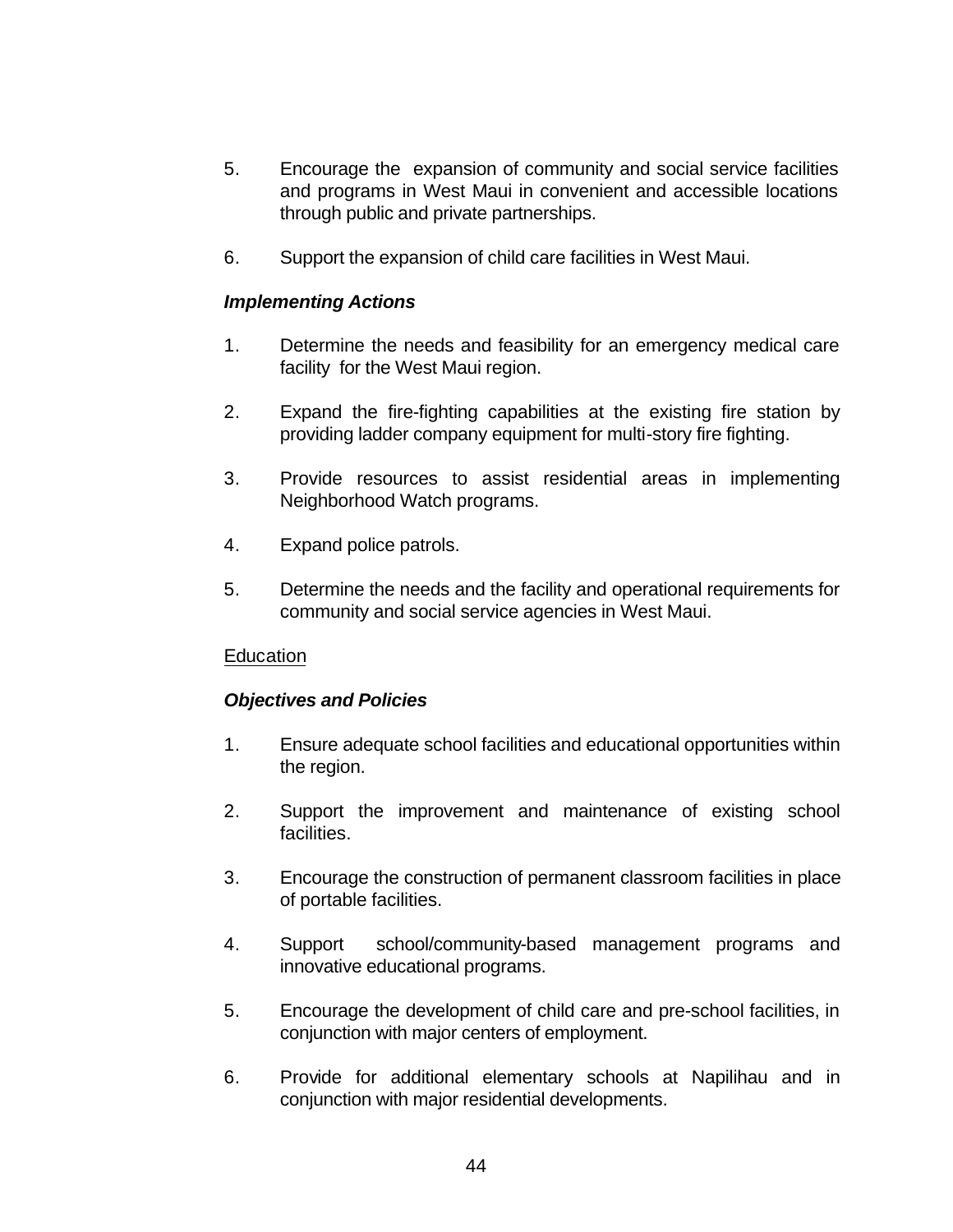- 7. Urge the Board of Education and the State Library system to retain and expand the Lahaina Public Library at its current location.
- 8. Encourage the public educational system to foster student understanding of the State and County planning process; the environment and ecosystems; the Hawaiian and other ethnic cultures; and the effects of alien species on the environment and agriculture.

- 1. Monitor needs for expanded intermediate and high school facilities and programs to ensure that facilities and services are in place.
- 2. Coordinate with the State Department of Education plans for future residential development, so that facilities are planned and constructed in a timely manner.
- 3. Monitor and, when necessary, upgrade existing school facilities.

# *GOVERNMENT*

## *Goal*

Government that demonstrates the highest standards of fairness, responsiveness to the needs of the community, fiscal integrity, effectiveness in planning and implementing programs and projects to accommodate a stable social and economic well-being for residents, a fair and equitable approach to taxation, and efficient and results-oriented management.

- 1. Coordinate and direct future public and private development, including capital improvement projects, consistent with the Community Plan and the island-wide directed and managed growth plan required by the General Plan.
- 2. Monitor the implementation of and compliance with the Community Plan.
- 3. Remove unnecessary delays in the permit process through means such as consolidated public hearings and concurrent processing of applications.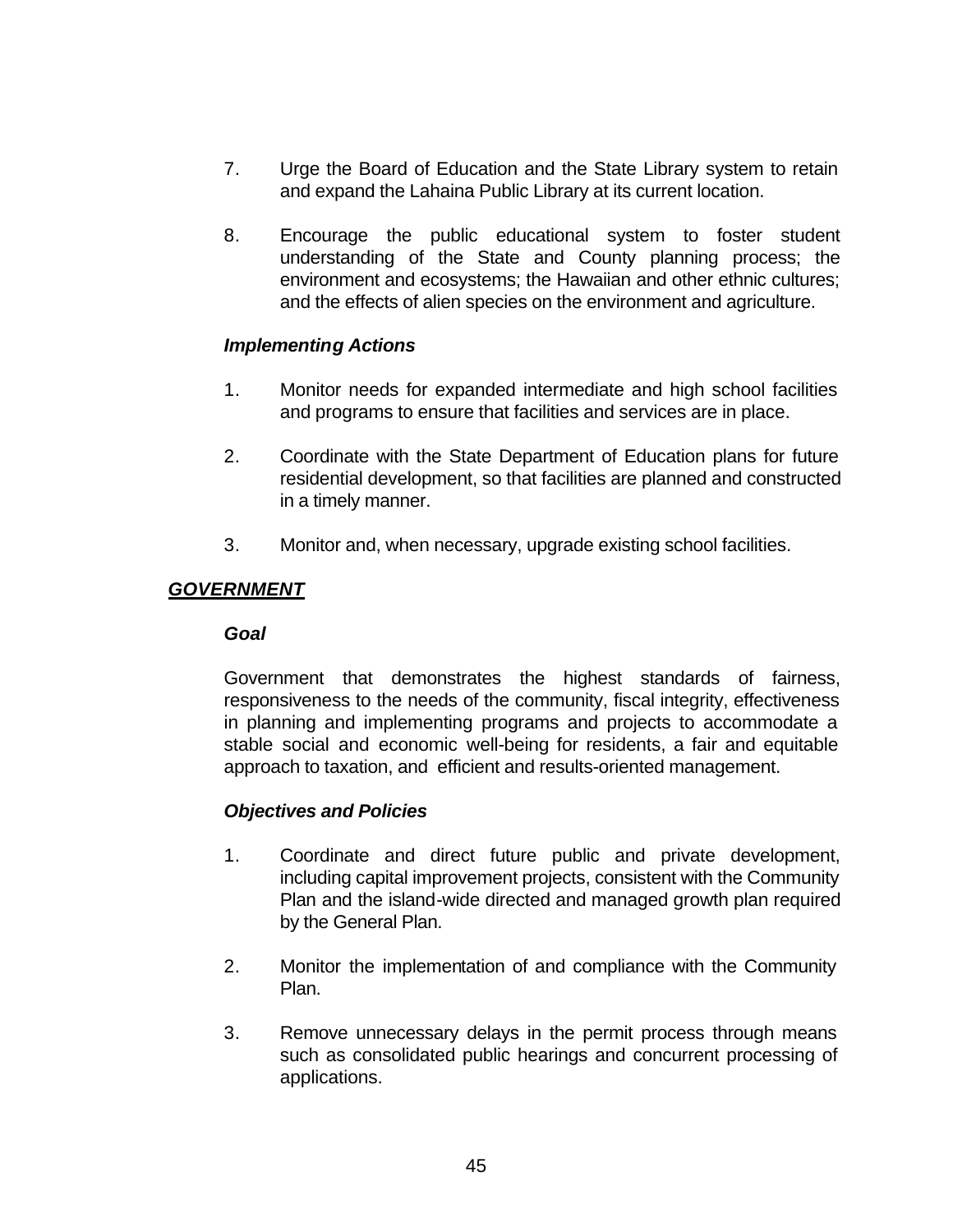- 4. Expedite the review and approval process for projects, which will result in public benefit by "fast-tracking."
- 5. Use the County's budgeting process as a means of carrying out the policies and priorities of the Community Plan by targeting important projects designated by the plan for funding.
- 6. Support a program of incentives, rebates or credits for voluntary energy conservation and the installation of related improvements, such as solar heating, photovoltaic electrical systems and low flow fixtures.
- 7. Insure that adequate infrastructure is or will be available to accommodate planned development.
- 8. Support public and private partnerships to fund the planning and construction of infrastructure, subject to advanced public notification.
- 9. Improve the availability of government services to the community.

- 1. Formulate special plans and studies to implement recommendations of the Community Plan. These would include water development, housing, local and regional circulation, drainage, solid waste, sewage disposal and treatment, human services, recreation, public safety and other special plans and studies as required.
- 2. Adopt a beach-mountain access dedication ordinance pursuant to Chapter 46 H.R.S. as part of an island-wide comprehensive mountain and beach access study.
- 3. Review and amend building and subdivision codes and zoning standards such as minimum lot sizes, and compact parking ratios as a way to reduce the cost of development.
- 4. Prepare a progress report five years after the adoption of this plan for review by the public and Maui County Council describing the status of general and community plan implementation and actions taken to comply with same.
- 5. Formulate and implement a directed and managed growth program, consistent with the adopted community plans and sustainable carrying capacity.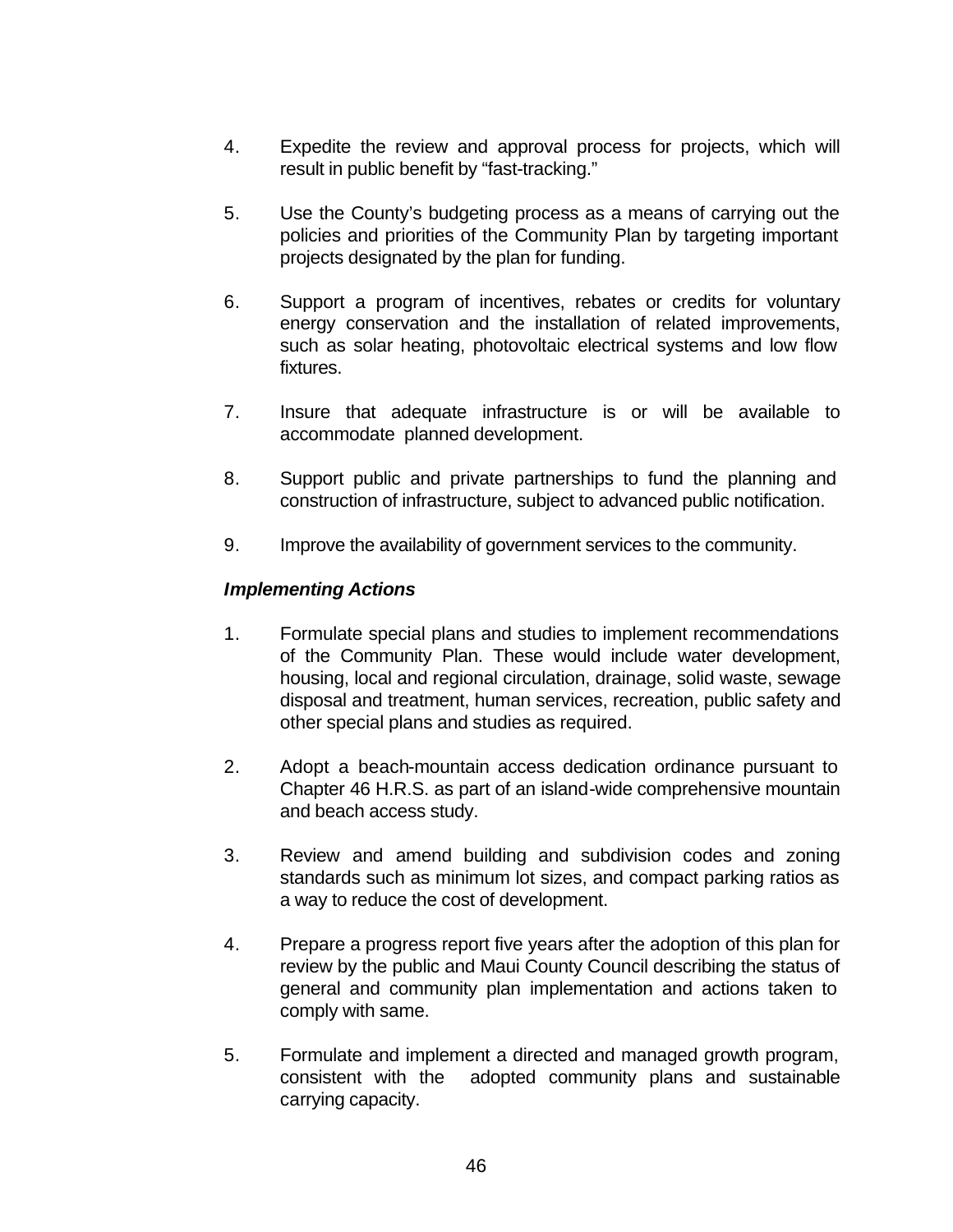- 6. Continue to fund and operate mobile/satellite government facilities.
- 7. Adopt ordinances to establish appropriate standards to insure that agricultural lands will be used for agricultural purposes or remain available for future agricultural uses.

# *INDIGENOUS ARCHITECTURE*

#### *Goal*

Reserving for future implementation Indigenous Architecture, as may be adopted from time to time by the County Council or the Maui County Cultural Resources Commission.

## *Objectives and Policies*

1. To legitimatize Indigenous Architecture as viable spaces for living, work and recreation.

# *Implementing Actions*

- 1. Develop a County ordinance for Indigenous Architecture.
- 2. Adopt standards for Indigenous Architecture.

## C. **Planning Standards**

The following planning standards are specific guidelines or measures for development and design. These standards are essential in clarifying the intent of the land use and town design objectives and policies and the "Land Use Map".

## 1. LAND USE STANDARDS

- a. All zoning and land use approvals shall be consistent with the West Maui Community Plan and its land use policies.
- b. Limit multifamily and single-family residential, business commercial, and industrial uses to areas designated for such purposes on the Community Plan Land Use Map.
- c. Special Permits in the State Agricultural District may be allowed only: (1) to accommodate public and quasi-public uses; (2) for public facility uses such as utility installation, landfills and sewer treatment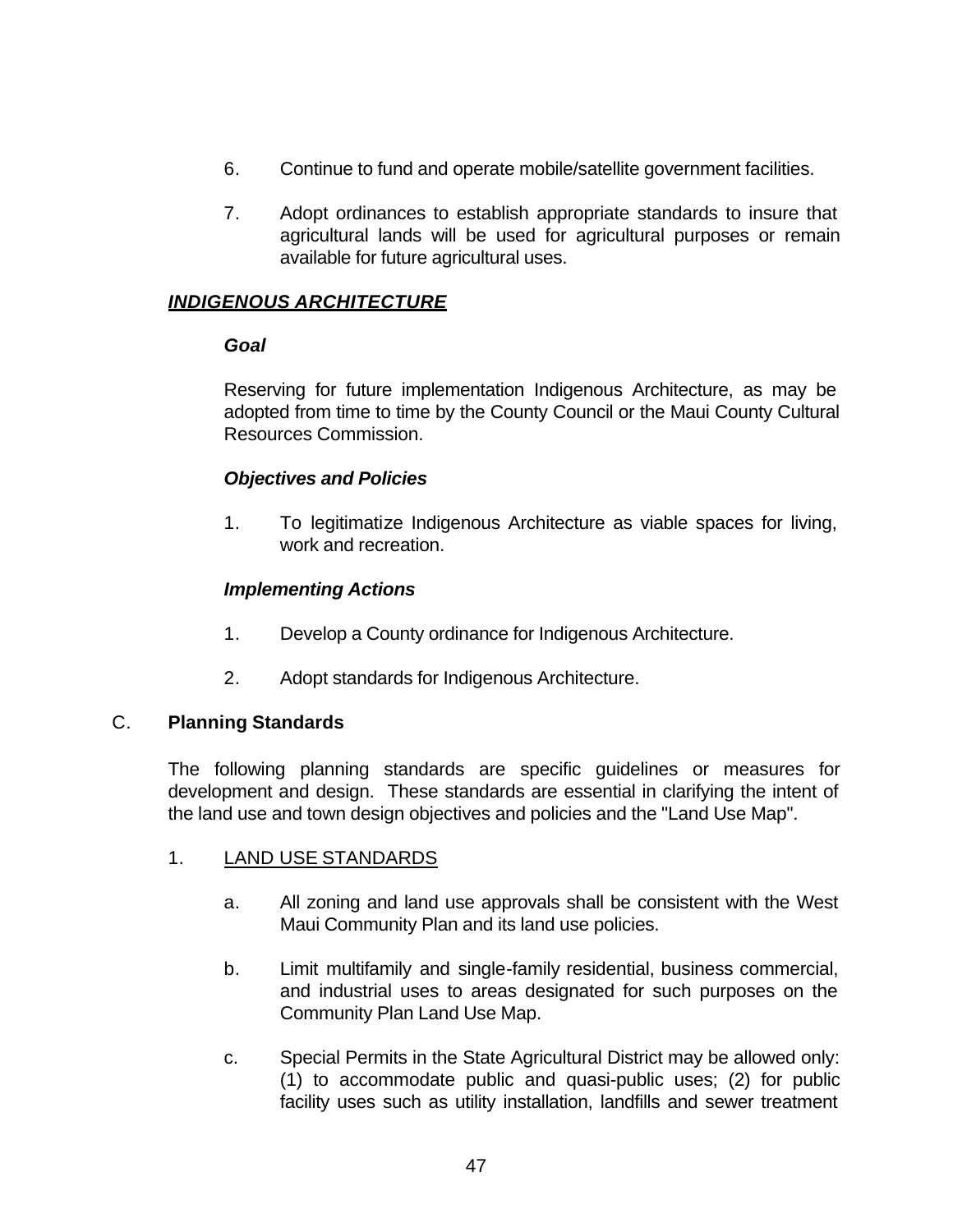plants whose location is determined by technical considerations; (3) for uses which are clearly accessory and subordinate to a principal agricultural use on the property; and (4) for extractive industries, such as quarrying, where the operation does not adversely affect the environment or nearby agricultural uses.

- d. Maintain acceptable standards for affordable housing projects, including but not limited to, the installation of sidewalks and provision of adequate off-street parking.
- e. For the purposes of regulating and appropriately managing the provisions of the Community Plan and properly timing the phases and patterns of development throughout its twenty year horizon, the use of the "Urban Reserve Zoning District" shall be deemed consistent with the intent of this plan.
- f. Development of the rural areas in the Mailepai Subdivision shall be restricted to lot sizes of one acre or larger.
- g. Due to an adjacent senior citizen housing, business/commercial use of the parcel identified as TMK: 4-5-07:04, Lahaina, Maui, Hawaii, shall be restricted to office type uses during daylight hours.

## 2. PROJECT DISTRICT STANDARDS

The implementation procedure for several areas within the planning region is to utilize the project district development approach. This provides for a flexible and creative planning approach rather than specific land use designations. This planning approach establishes continuity in land uses and designs while providing for orderly growth of the community, as well as comprehensive and concurrent provision of infrastructural facilities and systems.

Because of the variety of conditions and constraints related to the different project districts, each project district will be implemented through a separate ordinance. Each project district ordinance will specify the permitted uses, densities, design guidelines and other information necessary to attain each project district's objective and the objectives of the West Maui Community Plan.

PROJECT DISTRICT 1 (Kapalua) approximately 220 acres

This project district is within the Kapalua Resort makai of Honoapiilani Highway between the proposed Napili Regional Park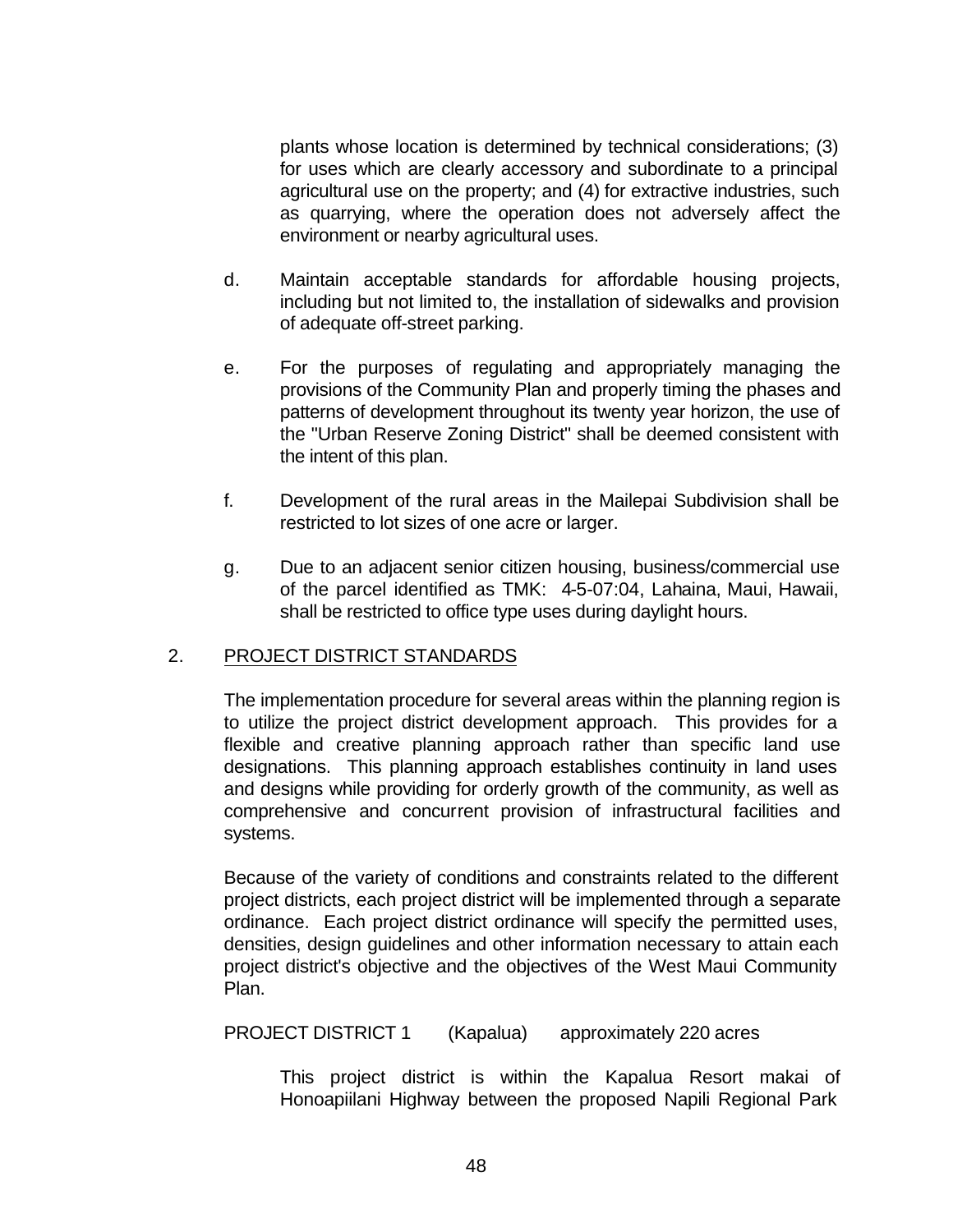and Lower Honoapiilani Highway at Honokahua Bay, as identified on the West Maui Community Plan Land Use Map. The project district is intended to provide a mixture of visitor-oriented facilities, including hotel accommodations, single-family and multi-family residences, and supporting commercial services within an open-space setting organized around a central village core. This central core should function as a town center, containing public spaces, public uses and facilities, commercial services, and residential areas.

Visitor accommodations should not exceed 1050 rooms. The residential component should be limited to 900 units in a mixture of single-family and multi-family densities. The golf course and open space system should continue the open space theme established within the existing portions of the resort.

#### PROJECT DISTRICT 2 (Kapalua-Mauka) approximately 450 acres

This project district is generally defined by Honokahua Stream to the east, State of Hawaii lands to the west and various topographical features as identified on the West Maui Community Plan Land Use Map. This project district is intended to provide, within the context of the Kapalua Resort, a mix of recreational activities including an existing golf course (with possible expansion to 27 holes), a clubhouse, pro shop, restaurants and bars, tennis courts, swimming pool and other related recreational amenities and commercial services. The project district also includes 750 residential units (with an overall average density of 5 units/acre) in a mixture of single-family and multi-family uses integrated with and complementary to the recreational facilities mentioned above. Spatial allocations are as follows:

#### PROJECT DISTRICT 3 (Kaanapali-North Beach Mauka) approximately 310 acres

The North Beach Mauka project district involves land at the northern extension of the Kaanapali Resort mauka of Honoapiilani Highway, as identified on the West Maui Community Plan Land Use Map. This project is intended to provide, within the context of the Kaanapali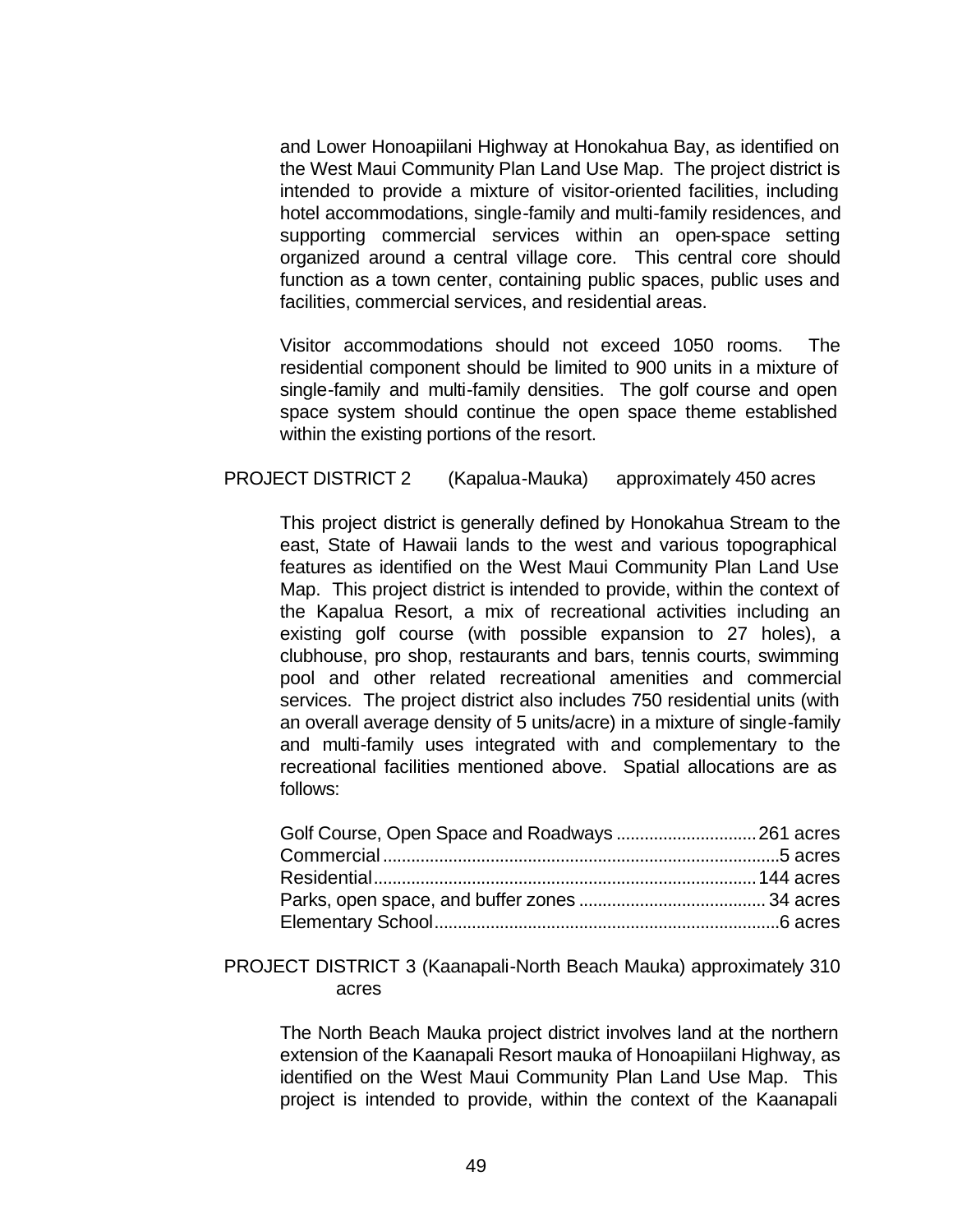Resort, a mixture of resident and visitor-oriented residential, commercial and recreational uses. The character of the project district will be defined by a village core which will utilize elements of Lahaina architecture and other traditional Hawaiian architecture and urban design forms. The central area of the core will feature a visitororiented commercial center. The project district's 1200 residential units will be characterized by a variety of single-family and multi-family product types. Amenities such as parks, gardens, golf activities, and other recreational activities or attractions will be included to provide open space within the project district.

#### PROJECT DISTRICT 4 (Weinberg Property) approximately 24 acres

This project district involves approximately 24 acres bounded by Kahoma Stream, Front Street, Kenui Street, and Honoapiilani Highway. The project district is intended to provide a mixture of commercial/business and multi-family and senior citizen residential uses. There shall also be 6 acres of park land within the project district, including a linear park or greenway adjacent to the south bank of Kahoma Stream, from Honoapiilani Highway to Front Street, at least 60 feet wide and approximately 1.5 acres in size. The extension of Wainee Street from its present terminus at Kenui Street to Front Street, as well as the realignment of Kenui Street shall also be considered. Said roadway improvements should be developed and funded in conjunction with appropriate government agencies. The remaining acres in the project district shall be evenly divided between the commercial/business uses, and the multi-family and senior citizen residential uses, to the greatest extent practicable.

## 3. BUILDING STANDARDS

- a. Insure that new buildings and renovations in areas within or adjacent to the Historic District respect the massing, scale, texture and appearance of old Lahaina and a maximum building height of two stories or 35 feet.
- b. Review projects for consistency with the design guidelines specified in the Community Plan or as otherwise may be adopted.

#### 4. LANDSCAPE PLANTING STANDARDS

a. Buffer public and quasi-public facilities and light-heavy industrial/commercial type facilities from adjacent uses with appropriate landscape planting.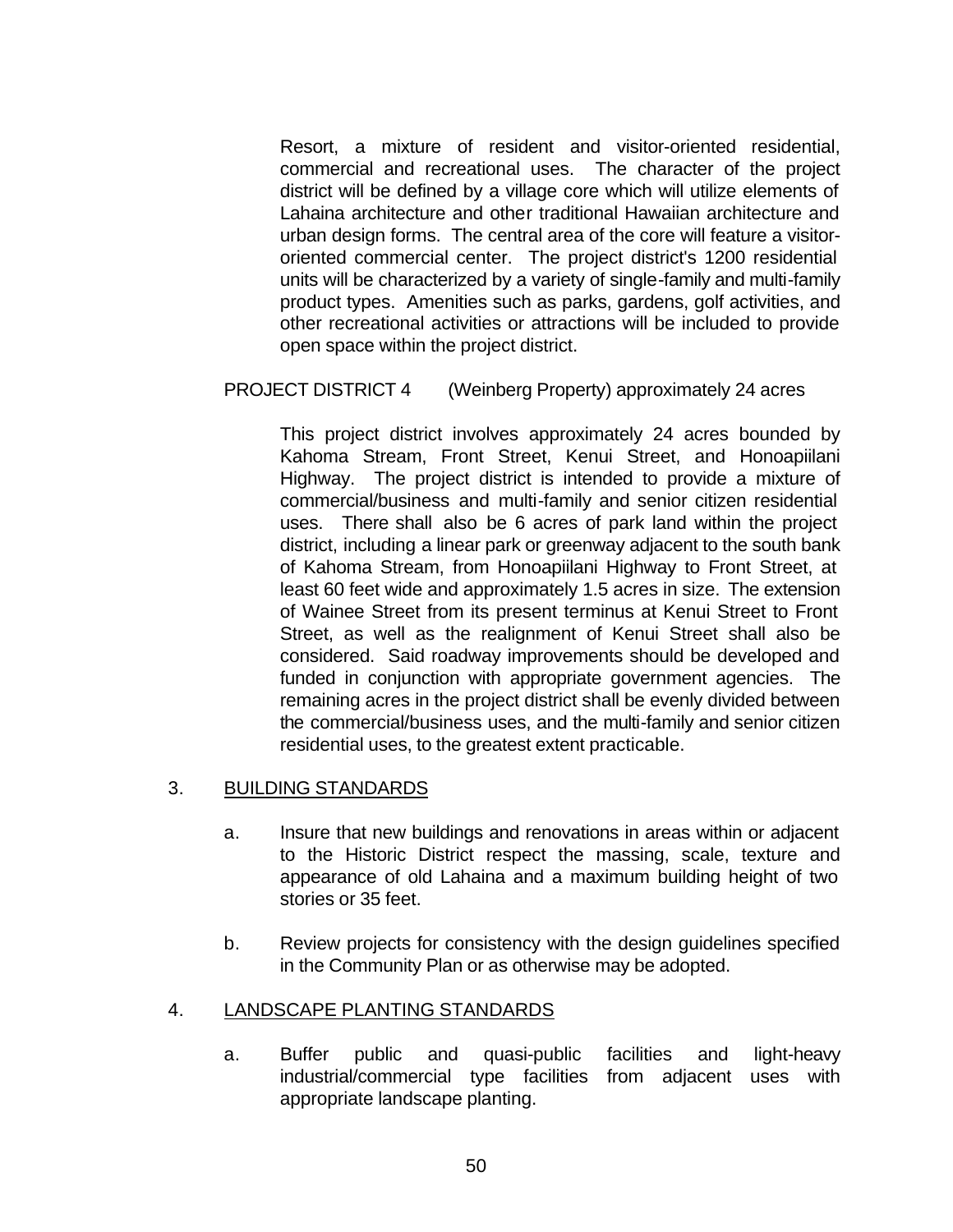- b. Save and incorporate healthy mature trees in the landscape planting plans of subdivisions, roads or any other construction or development.
- c. Incorporate the use of drought-tolerant plant species in future landscape planting.
- d. Require all future subdivisions, construction projects and developments to comply with the Maui County Planting Plan.

## 5. CULTURAL RESOURCES

- a. Ensure that site identification and interpretation is not damaging to any sites.
- b. Recognize the importance of buffer areas to enhance and protect sites.
- c. Support the preservation of sites and site types identified earlier within the Policies and Objectives section related to Cultural Resources.
- d. Recognize areas of historic vegetation and significant native vegetation zones as cultural resources.

## 6. ENVIRONMENTAL ASPECTS

- a. Preserve the shoreline sand dune formations throughout the planning region. These topographic features are a significant element of the natural setting and should be protected from any actions which would detract from their scenic value.
- b. Promote the planting of trees and other landscape planting to enhance streetscapes and the built-environment.
- c. Prohibit the construction of vertical seawalls, except as approved by the planning commissions of the County of Maui.
- d. Insure that new developments will not result in adverse soil erosion or flooding conditions for downstream properties.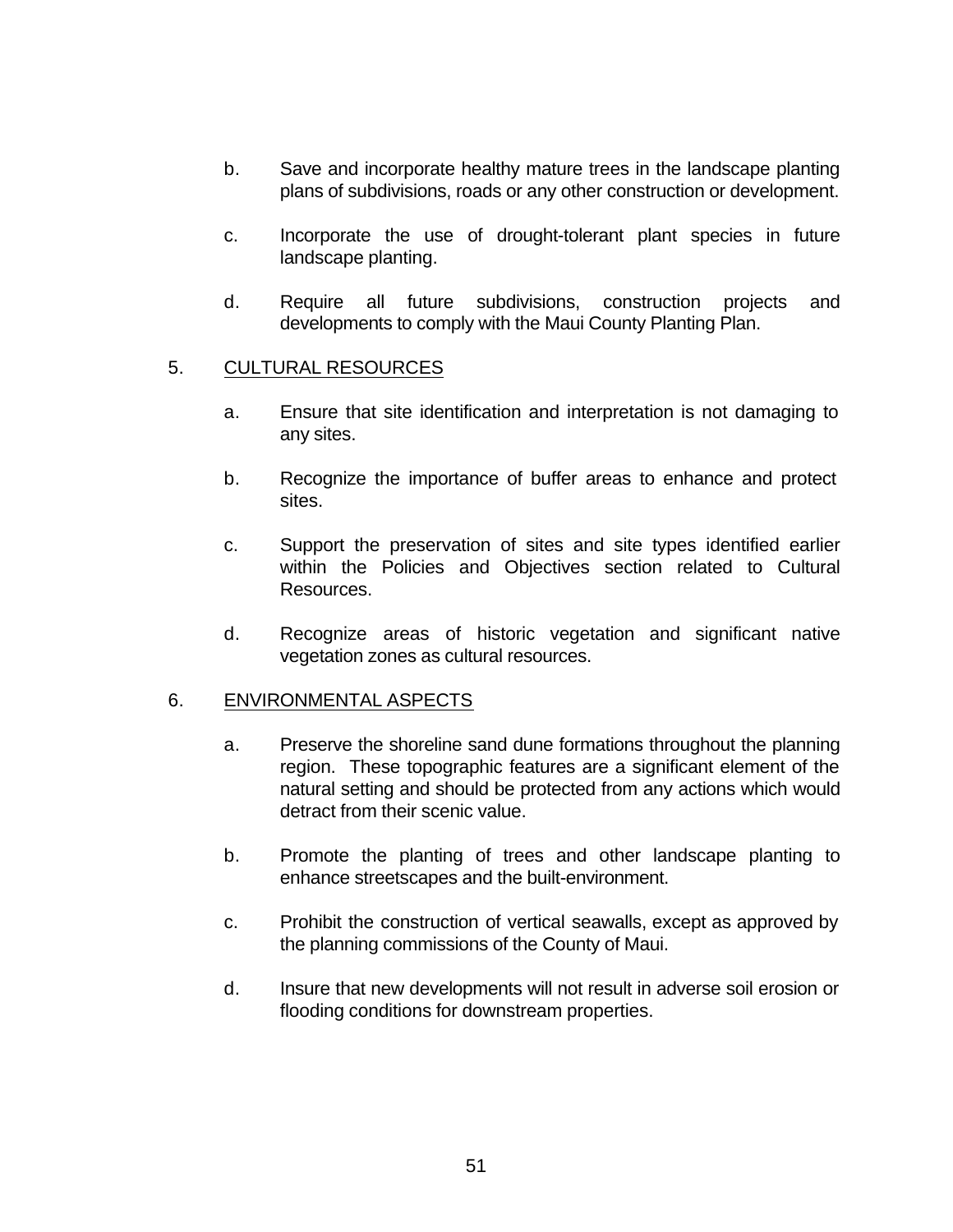# **PART IV**

# **IMPLEMENTATION CONSIDERATIONS**

To facilitate the implementation of the West Maui Community Plan, the implementing actions shall be considered by County and State agencies in their planning, programming and budgeting. In this regard, respective County agencies shall review and consider applicable implementing actions, as well as the broader statements of goals, objectives and policies contained in the West Maui Community Plan as follows:

- 1. Annual budget requests shall address requirements identified by implementing actions contained in the West Maui Community Plan;
- 2. Capital improvements programming undertaken by each agency shall incorporate, as appropriate, specific projects listed in the West Maui Community Plan;
- 3. Priority listings of capital improvement projects shall consider implementing actions contained in the West Maui Community Plan;
- 4. Agency master plans shall address project, program and policy actions advanced in the West Maui Community Plan;
- 5. Agency program and policy formulation processes shall consider, and where appropriate, incorporate implementing actions set forth in the West Maui Community Plan; and
- 6. Agency reviews of and recommendations on individual projects being processed for approval shall consider the relationship of the proposed action to implementing provisions contained in the West Maui Community Plan.

The following table summarizes and categorizes each action as either a program, policy or project-related implementing action to further facilitate agency review, consideration and action on applicable implementing provisions.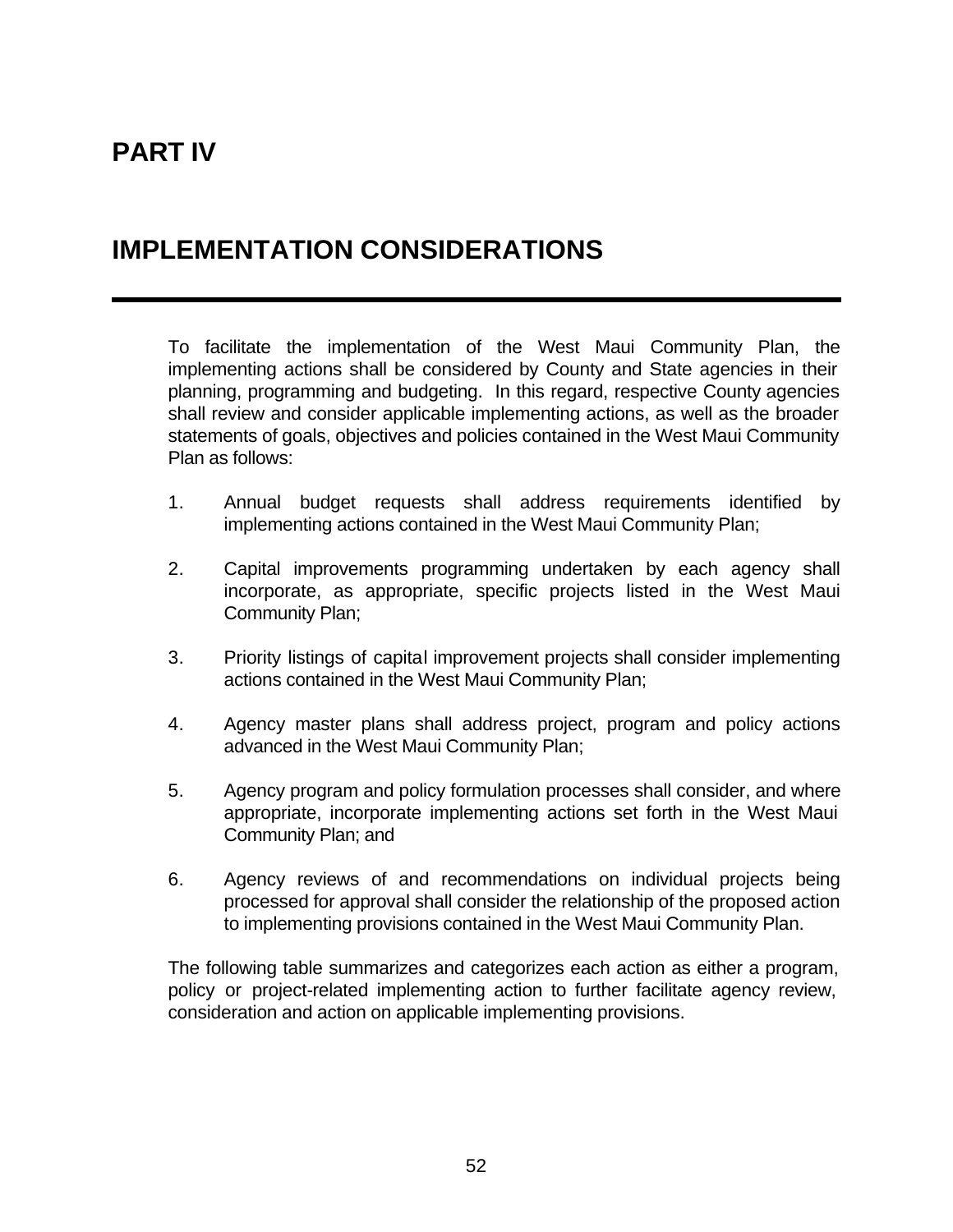# *Table 1*

|                                           | <b>West Maui Community Plan Region</b><br><b>Implementation Responsibilities</b>                                                                                                                                                                                                                                                                   |                              |  |  |  |  |
|-------------------------------------------|----------------------------------------------------------------------------------------------------------------------------------------------------------------------------------------------------------------------------------------------------------------------------------------------------------------------------------------------------|------------------------------|--|--|--|--|
| <b>DEPARTMENT: Department of Planning</b> |                                                                                                                                                                                                                                                                                                                                                    |                              |  |  |  |  |
| <b>Action</b><br>Category                 | Implementing<br><b>Action</b>                                                                                                                                                                                                                                                                                                                      |                              |  |  |  |  |
| Program                                   | Develop and implement a directed and managed growth plan and strategies to guide<br>1.<br>and coordinate future development.                                                                                                                                                                                                                       | Land Use                     |  |  |  |  |
|                                           | Update and publicize the County's socio-economic forecast to provide an on-going<br>2.<br>basis for evaluating socio-economic issues and conditions in the West Maui<br>Community Plan region.                                                                                                                                                     | <b>Economic Activity</b>     |  |  |  |  |
|                                           | 3.<br>Present recommendations for the designation of "Exceptional Trees" to the Maui<br>County Arborist Committee., including all trees, or groves of trees, that have historic or<br>cultural value, represent an important community resource, or are exceptional by<br>reason of age, rarity, location, size, aesthetic quality or are endemic. | Urban Design                 |  |  |  |  |
|                                           | Develop and maintain a program to identify and preserve the district's environmentally<br>4.<br>sensitive areas.                                                                                                                                                                                                                                   | Environment                  |  |  |  |  |
|                                           | Establish public parking areas and publicly available and privately supplied parking<br>5.<br>facilities within Lahaina town commercial centers. Parking should provide convenient<br>access to Front and Wainee Street shops.                                                                                                                     | Transportation               |  |  |  |  |
|                                           | Coordinate with the State Department of Education plans for future residential<br>6.<br>development, so that facilities are planned and constructed in a timely manner.                                                                                                                                                                            | Education                    |  |  |  |  |
|                                           | Prepare a five-year report for review by the public and Maui County Council describing<br>7.<br>the status of general and community plan implementation and actions taken to comply<br>with same.                                                                                                                                                  | Government                   |  |  |  |  |
| <b>Policy</b>                             | Discourage at-grade intersections along the planned Lahaina Bypass Road, in order to<br>1.<br>maintain safe and efficient traffic flow.                                                                                                                                                                                                            | Transportation               |  |  |  |  |
| Project                                   | Identify and inventory exceptional open space resources and viewsheds for protection<br>1.<br>via covenants, easements, and other planning tools.                                                                                                                                                                                                  | Land Use                     |  |  |  |  |
|                                           | 2.<br>Establish a new zoning classification to implement the land use designations in the<br>Community Plan, including but not limited to Business/Multi-Family.                                                                                                                                                                                   | Land Use                     |  |  |  |  |
|                                           | 3.<br>Identify specific historic, cultural and archaeological sites for protection and<br>interpretation.                                                                                                                                                                                                                                          | Cultural<br>Resources        |  |  |  |  |
|                                           | Update the County Cultural Resource Management Plan to further identify specific and<br>4.<br>significant cultural resources in the region and provide strategies for preservation and<br>enhancement.                                                                                                                                             | Cultural<br><b>Resources</b> |  |  |  |  |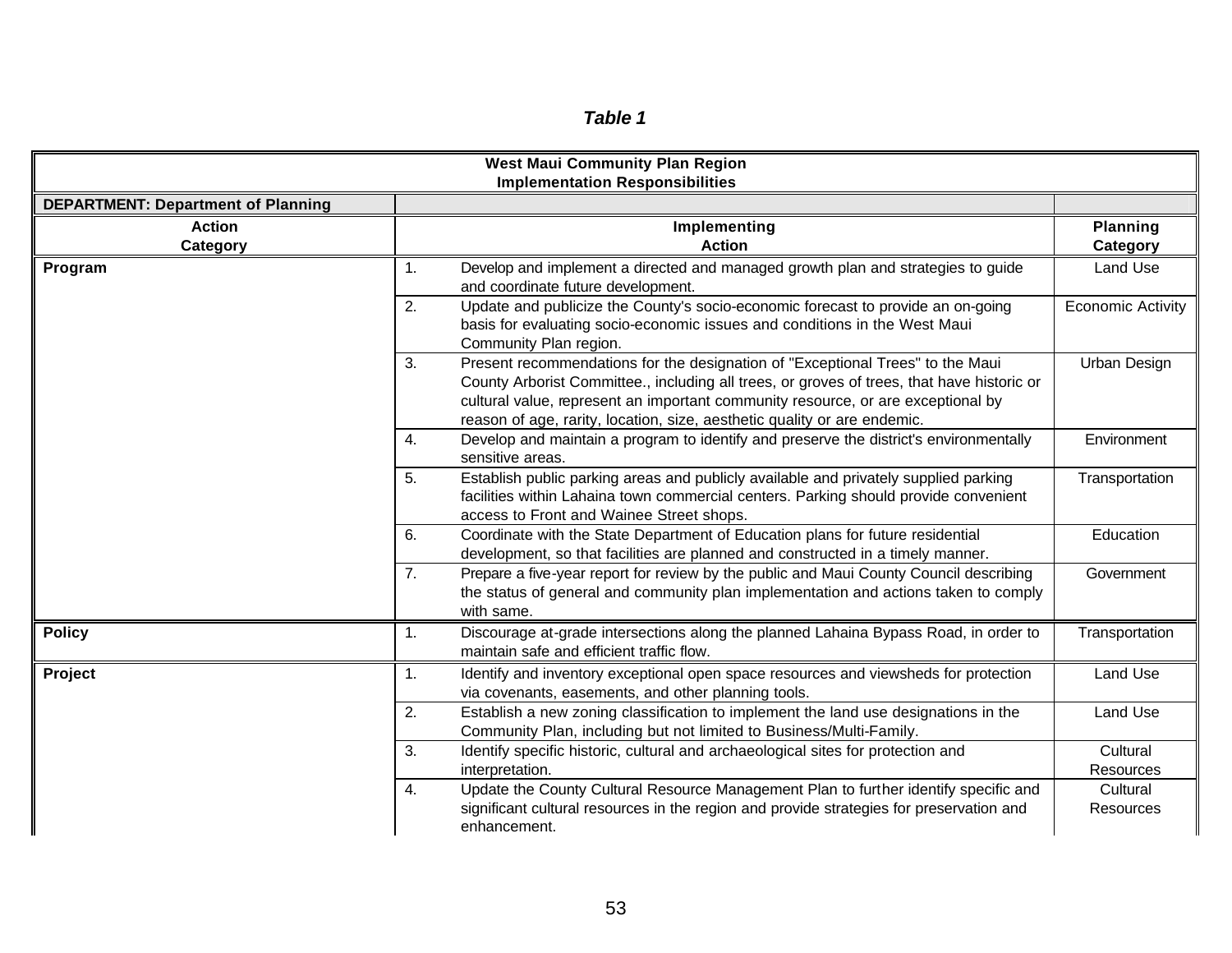|                                                       | 5.<br>Formulate and adopt rural and historic district roadway standards to promote the<br>maintenance of historic landscapes and streetscapes in character with the region. |                                                                                                                                                                                                                                    |                                             |  |  |  |  |
|-------------------------------------------------------|-----------------------------------------------------------------------------------------------------------------------------------------------------------------------------|------------------------------------------------------------------------------------------------------------------------------------------------------------------------------------------------------------------------------------|---------------------------------------------|--|--|--|--|
|                                                       |                                                                                                                                                                             | <b>West Maui Community Plan Region</b><br><b>Implementation Responsibilities</b>                                                                                                                                                   | Resources                                   |  |  |  |  |
| <b>DEPARTMENT: Department of Planning</b><br>(Con't.) |                                                                                                                                                                             |                                                                                                                                                                                                                                    |                                             |  |  |  |  |
| <b>Action</b><br><b>Category</b>                      |                                                                                                                                                                             | Implementing<br><b>Action</b>                                                                                                                                                                                                      | <b>Planning</b><br>Category                 |  |  |  |  |
| Project (Con't.)                                      | 6.                                                                                                                                                                          | Implement alternative roadway improvement standards for the Historic District such as<br>narrower lanes, curbs, gutters and sidewalks, smaller corner radius, and deletion of<br>sidewalk requirements on two sides of the street. | Cultural<br>Resources                       |  |  |  |  |
|                                                       | 7.                                                                                                                                                                          | Revise the Lahaina Historic District Ordinance to include an overlay mechanism, a<br>historic landmark (isolated property with buffers) provision, and updated restrictions on<br>uses and buildings in the Lahaina District.      | Cultural<br><b>Resources</b>                |  |  |  |  |
|                                                       | 8.                                                                                                                                                                          | Formulate a unified landscape planting scheme for major public highways and roads in<br>the region.                                                                                                                                | Urban Design                                |  |  |  |  |
|                                                       | 9.                                                                                                                                                                          | Study the desirability of a National Seashore designation for West Maui.                                                                                                                                                           | Environment                                 |  |  |  |  |
|                                                       | 10.                                                                                                                                                                         | Assess the need for standards for the siting of large-scale energy generation systems<br>in order to mitigate environmental and visual impacts.                                                                                    | Environment                                 |  |  |  |  |
|                                                       | 11.                                                                                                                                                                         | Redesign mauka-makai streets in Lahaina town to enhance pedestrian and bicycle<br>movement to include enhanced sidewalk/mall facilities, bicycle lanes, and street<br>furniture with particular attention on Lahainaluna Road.     | Transportation                              |  |  |  |  |
|                                                       | 12.                                                                                                                                                                         | Develop incentives and requirements for energy efficient building design and site<br>development practices, including modifications to building, zoning, and subdivision<br>codes.                                                 | Energy                                      |  |  |  |  |
|                                                       | 13.                                                                                                                                                                         | Develop and implement an integrated County energy resource plan. Develop, compile,<br>and disseminate information on new energy technologies, policies, and programs.                                                              | Energy                                      |  |  |  |  |
|                                                       | 14.                                                                                                                                                                         | Adopt a beach/mountain access dedication ordinance pursuant to Chapter 46, H.R.S.,<br>and acquire accesses through purchase, dedication, condemnation or land exchange.                                                            | Recreation and<br>Open Space;<br>Government |  |  |  |  |
|                                                       | 15.                                                                                                                                                                         | Undertake a study to identify suitable shoreline areas for public camping.                                                                                                                                                         | Recreation and<br>Open Space                |  |  |  |  |
|                                                       | 16.                                                                                                                                                                         | Determine the needs and the facility and operational requirements for community and<br>social service agencies in West Maui.                                                                                                       | <b>Health and Public</b><br>Safety          |  |  |  |  |
|                                                       | 17.                                                                                                                                                                         | Adopt ordinances to establish appropriate standards to insure that agricultural lands<br>will be used for agricultural purposes or remain available for future agricultural uses.                                                  | Government                                  |  |  |  |  |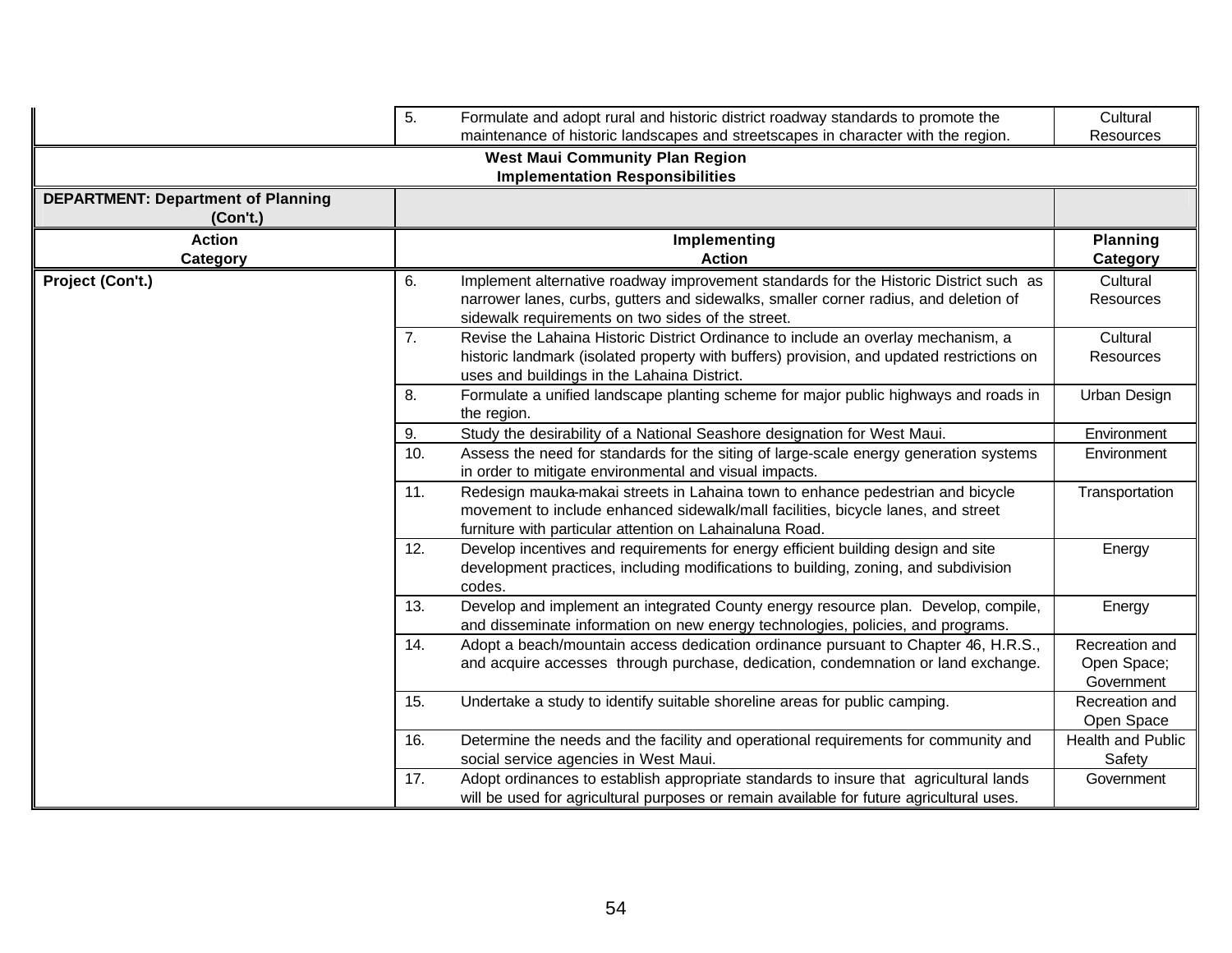|                                                                      | <b>West Maui Community Plan Region</b><br><b>Implementation Responsibilities</b>                                                                                                                                                                                                                                               |                                                       |
|----------------------------------------------------------------------|--------------------------------------------------------------------------------------------------------------------------------------------------------------------------------------------------------------------------------------------------------------------------------------------------------------------------------|-------------------------------------------------------|
| DEPARTMENT: State Department of Land and<br><b>Natural Resources</b> |                                                                                                                                                                                                                                                                                                                                |                                                       |
| <b>Action</b><br>Category                                            | Implementing<br><b>Action</b>                                                                                                                                                                                                                                                                                                  | <b>Planning</b><br>Category                           |
| Program                                                              | Provide information and assistance to homeowners seeking to preserve historic<br>$\mathbf{1}$ .<br>structures through registration, tax incentives and code waivers.<br>Undertake a mountain access study and support the continuation of the State's Na Ala<br>2.<br>Hele Trail and Access Program.                           | Cultural<br>Resources<br>Recreation and<br>Open Space |
| Project                                                              | Study the feasibility for a new small boat harbor between Mala Wharf and Kapunakea<br>$\mathbf{1}$ .<br>Street. New technologies, such as floating breakwaters and other environmentally<br>sensitive forms of wave and surge attenuation may make this project feasible, while<br>still protecting the nearshore environment. | Transportation                                        |
| <b>DEPARTMENT: Department of Parks and</b><br><b>Recreation</b>      |                                                                                                                                                                                                                                                                                                                                |                                                       |
| Program                                                              | Develop cultural parks appropriate for public visitation and educational programs in<br>$\mathbf{1}$ .<br>various areas of the region.                                                                                                                                                                                         | Cultural<br><b>Resources</b>                          |
|                                                                      | Establish major recreation ways for pedestrians and bicycles from the pali to Lahaina<br>2.<br>town and to Kapalua along the coastal highways, including Honoapiilani Highway and<br>Lower Honoapiilani Road, and along the southern side of Kahoma Stream and other<br>major drainage channels.                               | Transportation                                        |
|                                                                      | Develop a long-range land acquisition program for public uses.<br>3.                                                                                                                                                                                                                                                           | Recreation and<br>Open Space                          |
|                                                                      | Develop a long-range beach park acquisition and development program involving<br>4.<br>residents, landowners, businesses, government, and public interest organizations.                                                                                                                                                       | Recreation and<br>Open Space                          |
|                                                                      | 5.<br>Implement a program to acquire and develop sites for future park use, consistent with<br>the Community Plan.                                                                                                                                                                                                             | Recreation and<br>Open Space                          |
| <b>Policy</b>                                                        | Maintain Armory Park without sacrificing additional land for parking.<br>$\mathbf{1}$ .                                                                                                                                                                                                                                        | Cultural<br>Resources                                 |
| Project                                                              | Plan, design and construct a regional sports community complex, including all-weather<br>$\mathbf{1}$ .<br>track and community meeting facilities in the Wainee area and near the existing<br>swimming pool and youth center complexes.                                                                                        | Land Use                                              |
|                                                                      | Implement a County historical marker program to identify the former plantation camps,<br>2.<br>landings and other significant historical and legendary sites that are appropriate for<br>public interpretation.                                                                                                                | Cultural<br><b>Resources</b>                          |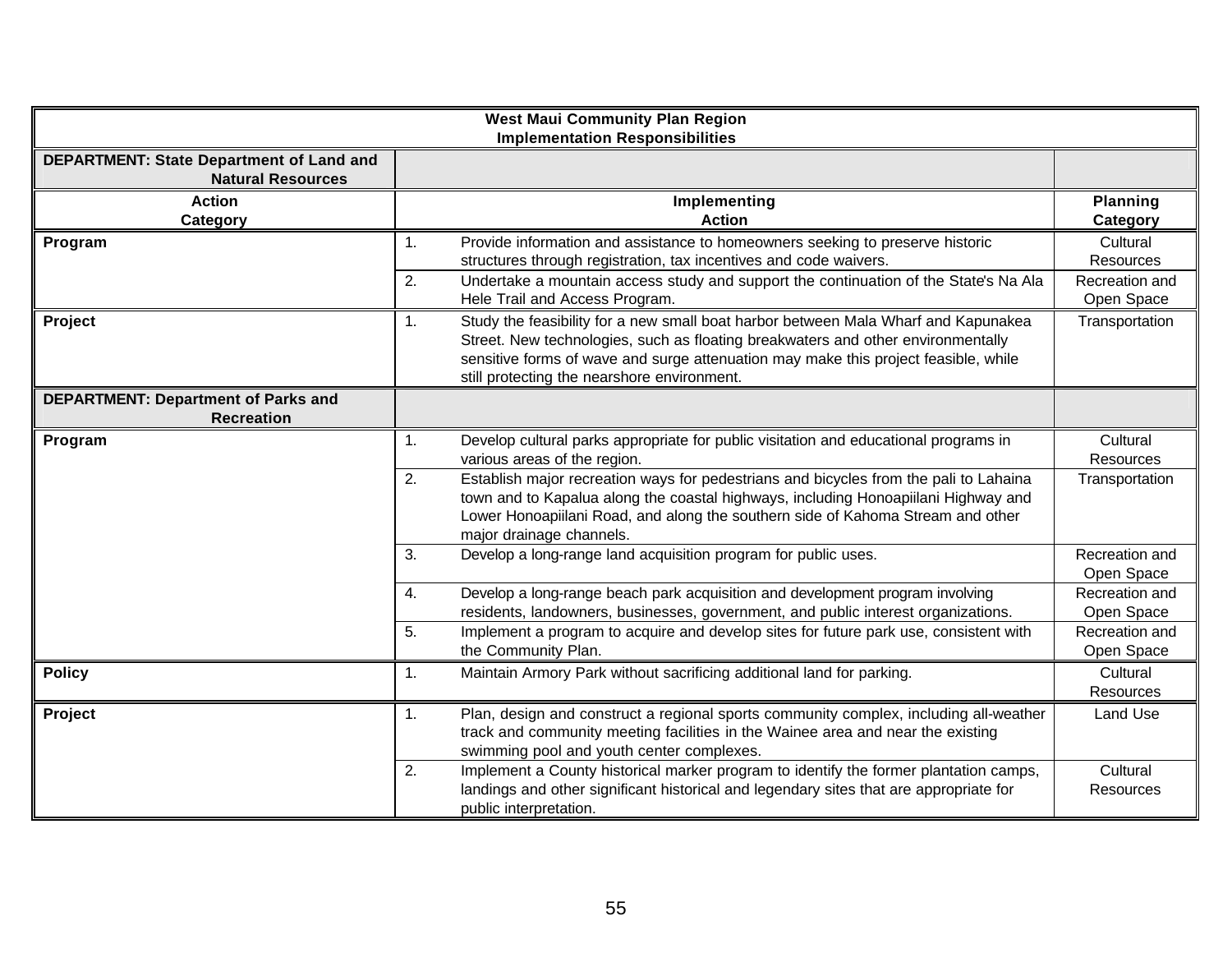| <b>West Maui Community Plan Region</b><br><b>Implementation Responsibilities</b> |                                                                                                                                                                                                                                                                                                              |                              |  |  |  |  |  |
|----------------------------------------------------------------------------------|--------------------------------------------------------------------------------------------------------------------------------------------------------------------------------------------------------------------------------------------------------------------------------------------------------------|------------------------------|--|--|--|--|--|
| <b>DEPARTMENT: Department of Parks and</b><br><b>Recreation (Con't.)</b>         |                                                                                                                                                                                                                                                                                                              |                              |  |  |  |  |  |
| <b>Action</b><br>Category                                                        | Implementing<br><b>Action</b>                                                                                                                                                                                                                                                                                | <b>Planning</b><br>Category  |  |  |  |  |  |
| Project (Con't.)                                                                 | Reconstruct Mokuhinia Pond and Moku`ula Royal Compound at Malu-ulu-olele Park,<br>3.<br>provided that an alternative park location can be acquired and developed, and sufficient<br>funds committed to maintain the historical feature as an attractive asset to Lahaina<br>town.                            | Cultural<br><b>Resources</b> |  |  |  |  |  |
|                                                                                  | Study, design and implement measures for safe pedestrian access connecting<br>4.<br>Lahaina town with its mauka pool and park, including consideration of pedestrian<br>overpasses.                                                                                                                          | Transportation               |  |  |  |  |  |
|                                                                                  | Plan, design and construct a regional park at Napili.<br>5.                                                                                                                                                                                                                                                  | Recreation and<br>Open Space |  |  |  |  |  |
|                                                                                  | In conjunction with the plan to restore Malu-ulu-olele Park, plan, design and construct<br>6.<br>park facilities at the proposed Wainee site for active and passive recreational uses with<br>particular emphasis on those facilities or uses that may be displaced by the<br>restoration of cultural sites. |                              |  |  |  |  |  |
| <b>DEPARTMENT: Department of Public Works</b><br>and Waste<br><b>Management</b>  |                                                                                                                                                                                                                                                                                                              |                              |  |  |  |  |  |
| Program                                                                          | Install pedestrian crossings and other safety improvements or measures along Lower<br>1.<br>Honoapiilani Road in the vicinity of commercial developments.                                                                                                                                                    | Transportation               |  |  |  |  |  |
|                                                                                  | Establish a comprehensive program of improvements to the storm drain system,<br>2.<br>implement a maintenance program, and ensure that safety, property loss and the need<br>for comprehensive planning be considered.                                                                                       | Drainage                     |  |  |  |  |  |
| <b>Policy</b>                                                                    | Encourage underground installation of utilities in Lahaina town and in all new<br>1.<br>residential communities to enhance streetscape environments with the possible<br>exception of the commercial section of Front Street to retain the flavor of old Lahaina.                                            | <b>Economic Activity</b>     |  |  |  |  |  |
|                                                                                  | Implement other related actions specified in the Transportation section of the<br>2.<br>Community Plan related to roadway, pedestrian, bikeway improvements for Lahaina<br>town and the region.                                                                                                              | Urban Design                 |  |  |  |  |  |
|                                                                                  | Reduce bus traffic on Front Street by designating drop-off points and enforcing parking<br>3.<br>regulations for businesses.                                                                                                                                                                                 | Transportation               |  |  |  |  |  |
|                                                                                  | Install pedestrian crossings and other safety improvements or measures along Lower<br>4.<br>Honoapiilani Road in the vicinity of commercial developments.                                                                                                                                                    | Transportation               |  |  |  |  |  |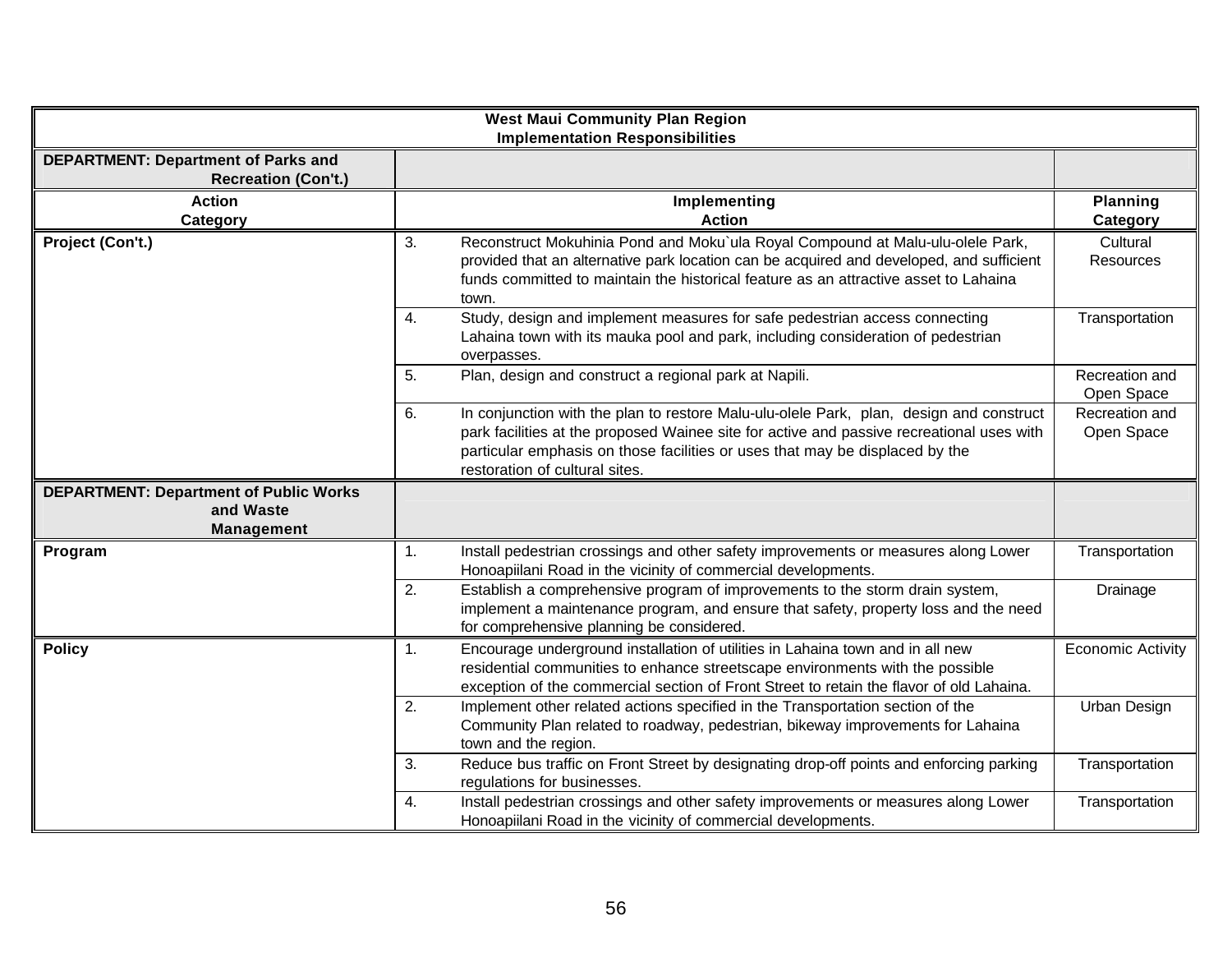|                                                                                          | <b>West Maui Community Plan Region</b><br><b>Implementation Responsibilities</b>                                                                                                                                                   |                              |
|------------------------------------------------------------------------------------------|------------------------------------------------------------------------------------------------------------------------------------------------------------------------------------------------------------------------------------|------------------------------|
| <b>DEPARTMENT: Department of Public Works</b><br>and Waste<br><b>Management (Con't.)</b> |                                                                                                                                                                                                                                    |                              |
| <b>Action</b>                                                                            | Implementing                                                                                                                                                                                                                       | <b>Planning</b>              |
| Category<br>Project                                                                      | <b>Action</b><br>Install signs clearly identifying public parking in Lahaina town.<br>1.                                                                                                                                           | Category<br>Land Use         |
|                                                                                          | 2.<br>Modify restrictive building code requirements to allow new buildings and renovations to<br>be consistent with historic designs, such as balconies and canopies that protrude over<br>the sidewalk.                           | Cultural<br>Resources        |
|                                                                                          | Modify Front Street and Wainee Street between Prison and Papalaua Streets for<br>3.<br>pedestrian/bicycle emphasis. Pedestrian connections through block interiors should<br>be encouraged as part of larger development projects. | Transportation               |
|                                                                                          | Design and construct improvements to expand the capacity of the Lahaina Wastewater<br>4.<br>Treatment Plant.                                                                                                                       | Liquid and Solid<br>Waste    |
|                                                                                          | Formulate or update a drainage master plan.<br>5.                                                                                                                                                                                  | Drainage                     |
|                                                                                          | Construct Drain Line F situated makai of the Lahaina Aquatic Center and Honoapiilani<br>6.<br>Highway.                                                                                                                             | Drainage                     |
|                                                                                          | Develop incentives and requirements for energy efficient building design and site<br>7.<br>development practices, including modifications to building, zoning, and subdivision<br>codes.                                           | Energy                       |
|                                                                                          | Adopt standards for housing design and construction to reduce energy and water<br>8.<br>consumption.                                                                                                                               | Housing                      |
|                                                                                          | Review and amend building and subdivision codes and zoning standards such as<br>9.<br>minimum lot sizes, and compact parking ratios as a way to reduce the cost of<br>development.                                                 | Government                   |
| <b>DEPARTMENT: Office of the Mayor</b>                                                   |                                                                                                                                                                                                                                    |                              |
| Program                                                                                  | Evaluate, formulate and implement strategies for economic diversification in West<br>1.<br>Maui.                                                                                                                                   | <b>Economic Activity</b>     |
| <b>Policy</b>                                                                            | Pursue restoration of the Lahaina Courthouse as an interpretive center and museum.<br>$\mathbf{1}$ .                                                                                                                               | Cultural<br>Resources        |
|                                                                                          | Seek to provide adequate staffing for a Maui County Arborist and Coordinator, in order<br>2.<br>to improve the maintenance and enhancement of Maui County's tree and planting<br>assets.                                           | Urban Design                 |
|                                                                                          | Continue to appropriate adequate funds for park acquisition and expansion consistent<br>3.<br>with the Community Plan, County's beach access plan and other State and County<br>recreational master plans.                         | Recreation and<br>Open Space |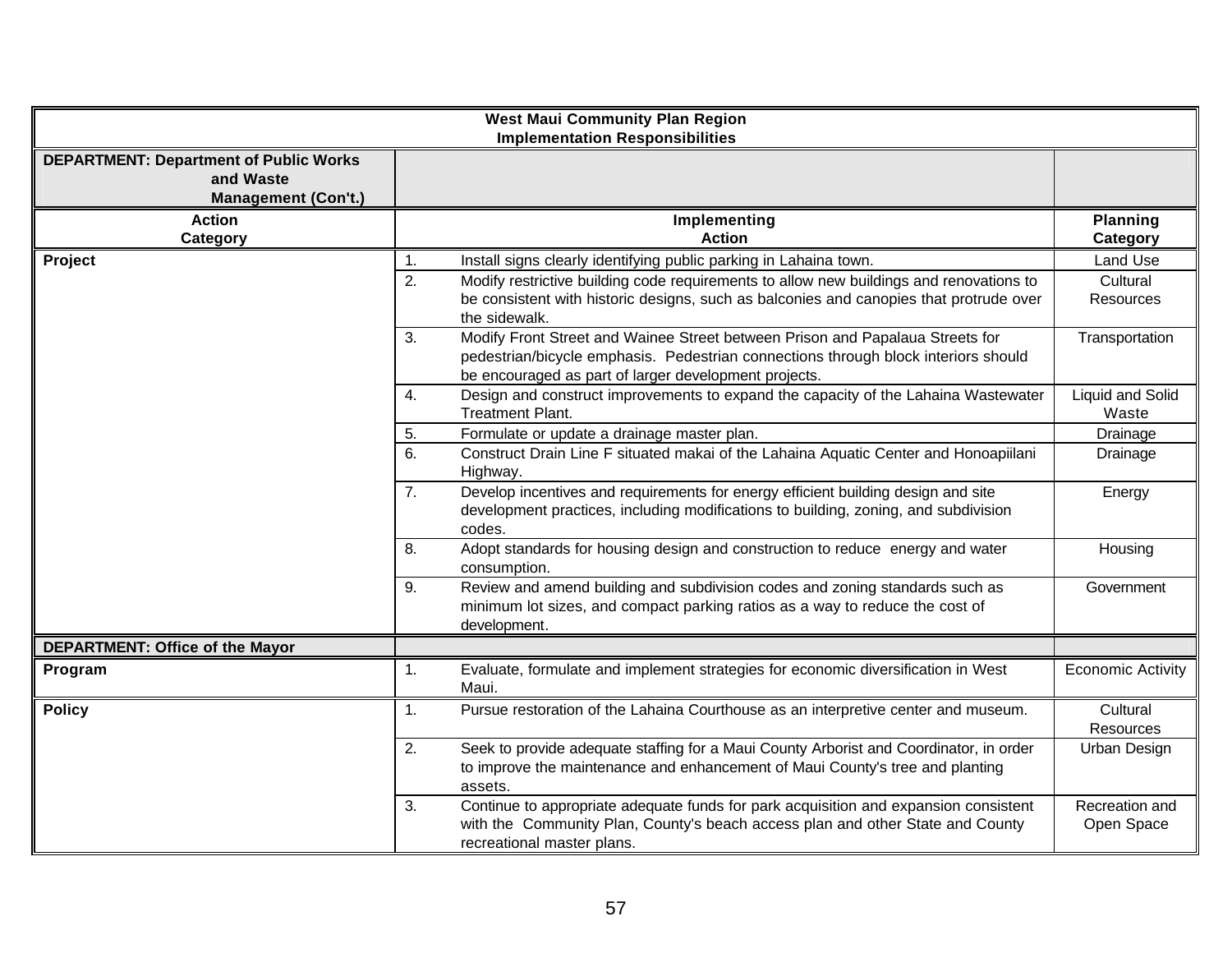|                                                                       | <b>West Maui Community Plan Region</b><br><b>Implementation Responsibilities</b>                                                                                                                                               |                             |
|-----------------------------------------------------------------------|--------------------------------------------------------------------------------------------------------------------------------------------------------------------------------------------------------------------------------|-----------------------------|
| DEPARTMENT: Office of the Mayor (Con't.)                              |                                                                                                                                                                                                                                |                             |
| <b>Action</b><br>Category                                             | Implementing<br><b>Action</b>                                                                                                                                                                                                  | <b>Planning</b><br>Category |
| Project                                                               | Seek to quantify the economic value of agricultural lands and open space as a factor in<br>1.<br>resident and visitor satisfaction and as appropriate, incorporate this data in regional<br>socio-economic assessments.        | <b>Economic Activity</b>    |
|                                                                       | 2.<br>Continue to fund and operate mobile/satellite government facilities.                                                                                                                                                     | Government                  |
| <b>DEPARTMENT: State Department of</b><br><b>Transportation</b>       |                                                                                                                                                                                                                                |                             |
| <b>Policy</b>                                                         | Implement other related actions specified in the Transportation section of the<br>1.<br>Community Plan related to roadway, pedestrian, bikeway improvements for Lahaina<br>town and the region.                                | Urban Design                |
| Project                                                               | Improve the existing highway through Lahaina town and Kaanapali by establishing or<br>1.<br>further improving turning lanes and coordinated traffic signals at key intersections<br>noted within the West Maui Community Plan. | Transportation              |
|                                                                       | Construct left turn lanes on the Lahainaluna Road at its intersection with Honoapiilani<br>2.<br>Highway.                                                                                                                      | Transportation              |
|                                                                       | Widen the existing highway from the pali to Lahaina town and from Kaanapali Parkway<br>3.<br>to Office Road.                                                                                                                   | Transportation              |
|                                                                       | Provide a landscaped buffer area along Honoapiilani Highway to enhance both<br>4.<br>pedestrian and vehicular circulation, as well as to soften the effects of the built<br>environment.                                       | Transportation              |
|                                                                       | 5.<br>Signalize Front Street at its intersection with Honoapiilani Highway near Puamana.                                                                                                                                       | Transportation              |
| DEPARTMENT: U. S. Army Corps of Engineers                             |                                                                                                                                                                                                                                |                             |
| Project                                                               | Plan, design, construct and regularly maintain siltation basins within major drainage<br>1.<br>ways to enhance stream and offshore water quality.                                                                              | Environment                 |
| <b>DEPARTMENT: Department of Housing and</b><br><b>Human Concerns</b> |                                                                                                                                                                                                                                |                             |
| Program                                                               | Develop a comprehensive plan for housing assistance programs which coordinates all<br>1.<br>available public and private financial resources and incorporates appropriate regulatory<br>measures.                              | Housing                     |
|                                                                       | Establish a housing rehabilitation program, including loans, grants and/or technical<br>2.<br>assistance, and community outreach.                                                                                              | Housing                     |
|                                                                       | <b>West Maui Community Plan Region</b><br><b>Implementation Responsibilities</b>                                                                                                                                               |                             |
| <b>DEPARTMENT: Department of Fire Control</b>                         |                                                                                                                                                                                                                                |                             |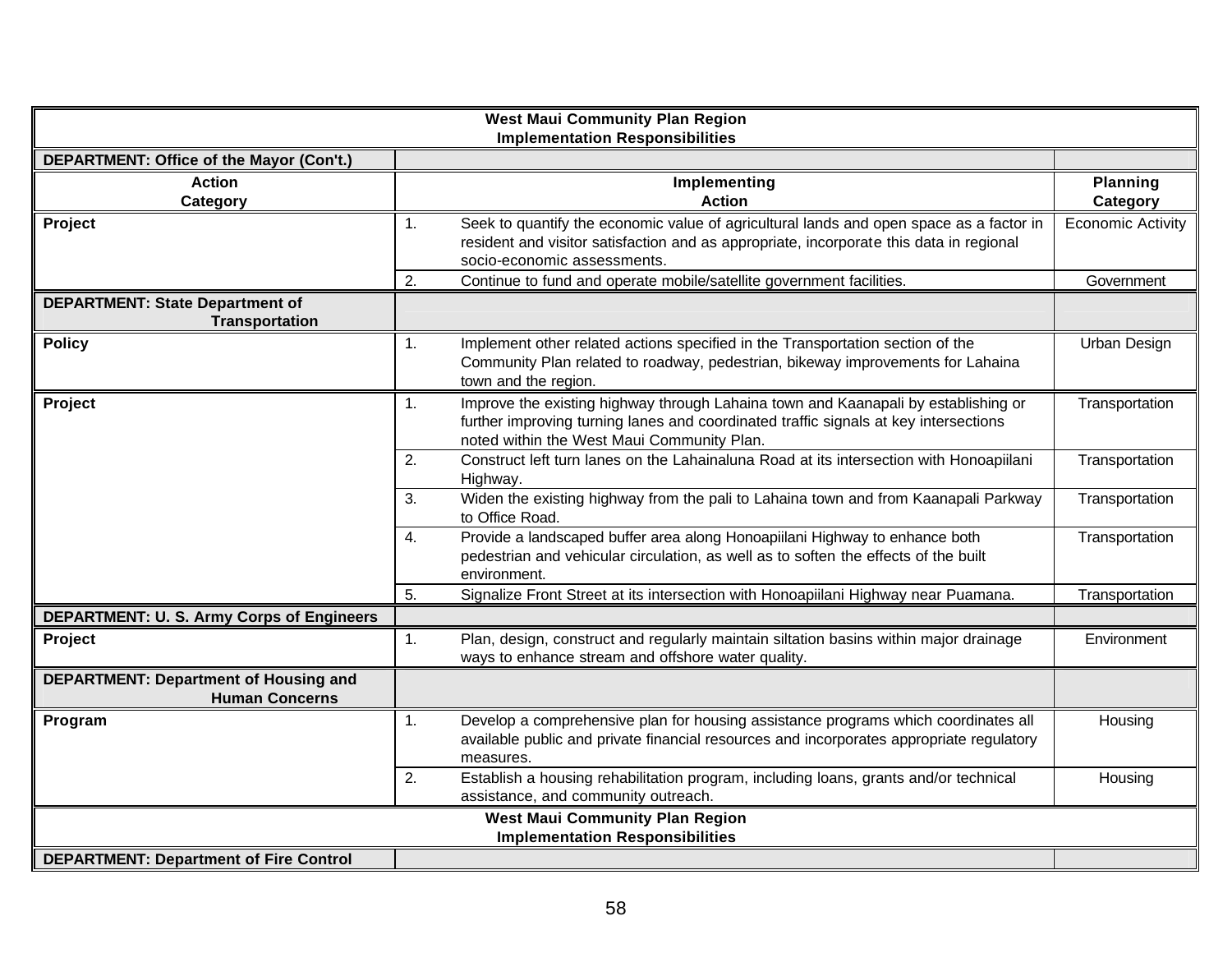| <b>Action</b><br>Category                                                  | Implementing<br><b>Action</b>                                                                                                                                                      | <b>Planning</b><br>Category        |
|----------------------------------------------------------------------------|------------------------------------------------------------------------------------------------------------------------------------------------------------------------------------|------------------------------------|
| Project                                                                    | 1.<br>Expand the fire fighting capabilities at the existing fire station by providing ladder<br>company equipment for multi-story fire fighting.                                   | <b>Health and Public</b><br>Safety |
| DEPARTMENT: Office of State Planning - CZM<br>Program                      |                                                                                                                                                                                    |                                    |
| Program                                                                    | 1.<br>Establish and maintain an ocean resources management program, including the<br>conduct of baseline studies, to ensure the sustainability of the region's ocean<br>resources. | Environment                        |
| <b>DEPARTMENT: Department of Agriculture</b>                               |                                                                                                                                                                                    |                                    |
| Program                                                                    | $\mathbf{1}$<br>Establish and maintain programs which control invasive alien plant and animal species.                                                                             | Environment                        |
| <b>DEPARTMENT: Department of Water Supply</b>                              |                                                                                                                                                                                    |                                    |
| Project                                                                    | Update the County's Water Use and Development Plan and estimated water use for<br>1.<br>the Lahaina region.                                                                        | Water & Utilities                  |
| <b>DEPARTMENT: Department of Police</b>                                    |                                                                                                                                                                                    |                                    |
| Program                                                                    | Provide resources to assist residential areas in implementing Neighborhood Watch<br>1.<br>programs.                                                                                | <b>Health and Public</b><br>Safety |
| Project                                                                    | Expand police patrols.<br>1.                                                                                                                                                       | <b>Health and Public</b><br>Safety |
| <b>DEPARTMENT: State Department of Health</b>                              |                                                                                                                                                                                    |                                    |
| Program                                                                    | Periodically maintain and monitor outfall systems, streams and drainage ways for<br>1.<br>compliance with water quality standards.                                                 | Environment                        |
|                                                                            | Continue to investigate and monitor algae bloom conditions in West Maui's offshore<br>2.<br>waters and implement appropriate mitigative measures.                                  | Environment                        |
| Project                                                                    | Determine the needs and feasibility for an emergency medical care facility for the<br>1.<br>West Maui region.                                                                      | Health and Public<br>Safety        |
|                                                                            | <b>West Maui Community Plan Region</b><br><b>Implementation Responsibilities</b>                                                                                                   |                                    |
| <b>DEPARTMENT: State Department of Education</b>                           |                                                                                                                                                                                    |                                    |
| <b>Action</b>                                                              | Implementing                                                                                                                                                                       | <b>Planning</b>                    |
| Category                                                                   | <b>Action</b>                                                                                                                                                                      | Category                           |
| Program                                                                    | Monitor needs for expanded Intermediate and High School facilities and programs to<br>1.<br>assure that facilities and services are in place.                                      | Education                          |
| Project                                                                    | Construct cafeteria facilities at Princess Nahienaena Elementary School and Lahaina<br>1.<br>Intermediate School.                                                                  | Education                          |
| <b>DEPARTMENT: State Commission on Water</b><br><b>Resource Management</b> |                                                                                                                                                                                    |                                    |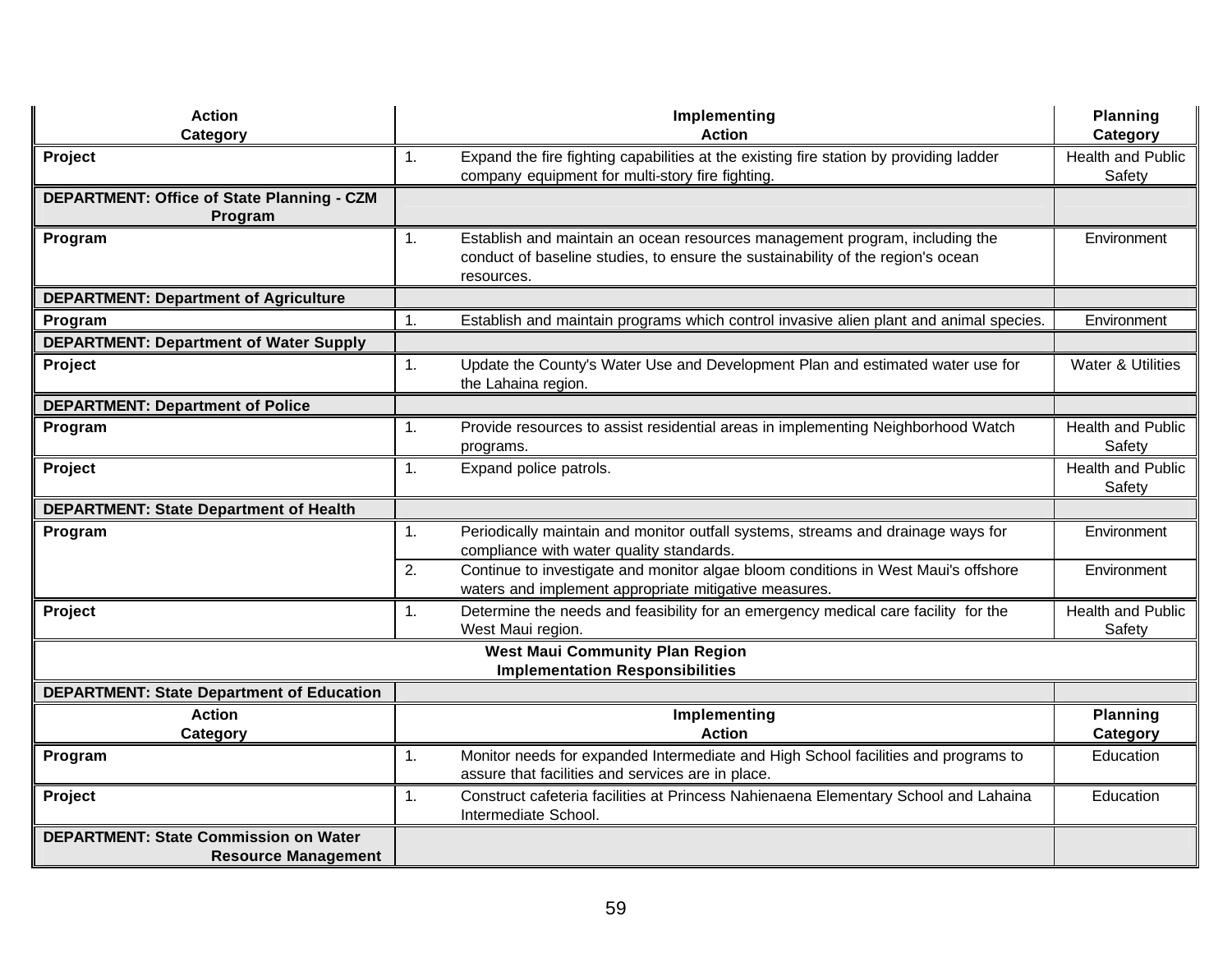| Action<br>Category | Implementing<br><b>Action</b>                                                                                                                                                   | <b>Planning</b><br>Category            |
|--------------------|---------------------------------------------------------------------------------------------------------------------------------------------------------------------------------|----------------------------------------|
| Program            | Address and resolve concerns over water rights when private interests conflict with<br>Native Hawaiian or traditional uses consistent with Article XII, Section 7, Hawaii State | Land Use, Cultural<br><b>Resources</b> |
|                    | Constitution, and Section 1-1, Hawaii Revised Statutes.                                                                                                                         |                                        |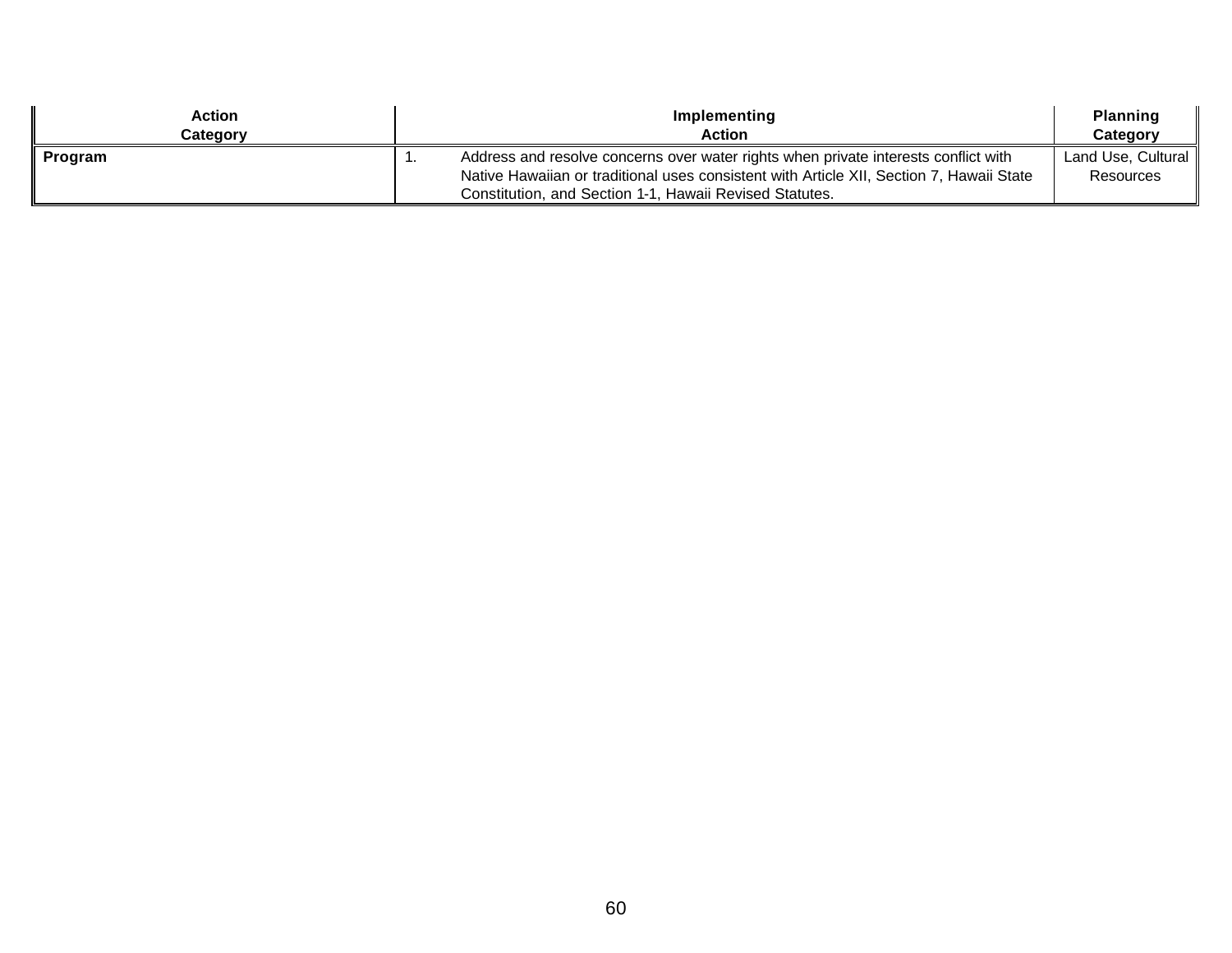# **PART V**

# **LAND USE MAP**

#### **A. Land Use Categories and Definitions**

#### Conservation (C)

This category primarily recognizes the designation of lands in the State Conservation District and is used to protect and preserve wilderness areas, beach reserves, scenic areas and historic sites, open ranges, wetlands, and watersheds; to conserve fish and wildlife; and to promote forestry and grazing.

#### Agriculture (AG)

This use indicates areas for agricultural activity which would be in keeping with the economic base of the County and the requirements and procedures of Chapter 205 H.R.S, as amended.

#### Rural (R)

This use is to protect and preserve areas consisting of small farms intermixed with low-density single-family residential lots. It is intended that, at minimum, the requirements of Chapter 205 H.R.S, as amended, shall govern this area.

Single-Family (SF)

This includes single-family and ohana dwellings.

Multi-Family (MF)

This includes apartment and condominium buildings having more than two dwellings.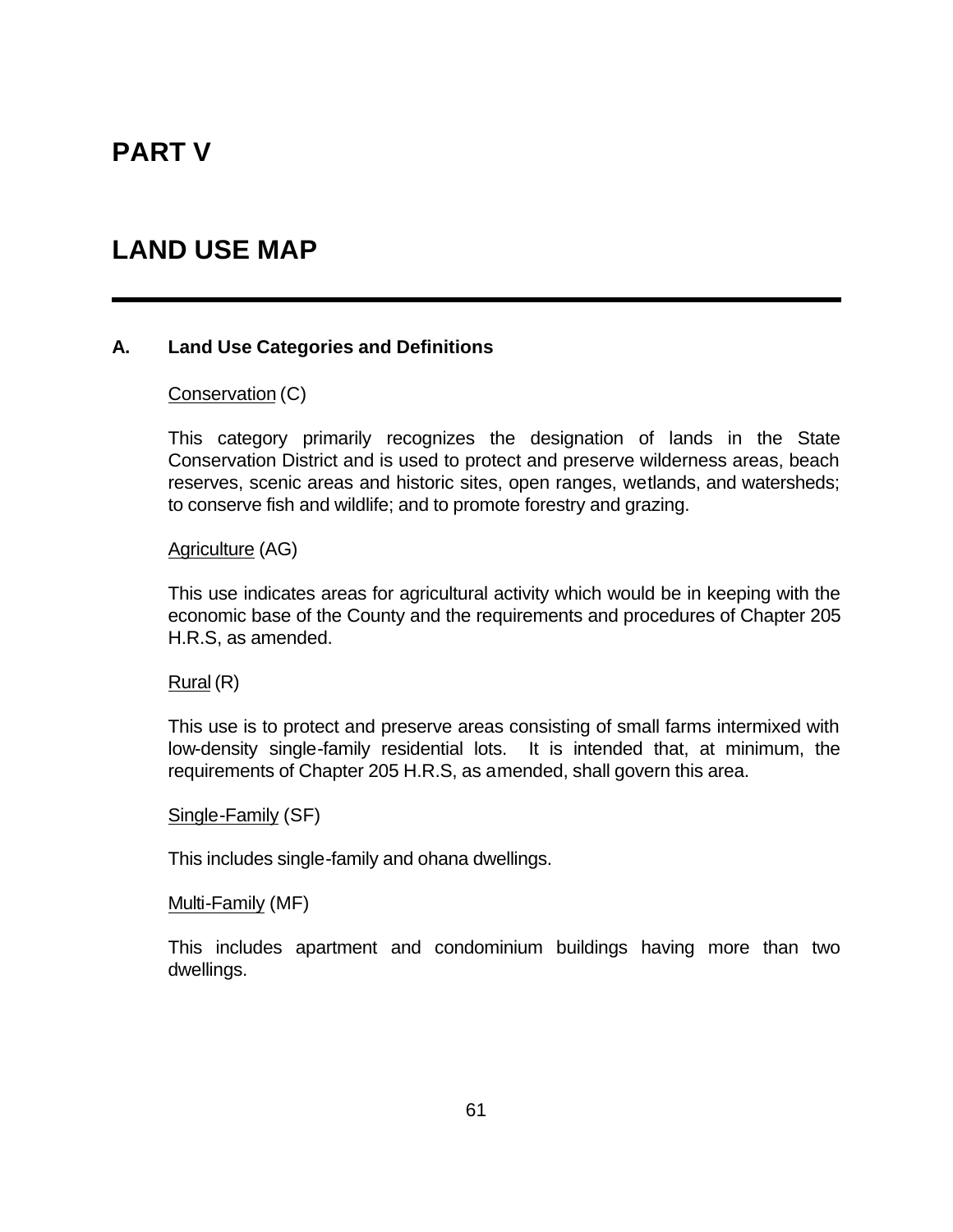#### Hotel (H)

This applies to transient accommodations which do not contain kitchens within individual units. Such hotel facilities may include permissible accessory uses primarily intended to serve hotel guests.

#### Business/Multi-Family (BMF)

This includes a mixture of retail, office, and commercial services which are oriented to neighborhood service and single family and multi-family residential uses.

#### Service Business/Single Family Residential (SBR)

This includes single family dwellings with small scale service and neighborhood oriented business which are primarily established in previously utilized residential dwellings or other existing structures. The business use should be compatible with the physical character of the residential neighborhood.

#### Business/Commercial (B)

This includes retail stores, offices, entertainment enterprises and related accessory uses.

#### Business/Industrial (BI)

This includes a mixture of warehousing, distribution, service operations, retail and offices uses.

#### Light Industrial (LI)

This is for warehousing, light assembly, service and craft-type industrial operations.

#### Heavy Industrial (HI)

This is for major industrial operations whose effects are potentially noxious due to noise, airborne emissions or liquid discharges.

#### Airport (AP)

This includes all commercial and general aviation airports, and their accessory uses.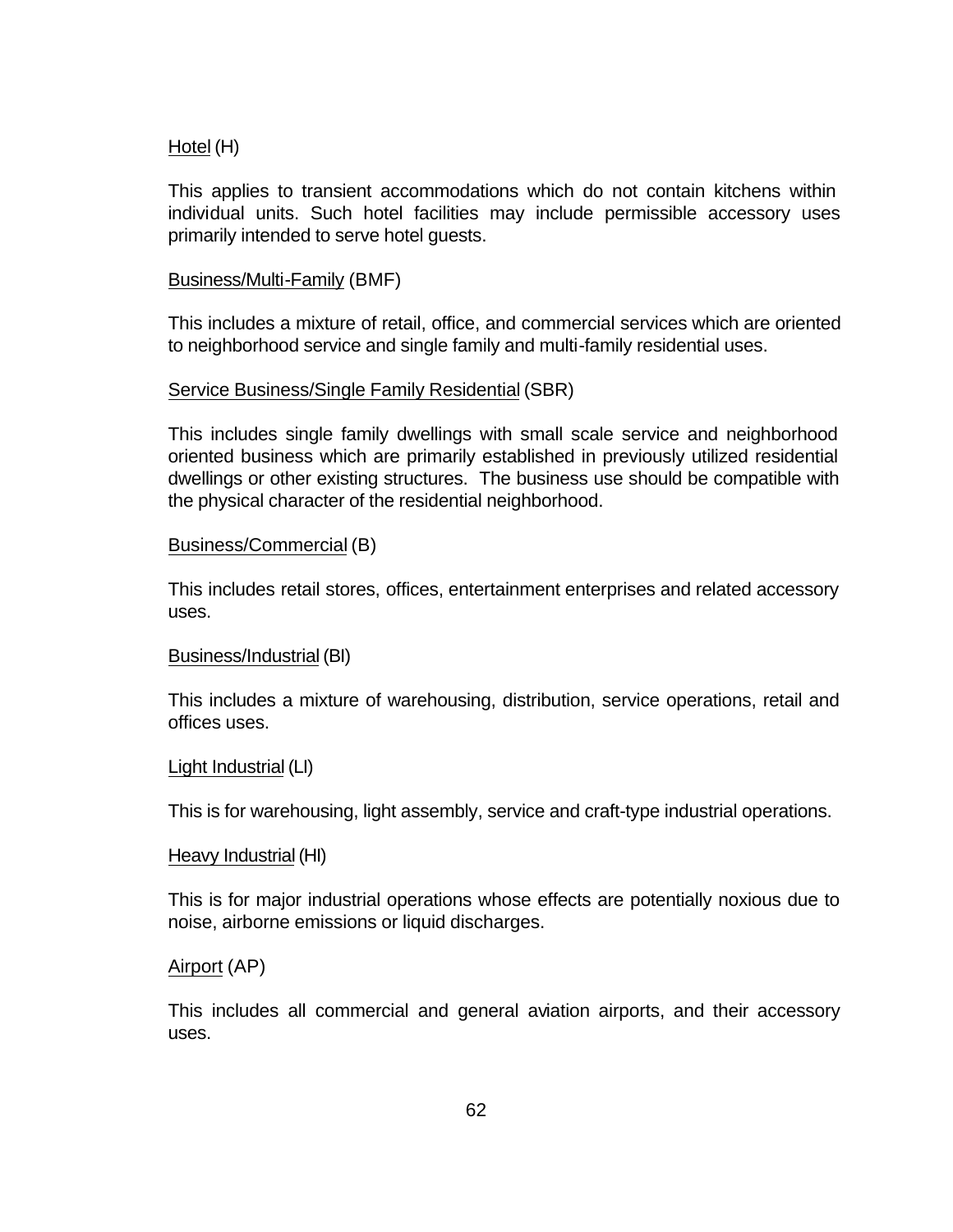## Public/Quasi-Public (P)

This includes schools, libraries, fire/police stations, government buildings, public utilities, hospitals, churches, cemeteries, and community centers.

#### Project District (PD)

This category provides for a flexible and creative planning approach rather than specific land use designations for quality developments. The planning approach would establish a continuity in land uses and designs while providing for a comprehensive network of infrastructural facilities and systems. A variety of uses as well as open space, parks and other project uses are intended in accord with each individual project district objective.

#### Future Growth Reserve (FGR)

This designation recognizes possible areas of urban growth that would occur beyond the 10-year time frame for the comprehensive review and update of the community plan. The Future Growth Reserve designation would encourage planning for infrastructure development and use allocations.

Park (PK)

This designation applies to lands developed or to be developed for recreational use. This includes all public and private active and passive parks. Golf courses are further identified as "PK (GC)" on the land use map in order to differentiate golf courses and related accessory uses from other kinds of park uses.

## Open Space (OS)

This use is intended to limit development on certain urban and non-urban designated lands which may be inappropriate for intensive development due to environmental, physical, or scenic constraints; this category would include but not be limited to shoreline buffer areas, landscape buffers, drainage ways, viewplanes, flood plains, tsunami prone areas. Other appropriate urban and non-urban uses may be allowed on a permit basis.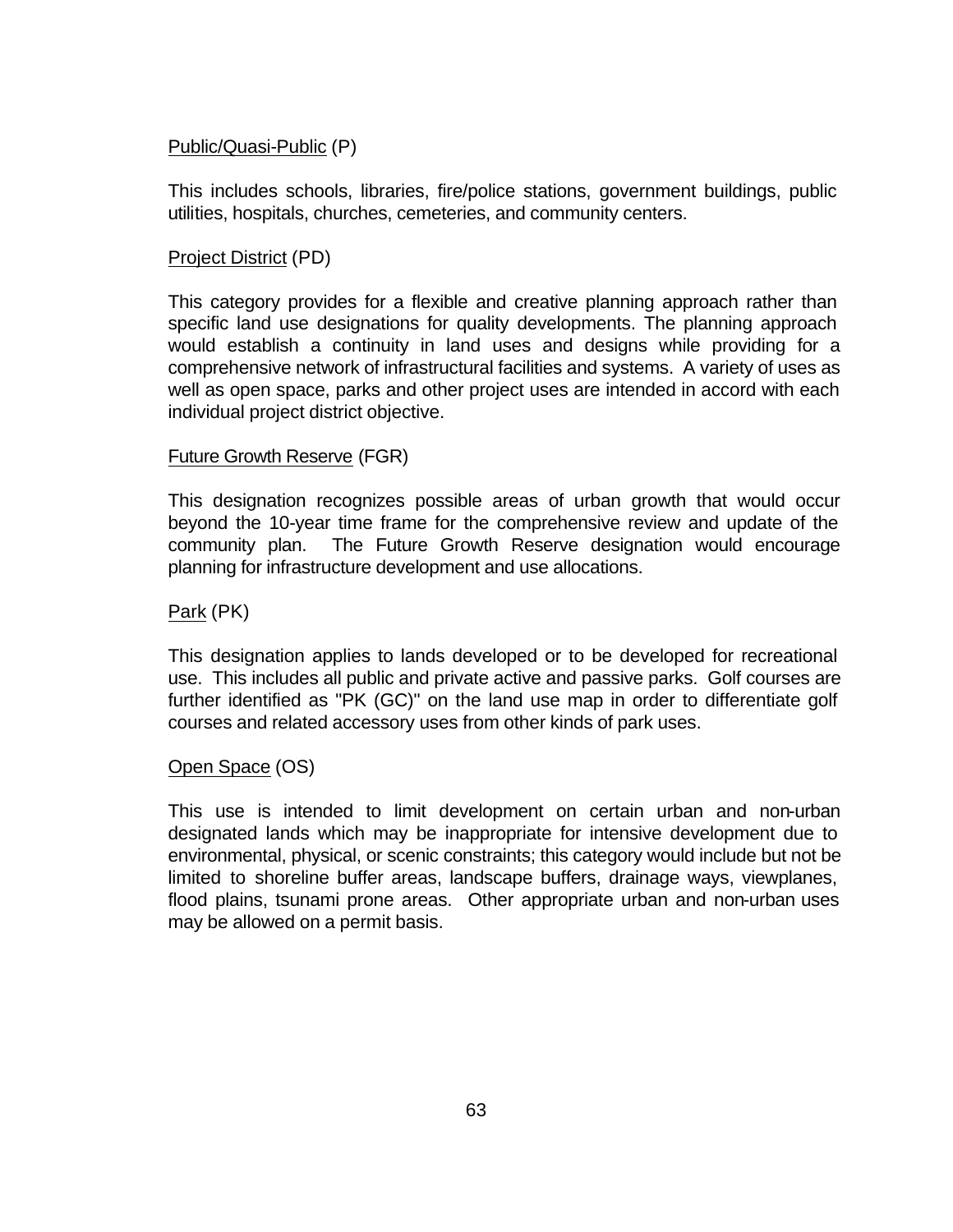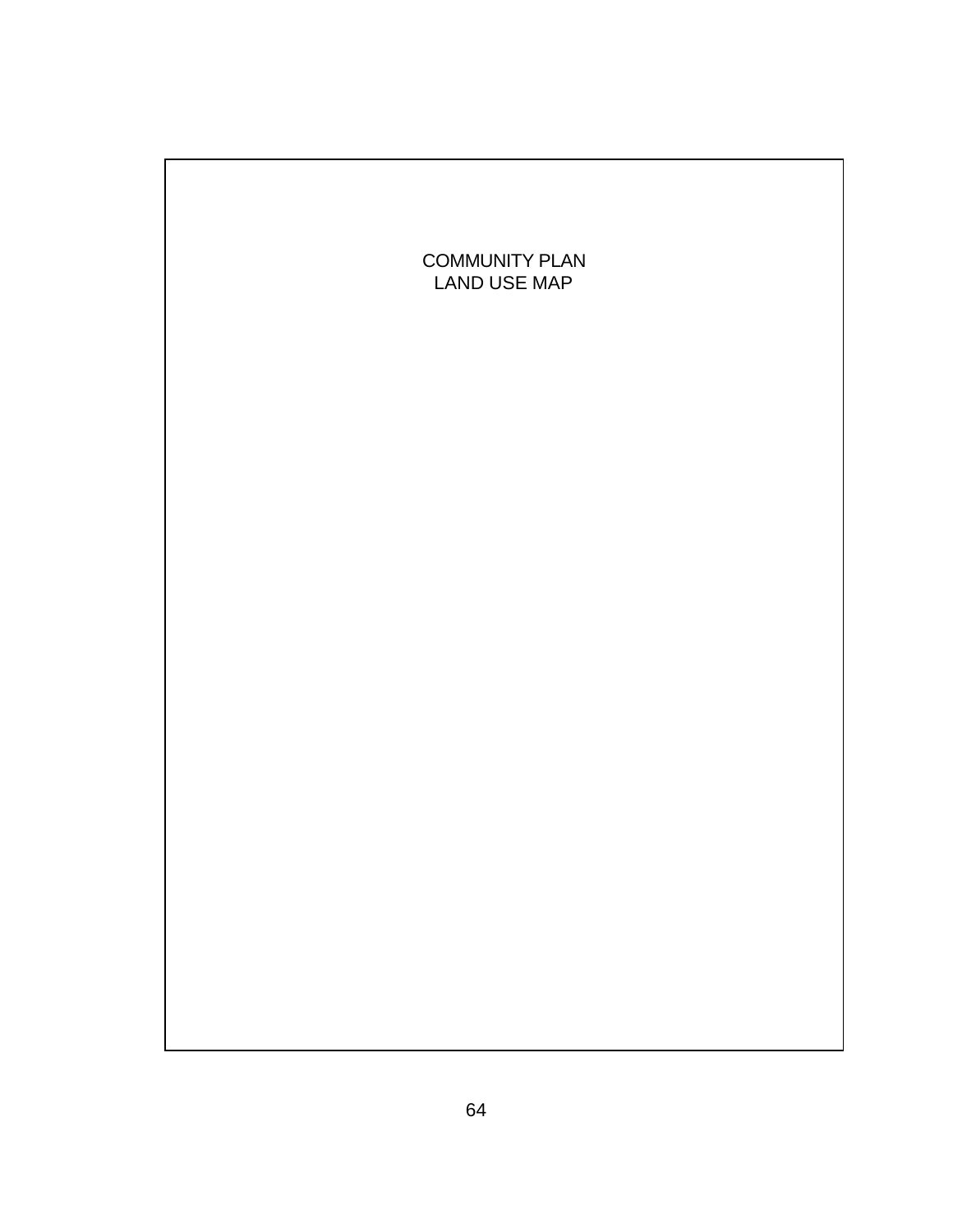|                                                        | Proposed Revisions to the West Maui Community Plan Land Use Map |                |                       |                                                              |                                                             |                                                 |                                                                                                                                                                                                                                        |                                                                                           |
|--------------------------------------------------------|-----------------------------------------------------------------|----------------|-----------------------|--------------------------------------------------------------|-------------------------------------------------------------|-------------------------------------------------|----------------------------------------------------------------------------------------------------------------------------------------------------------------------------------------------------------------------------------------|-------------------------------------------------------------------------------------------|
| I.D. No.<br>and<br><b>Name</b>                         | <b>Current</b><br>Designatio<br>n                               | Zoning         | <b>Approx</b><br>Acre | CAC<br>Recommendation                                        | <b>Planning</b><br><b>Department</b><br><b>Revision</b>     | <b>Planning</b><br>Commission<br>Recommendation | <b>Planning</b><br>Committee<br>Recommendation                                                                                                                                                                                         | <b>Comments</b>                                                                           |
| $\mathbf{1}$<br>Lahaina<br><b>Bypass</b><br>Highway    | Various                                                         | Ag<br>$R-1$    | $\rm N/A$             | Show<br>approximate<br>alignment on the map                  | Same                                                        | Same                                            | Concur with CAC,<br>Department<br>and<br>Commission                                                                                                                                                                                    | Supported by the landowner                                                                |
| $\overline{2}$<br>Churches<br>and other<br>public uses | Various                                                         | Various        | Various               | Housekeeping change<br>proposed after the<br>CAC process     | Proposed changes to<br>Public/Quasi-Public<br>(P/QP)        | Concurred with the<br>Department                | Concur<br>with<br>Department<br>and<br>Commission                                                                                                                                                                                      |                                                                                           |
| 3<br>Bikeway<br>and one-<br>way streets                | Various                                                         | Various        | $\rm N/A$             | Recommended in the<br>text portion of the<br>plan by the CAC | Department<br>also<br>proposed identification<br>on the map | Concurred with the<br>Department                | Concur with CAC,<br>Department<br>and<br>Commission                                                                                                                                                                                    |                                                                                           |
| $\overline{4}$<br>Plantation<br>Golf Course            | Ag                                                              | Ag             | 230                   | Change proposed after<br>the CAC process                     | Change to Park (golf<br>course)                             | Concurred with the<br>Department                | Concur<br>with<br>Department<br>and<br>Commission                                                                                                                                                                                      | TMKs: 4-2-05:39, 44, 45 & 49.<br>Recognizes existing use.                                 |
| 5<br><b>Burial</b><br>Complex                          | Hotel<br><b>Business</b>                                        | P/OS           | 12                    | Change proposed after<br>the CAC process                     | Change to Open Space<br>OS)                                 | Concurred with the<br>Department                | Concur<br>with<br>Department<br>and<br>Commission                                                                                                                                                                                      | Recognizes that the area is no longer<br>proposed for development<br>$(TMK: 4-2-04:14)$   |
| 6<br>Kapalua<br>Tennis<br>Center                       | MF                                                              | GC and<br>Open | NA                    | Housekeeping change<br>proposed after the<br>CAC process     | Minor map change to<br>Park                                 | Concurred with the<br>Department                | Concur<br>with<br>Department<br>and<br>Commission                                                                                                                                                                                      |                                                                                           |
| 7a<br>Napili<br>Regional<br>Park                       | <b>OS</b><br>PD<br>$\rm SF$                                     | MF             | 50                    | <b>CAC</b><br>recommended<br>change to Park                  | Same                                                        | Same                                            | Designate Park at<br>50-acre airport site,<br>38-acre State site, 8-<br>employee<br>acre<br>housing site.<br>16<br>acres to remain P.D.<br>1., and 3 acres to<br>SF.<br>remain<br>Redesignate 6 acres<br>from Park to Park<br>$(GC)$ . | TMKs: 4-2-04: por. 24 and<br>4-3-01:3 & 5<br>TMKs: 4-3-18:40 & 41, and<br>4-3-01: por. 31 |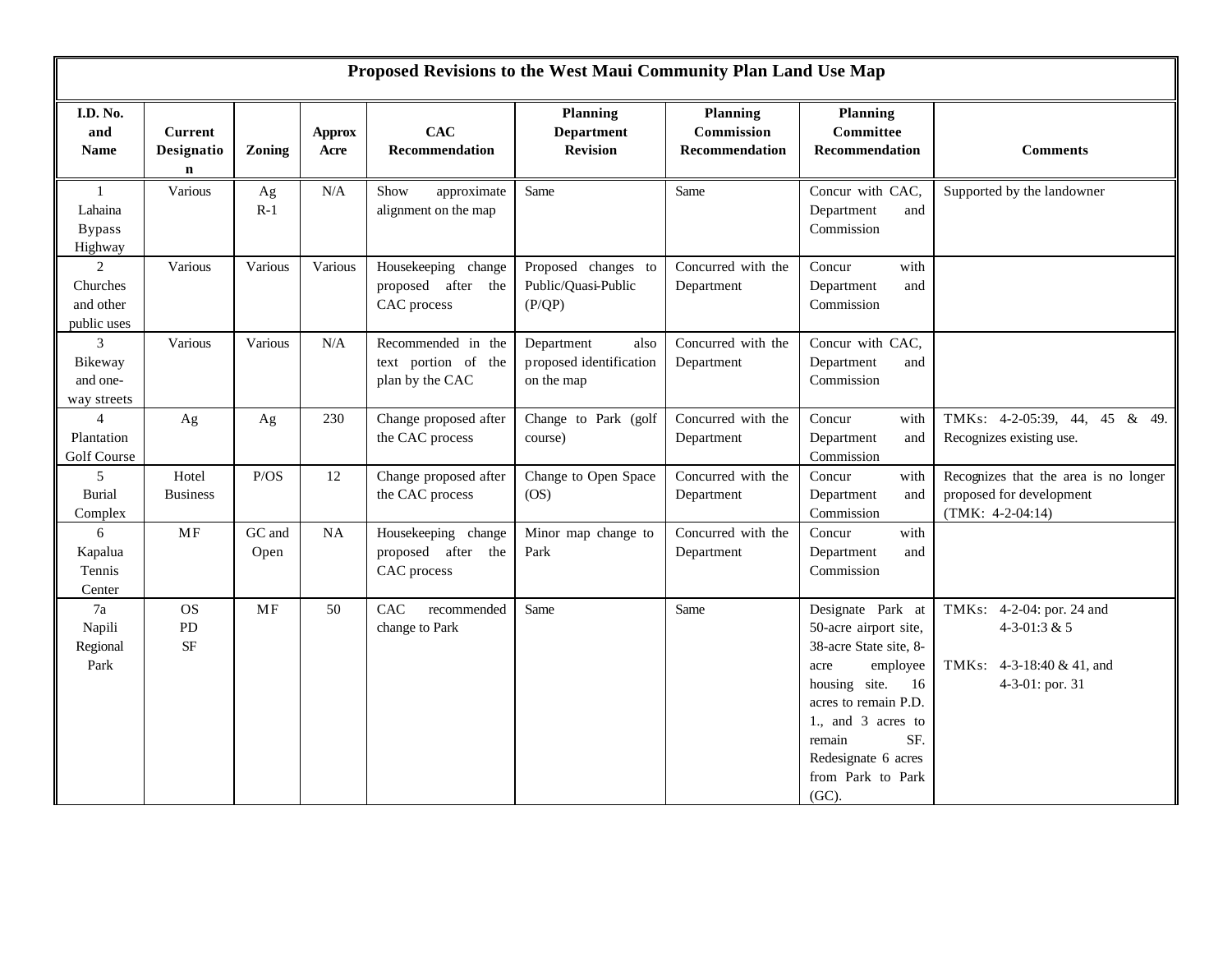| 7 <sub>b</sub><br>Napili<br>Regional<br>Park<br>Employee<br>Housing | Park                                        | <b>State</b><br>AG | 11                                                     | Proposed by Planning<br>Committee Chair                               | Proposed by Planning<br>Committee Chair                           | Proposed by<br>Planning<br>Committee Chair             | Designate<br>parcel<br>Single-Family,<br><b>SO</b><br>employee housing at<br>Napili can be used<br>for Park                                                                                 | TMK:<br>$4 - 3 - 9:52$                                                      |
|---------------------------------------------------------------------|---------------------------------------------|--------------------|--------------------------------------------------------|-----------------------------------------------------------------------|-------------------------------------------------------------------|--------------------------------------------------------|---------------------------------------------------------------------------------------------------------------------------------------------------------------------------------------------|-----------------------------------------------------------------------------|
| I.D. No.<br>and<br><b>Name</b>                                      | <b>Current</b><br>Designatio<br>$\mathbf n$ | Zoning             | <b>Approx</b><br>Acre                                  | <b>CAC</b><br>Recommendation                                          | <b>Planning</b><br><b>Department</b><br><b>Revision</b>           | <b>Planning</b><br><b>Commission</b><br>Recommendation | <b>Planning</b><br>Committee<br>Recommendation                                                                                                                                              | <b>Comments</b>                                                             |
| 8<br>P.D. No. 1                                                     | PD                                          | Various            | 245<br>$\text{(old)}$<br>220<br>(new)                  | Proposed after<br>the<br>CAC process                                  | Reconfiguration due to<br>changes to Park and<br>P/QP             | Concurred with the<br>Department                       | Concur<br>with<br>Department<br>and<br>Commission                                                                                                                                           | TMKs: 4-2-03 and<br>4-2-04:21 & por. 24                                     |
| $\mathbf{Q}$<br>P.D. No. 2                                          | PD<br>Ag                                    | Ag                 | 275 &<br>200<br>$\left($ old $\right)$<br>450<br>(new) | CAC recommended no<br>change in designation                           | Relocation of P.D. No.<br>2 and consolidation<br>with P.D. No. 1A | Concurred with the<br>Department                       | Concur<br>with<br>Department<br>and<br>Commission,<br>but<br>insert in text 6-acre<br>school and 34-acre<br>Park/Open<br>Space/Buffer,<br>and<br>Mailepai designated<br>Rural, 1 acre limit | TMKs: 4-3-01: por. 1, 2 & 20 and<br>4-3-04:9, 11, 17, 19, 20, 21,<br>22, 26 |
| 10<br>Kahana<br>infill                                              | Ag                                          | Ag                 | 10                                                     | after<br>Proposed<br>the<br>CAC process                               | Change to SF                                                      | Concurred with the<br>Department                       | Concur<br>with<br>Department<br>and<br>Commission                                                                                                                                           | TMKs: 4-3-05:16 & 18; supported<br>by landowner.                            |
| 11<br>West Maui<br>Airstrip                                         | Ag<br>AP                                    | Airport            | 50                                                     | Reconfiguration<br>to<br>reflect SLUC urban<br>district boundary      | Same                                                              | Same                                                   | Concur with CAC,<br>Department<br>and<br>Commission                                                                                                                                         | TMK:<br>4-3-01: por. 31 & 68                                                |
| 12<br><b>ABC</b> Store                                              | MF                                          | $A-2$              | > 5                                                    | CAC<br>recommended<br>change to Business<br>(Commercial)              | Same                                                              | Same                                                   | Concur with CAC,<br>Department<br>and<br>Commission                                                                                                                                         | Requested by landowner                                                      |
| 13<br><b>Nunes</b><br>property                                      | Hotel                                       | $R-3$              | 1.5                                                    | CAC<br>recommended<br><b>Business</b><br>to<br>change<br>(Commercial) | Same                                                              | Same                                                   | Concur with CAC,<br>Department<br>and<br>Commission                                                                                                                                         | Requested by landowner<br>$(TMK: 4-4-01:10)$                                |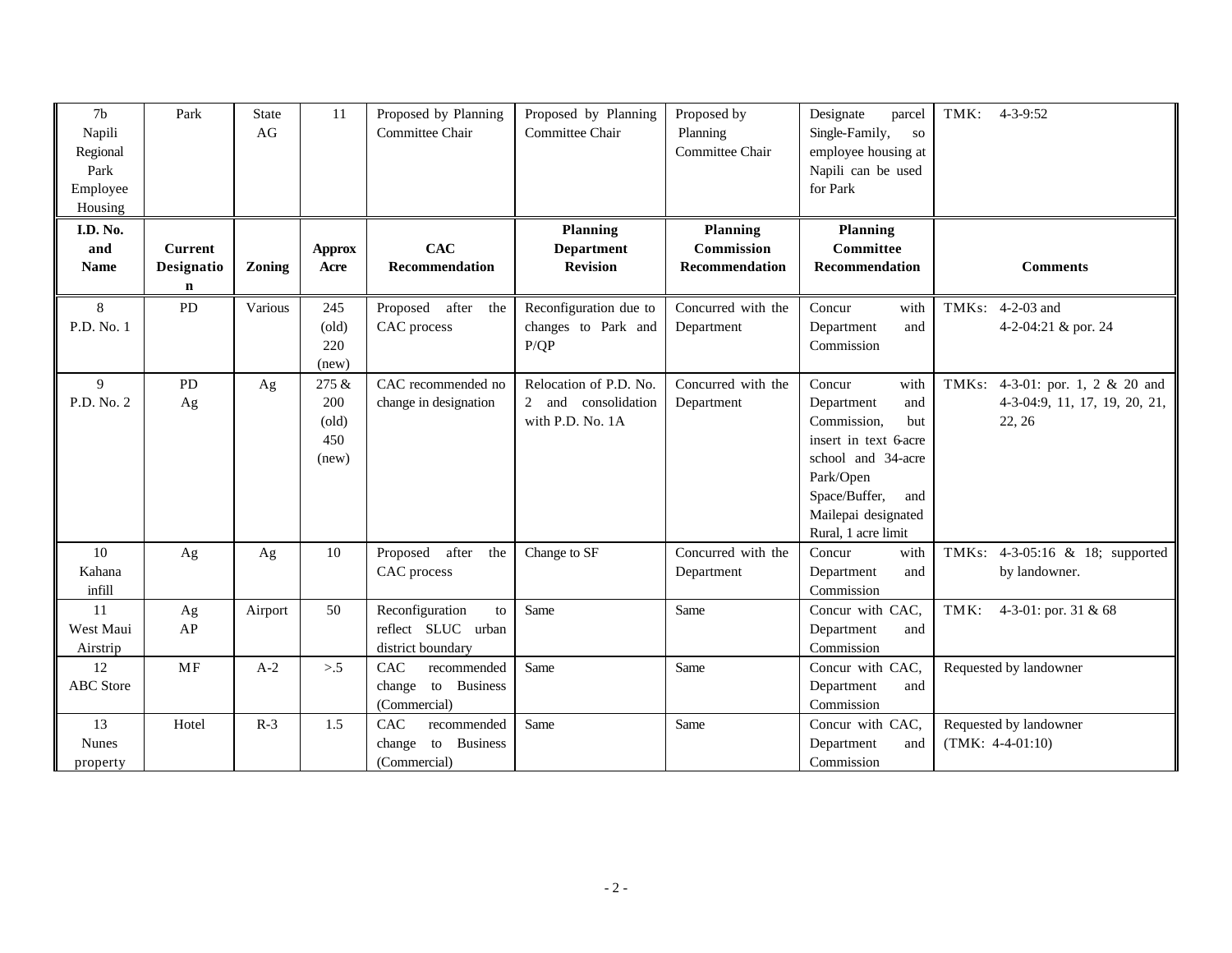| 14<br>North<br>Beach<br>Makai  | Hotel<br><b>OS</b>                | $H-2$<br>$H-M$ | 90                    | CAC recommended 66<br>acres to Park                                                                      | Department proposed<br>redefinition of Park and<br>Open Space (OS)                                               | Commission<br>recommended<br>no<br>in<br>changes<br>designation                                                                  | Concur<br>with<br>Commission.<br>Amfac to dedicate<br>8.4 acres of canoe<br>beach<br>land<br>and<br>highway relocation<br>engineering. | Landowner prefers no changes in<br>designation<br>(TMKs: 4-4-01:3, 6, 8 & 9 and<br>$4 - 4 - 06:5$ |
|--------------------------------|-----------------------------------|----------------|-----------------------|----------------------------------------------------------------------------------------------------------|------------------------------------------------------------------------------------------------------------------|----------------------------------------------------------------------------------------------------------------------------------|----------------------------------------------------------------------------------------------------------------------------------------|---------------------------------------------------------------------------------------------------|
| 15<br>North<br>Beach<br>Mauka  | PD<br>Ag                          | $R-3$          | 310                   | CAC<br>recommended<br>deletion of P.D. No. 3<br>(PD to Ag)                                               | Department proposed<br>reconfiguration of P.D.<br>designation<br><sub>of</sub><br>and<br>additional Open Space   | Concurred with the<br>Department                                                                                                 | Concur<br>with<br>Department<br>and<br>Commission                                                                                      | Reconfiguration requested<br>by<br>the<br>landowner<br>(TMKs: $4-4-02$ : por. $2 & 25$ )          |
| I.D. No.<br>and<br><b>Name</b> | <b>Current</b><br>Designatio<br>n | Zoning         | <b>Approx</b><br>Acre | <b>CAC</b><br>Recommendation                                                                             | <b>Planning</b><br><b>Department</b><br><b>Revision</b>                                                          | <b>Planning</b><br>Commission<br>Recommendation                                                                                  | <b>Planning</b><br>Committee<br>Recommendation                                                                                         | <b>Comments</b>                                                                                   |
| 16<br>Puukolii<br>Village      | Ag                                | Ag             | 260                   | CAC<br>recommended<br>identifying project as<br>Act 15 with no change<br>underlying<br>to<br>designation | Ag to SF and MF (50<br>acres) for those uses<br>makai of proposed<br>bypass; entire project<br>described in text | Ag to SF and MF<br>for those uses makai<br>of<br>proposed<br>bypass; FGR for<br>those uses mauka of<br>the<br>proposed<br>bypass | Concur with CAC                                                                                                                        | Landowner requested designation of<br>entire project (TMK: 4-4-02: por. 2)                        |
| 17<br>South Beach<br>Mauka     | Park                              | $R-3$<br>Ag    | 70                    | CAC recommended no<br>change                                                                             | Department proposed<br>change to SF                                                                              | Same                                                                                                                             | Concur<br>with<br>Department<br>and<br>Commission                                                                                      | Requested by landowner<br>$(TMK: 4-4-06: por. 58)$                                                |
| 18<br>Old STP<br>Site          | MF                                | $R-3$          | 11                    | Change proposed after<br>the CAC process                                                                 | Change<br>${\rm to}$<br>Light<br>Industrial (LI)                                                                 | Concurred with the<br>Department                                                                                                 | Concur<br>with<br>Department<br>and<br>Commission                                                                                      | Supported by landowner<br>(TMKs: $4-4-06:13 \& 56$ )                                              |
| 19<br>Driving<br>Range         | MF                                | $H-1$          | $7\phantom{.0}$       | Change proposed after<br>the CAC process                                                                 | Change to Park (golf<br>course)                                                                                  | Commission<br>recommended<br>no<br>change<br>in<br>designation                                                                   | Concur<br>with<br>Commission                                                                                                           | Landowner<br>change<br>in<br>opposes<br>designation<br>(TMK: 4-4-08: por. of 18)                  |
| 20<br>Luigi's                  | Park                              | $R-3$          | >1                    | Change proposed after<br>the CAC process                                                                 | <b>Business</b><br>Change to<br>(Commercial)                                                                     | Concurred with the<br>Department                                                                                                 | Concur<br>with<br>Department<br>and<br>Commission                                                                                      | Recognizes existing use<br>(TMK: 4-4-06: por. of 32)                                              |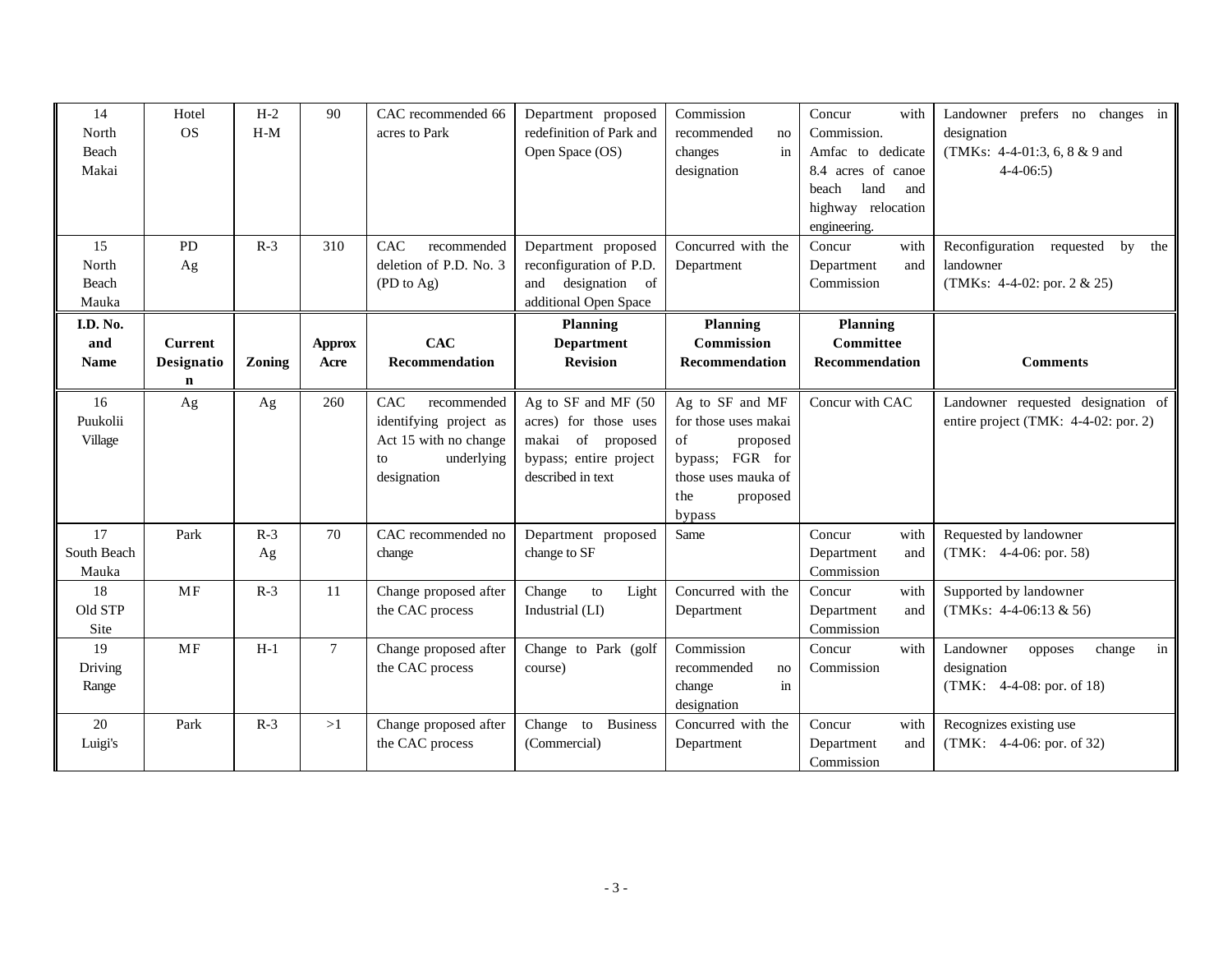| 21<br>Tennis<br>courts and<br>parking<br>22    | Commercial                                  | $B-R$       | 18<br>23              | Change proposed after<br>the CAC process                                                                 | Change to Park<br>Change to P/QP at                                                                                                  | Concurred with the<br>Department<br>Concurred with the | Committee<br>voted<br>change<br>in<br>no<br>designation due to<br>existing<br>business<br>zoning | TMKs: $4-4-13:4 & 5$                                                                              |
|------------------------------------------------|---------------------------------------------|-------------|-----------------------|----------------------------------------------------------------------------------------------------------|--------------------------------------------------------------------------------------------------------------------------------------|--------------------------------------------------------|--------------------------------------------------------------------------------------------------|---------------------------------------------------------------------------------------------------|
| Civic Center                                   | Ag<br>P/QP                                  |             | $(+10)$               | Change proposed after<br>the CAC process                                                                 | existing Civic Center<br>site; relocate 10 acres<br>parking to Civic Center                                                          | Department                                             | with<br>Concur<br>Department<br>and<br>Commission                                                | 4-5-21: por. 3, 10, 11, 14, 15<br>TMKs:<br>& 16                                                   |
| I.D. No.<br>and<br><b>Name</b>                 | <b>Current</b><br>Designatio<br>$\mathbf n$ | Zoning      | <b>Approx</b><br>Acre | <b>CAC</b><br>Recommendation                                                                             | <b>Planning</b><br><b>Department</b><br><b>Revision</b>                                                                              | <b>Planning</b><br>Commission<br>Recommendation        | <b>Planning</b><br>Committee<br>Recommendation                                                   | <b>Comments</b>                                                                                   |
| 23<br>Leiali'i<br>(HFDC)                       | Ag<br><b>PD</b><br><b>SF</b>                | Ag          | 1,120                 | CAC<br>recommended<br>identifying project as<br>Act 15 with no change<br>underlying<br>to<br>designation | Ag and PD to SF, MF<br>and PK (golf course)<br>for those uses makai of<br>proposed<br>bypass;<br>entire project described<br>in text | Concurred with the<br>Department                       | Concur with CAC                                                                                  | TMK:<br>$4-5-21$ : por. 3                                                                         |
| 24<br>P.D. No. 4                               | PD                                          | Ag          | 116                   | CAC<br>recommended<br>deletion (change to Ag)                                                            | Same                                                                                                                                 | Same                                                   | Concur with CAC,<br>Department<br>and<br>Commission                                              | TMKs: 4-5-21: por. 3, 10, 11, 14, 15<br>& 16                                                      |
| 25<br>Crater<br>Village                        | <b>SF</b>                                   | Ag          |                       | CAC recommended no<br>change in designation                                                              | Change to Agriculture                                                                                                                | Concurred with the<br>Department                       | Concur<br>with<br>Department<br>and<br>Commission                                                | TMKs: 4-5-21: por. 2 & por. 3                                                                     |
| 26<br>Lands<br>adjacent to<br>Kahoma<br>Stream | Ag                                          | Ag          | 38                    | CAC<br>recommended<br>change to LI                                                                       | Same                                                                                                                                 | Same                                                   | Concur with CAC,<br>Department<br>and<br>Commission                                              | $4 - 5 - 10:7$<br>TMK:                                                                            |
| 27<br>Kapunakea<br>Alignment                   | Ag<br>LI                                    | Ag<br>$M-1$ | <b>NA</b>             | Change proposed after<br>CAC process                                                                     | Identify<br>approx.<br>alignment and<br>new<br>makai connection                                                                      | Concurred with the<br>Department                       | Concur<br>with<br>Department<br>and<br>Commission                                                | Not opposed by landowners.<br>(TMKs: 4-5-10: por. 7,<br>4-5-11: por. 11 and<br>$4-5-21$ : por. 3) |
| 28<br>Cannery                                  | LI                                          | $M-1$       | 16                    | Change proposed after<br>CAC process                                                                     | <b>Business</b><br>Change to<br>(Commercial)                                                                                         | Concurred with the<br>Department                       | Concur<br>with<br>Department<br>and<br>Commission                                                | TMKs:<br>$4-5-11:2, 3 & 4$                                                                        |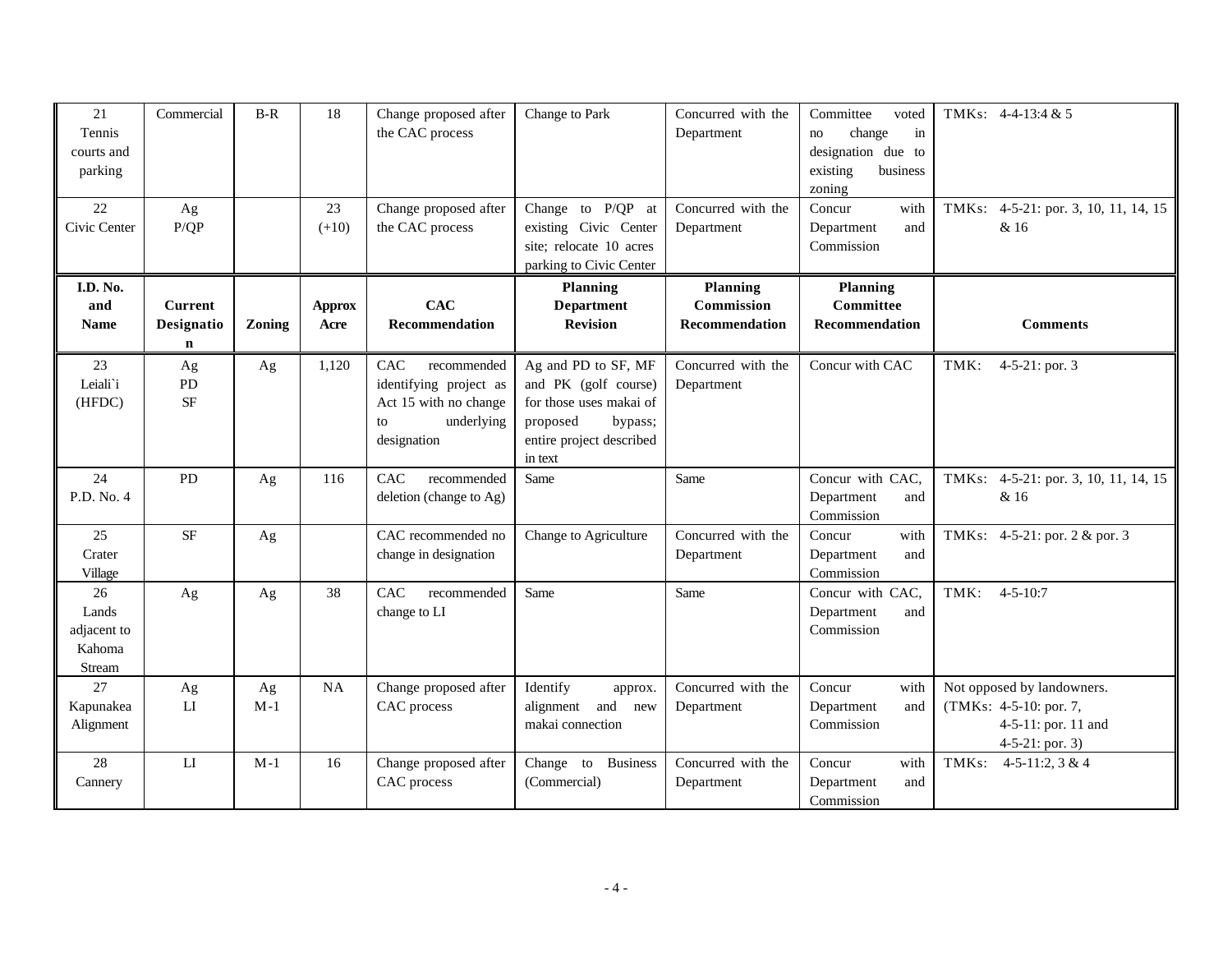| 29<br>Kahoma<br>Stream         | Ag<br><b>OS</b>                   | Ag              |                       | Maintain Open Space<br>south of new stream<br>alignment stated in text  | New stream alignment<br>shown on map and OS<br>maintained along South<br>bank | Concurred with the<br>Department                                                        | Concur with CAC,<br>Department<br>and<br>Commission                                                                                            | TMK:<br>4-5-10: por. $5$                                                                                        |
|--------------------------------|-----------------------------------|-----------------|-----------------------|-------------------------------------------------------------------------|-------------------------------------------------------------------------------|-----------------------------------------------------------------------------------------|------------------------------------------------------------------------------------------------------------------------------------------------|-----------------------------------------------------------------------------------------------------------------|
| 30<br>Weinberg<br>Property     | MF<br>Park                        | $A-1$           | 24                    | CAC<br>recommended<br>reconfiguration of Park<br>(no change in acreage) | Same                                                                          | Same                                                                                    | Committee<br>voted<br>for Project District<br>as requested by<br>landowner                                                                     | Change to Project District requested by<br>developer; other requests also made<br>$(TMK: 4-5-08:1)$             |
| I.D. No.<br>and<br><b>Name</b> | <b>Current</b><br>Designatio<br>n | Zoning          | <b>Approx</b><br>Acre | <b>CAC</b><br>Recommendation                                            | Planning<br><b>Department</b><br><b>Revision</b>                              | <b>Planning</b><br>Commission<br>Recommendation                                         | <b>Planning</b><br>Committee<br>Recommendation                                                                                                 | <b>Comments</b>                                                                                                 |
| 31<br>Mala Wharf<br>Road       | Park<br>Commercial                | $R-2$<br>Church | $\overline{2}$        | CAC<br>recommended<br>changes to LI and<br><b>Business (Commercial)</b> | Same                                                                          | Same                                                                                    | Concur with CAC,<br>Department<br>and<br>Commission                                                                                            | Requested by landowners<br>$(TMKs: 4-5-05:4-8 & 14-18)$                                                         |
| 32<br>Coml<br>Redesigs         | <b>MF</b>                         | $A-1$<br>$R-1$  | >1                    | CAC<br>recommended<br>changes to Business<br>(Commercial)               | Same                                                                          | Same                                                                                    | Concur with CAC,<br>Department<br>and<br>Commission                                                                                            | Requested by landowners<br>(TMKs: 4-5-07:4 and<br>4-6-09:47, 48 & 49)                                           |
| 33<br>Louis<br>Property        | P/QP                              | $R-1$<br>$B-2$  | 1.5                   | Change proposed by<br>landowner<br>at<br>Commission hearing             | Landowner<br>proposal;<br>had no<br>Department<br>objections                  | Change<br>Louis<br>property<br>and<br>adjacent property to<br>Commercial                | Concur<br>with<br>Commission                                                                                                                   | TMKs: 4-6-09:14 & 28                                                                                            |
| 34<br>Maui<br>Islander         | MF                                | $A-1$           | 8.6                   | Change proposed after<br>the CAC process                                | Change to Hotel                                                               | Concurred with the<br>Department                                                        | Concur<br>with<br>Department<br>and<br>Commission                                                                                              | Recognizes existing use<br>$(TMK: 4-6-11:8)$                                                                    |
| 35<br>Library                  | Commercial                        | Hist.<br>Dist.  |                       | CAC<br>recommended<br>change to P/QP                                    | Same, with clean up of<br>Park designations                                   | Concurred with the<br>Department                                                        | Concur with CAC,<br>Department<br>and<br>Commission                                                                                            | Recognizes existing use<br>$(TMKs: 4-6-01:4, 7 & 10)$                                                           |
| 36<br>Dickenson<br>Street      | MF                                | Dup.            | $1+$                  | Change proposed after<br>CAC process                                    | Change to Business<br>(Commercial)                                            | Concurred with the<br>Department                                                        | Disapprove. Parcel<br>to remain MF                                                                                                             | Requested by landowner (Archangel<br>property)<br>TMKs: 4-6-11:9, 10, 11, 27 & 33                               |
| 37<br>Wainee<br>Makai          | Commercial                        | $R-2$           | 5.7 acre<br>approx.   | Change proposed after<br>CAC process                                    | Service<br>Change<br>to<br>Residential<br><b>Business</b><br>(SBR)            | Change<br>to<br><b>SBR</b><br>for<br>except<br>properties<br>along<br>Dickenson Street. | SBR.<br>Disapprove<br>Instead.<br>TMK:<br>4-6-8:24, 25, 63, 66,<br>83, and B-2 zoned<br>parcels<br>are<br>Bus/Commercial,<br>and all others SF | Includes all parcels not P/QP or already<br>zoned B-2.<br>(TMKs: 4-6-08:14-26, 31-40, 46, 52,<br>63, 66, 75-85) |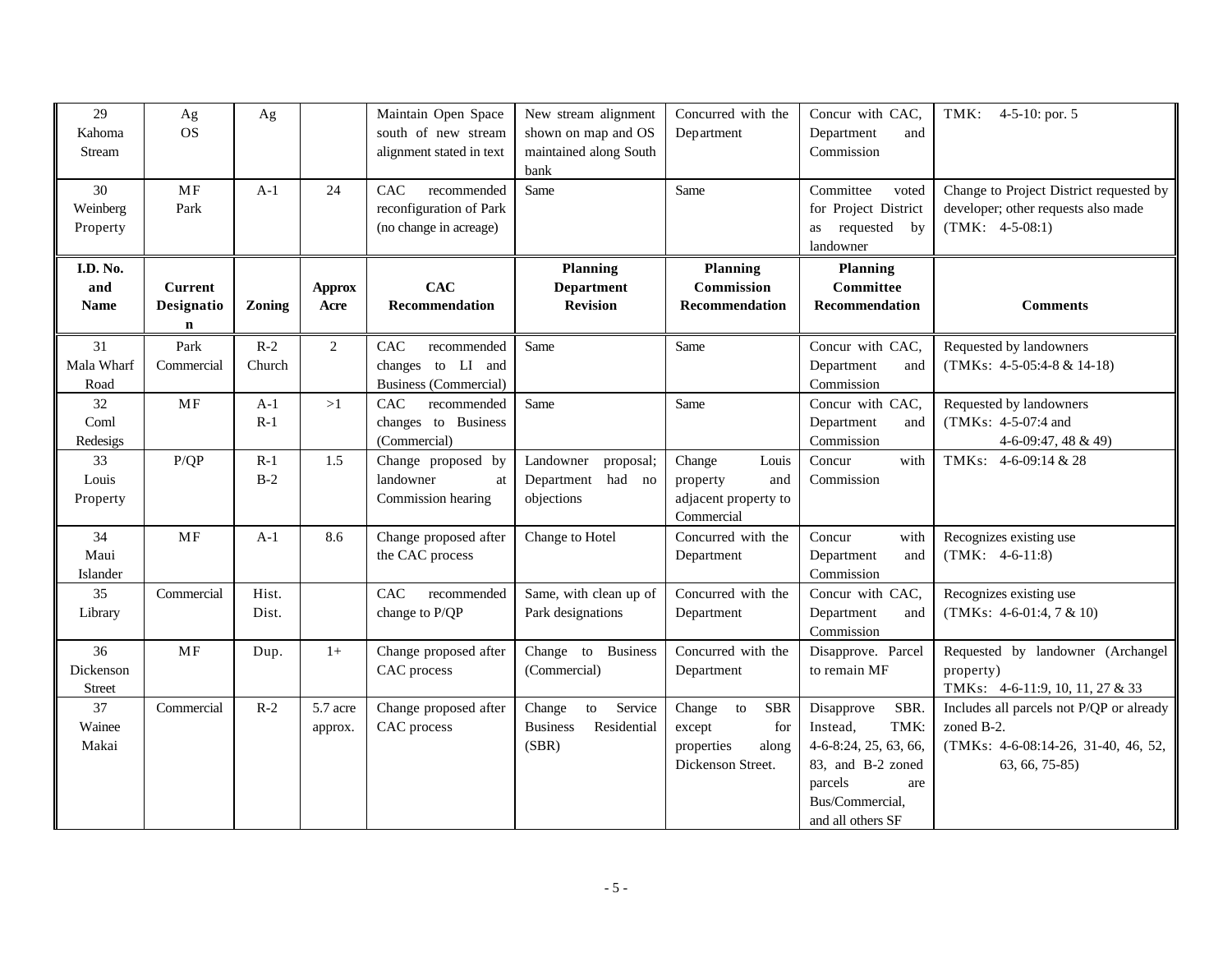| 38<br>Sullivan     | <b>SF</b>      | $R-1$  | 4.7           | CAC<br>recommended<br>change to MF | N <sub>o</sub><br>change<br>in<br>designation (leave as | Concurred<br>with<br>CAC       | Concur<br>with<br>Department<br>and | $4 - 6 - 12:2$<br>TMK:<br>requested<br>by<br>landowner; opposed by neighbors |
|--------------------|----------------|--------|---------------|------------------------------------|---------------------------------------------------------|--------------------------------|-------------------------------------|------------------------------------------------------------------------------|
| property           |                |        |               |                                    | SF)                                                     |                                | Commission                          |                                                                              |
| 39                 | H <sub>I</sub> | $M-2$  | 6 acre        | Change proposed after              | Change to Ag                                            | in<br>N <sub>0</sub><br>change | Concur<br>with                      | Change opposed by landowner                                                  |
| Mill               | LI             |        | approx        | CAC process                        |                                                         | designation                    | Commission                          |                                                                              |
| 40                 | LI             | $M-2$  | $\cdot$ 3     | Change proposed after              | <b>Business</b><br>Change to                            | Concurred with the             | with<br>Concur                      | Recognizes existing use                                                      |
| Texaco             |                |        |               | the CAC process                    | (Commercial)                                            | Department                     | Department<br>and                   |                                                                              |
|                    |                |        |               |                                    |                                                         |                                | Commission                          |                                                                              |
| I.D. No.           |                |        |               |                                    | <b>Planning</b>                                         | <b>Planning</b>                | Planning                            |                                                                              |
| and                | <b>Current</b> |        | <b>Approx</b> | <b>CAC</b>                         | <b>Department</b>                                       | <b>Commission</b>              | Committee                           |                                                                              |
| <b>Name</b>        | Designatio     | Zoning | Acre          | Recommendation                     | <b>Revision</b>                                         | Recommendation                 | Recommendation                      | <b>Comments</b>                                                              |
|                    | $\mathbf n$    |        |               |                                    |                                                         |                                |                                     |                                                                              |
| 41                 | Commercial     | $R-2$  | 1.5           | Change proposed after              | Multi-<br>Change<br>to                                  | Concurred with the             | Concur<br>with                      | Recognizes existing use                                                      |
| David Malo         |                |        |               | the CAC process                    | Family (MF)                                             | Department                     | Department<br>and                   | $(TMK: 4-6-10:28)$                                                           |
|                    |                |        |               |                                    |                                                         |                                | Commission                          |                                                                              |
| 42                 | <b>SF</b>      | $M-2$  |               | Change proposed after              | Change to Ag                                            | Concurred with the             | Concur<br>with                      | TMKs: 4-6-16: por. 4, 5, 32, 38 & 39                                         |
| Paunau             |                | Ag     |               | CAC process                        |                                                         | Department                     | Department<br>and                   |                                                                              |
| Dickenson          |                |        |               |                                    |                                                         |                                | Commission                          |                                                                              |
| 43                 | Ag             | Ag     | $\,8\,$       | Not recommended by                 | Department proposed                                     | Same                           | Concur<br>with                      | For the relocation of residents of Ikena                                     |
| Ikena              |                |        |               | CAC                                | changed to SF                                           |                                | Department<br>and                   | Ave. displaced by development of the                                         |
| Housing            |                |        |               |                                    |                                                         |                                | Commission                          | bypass highway                                                               |
| 44                 | $\rm SF$       | Ag     |               | CAC<br>recommended                 | Same                                                    | Same                           | Entire Village to be                | $4-6-15$ : por. 1<br>TMK:                                                    |
| Wainee             | <b>MF</b>      |        |               | change to Ag                       |                                                         |                                | designated SF                       |                                                                              |
| Village            |                |        |               |                                    |                                                         |                                |                                     |                                                                              |
| 45                 | Ag             | Ag     | Various       | CAC recommended 13                 | Department proposed                                     | Commission<br>could            | Concur<br>with                      | Landowner supports 13 acres for park                                         |
| <b>Wainee Park</b> | MF             |        |               | acres to Park                      | 20 acres to Park                                        | not<br>sustain<br>a            | Department                          | use.                                                                         |
|                    |                |        |               |                                    |                                                         | majority vote                  |                                     | (TMK:<br>$4-6-15$ : por. 1)                                                  |
| 46                 | Ag             | Ag     |               | CAC<br>recommended                 | Same                                                    | Same                           | Concur with CAC,                    | TMKs: 4-6-13: por. 1                                                         |
| Lahaina            |                |        |               | <b>OS</b><br>change<br>to<br>to    |                                                         |                                | Department<br>and                   | 4-6-15: por. 1 and                                                           |
| drainage           |                |        |               | recognize<br>approx.               |                                                         |                                | Commission                          | 4-6-18: por. $3$                                                             |
|                    |                |        |               | channel alignment                  |                                                         |                                |                                     |                                                                              |
| 47                 | Ag             | Ag     | $\tau$        | CAC<br>recommended                 | Department proposed                                     | Concurred<br>with              | Concur<br>with                      | TMK:<br>$4-6-13$ : por. 1                                                    |
| Gateway            |                |        |               | change to Park                     | change<br>in<br>no                                      | CAC                            | Department                          |                                                                              |
| park               |                |        |               |                                    | designation                                             |                                |                                     |                                                                              |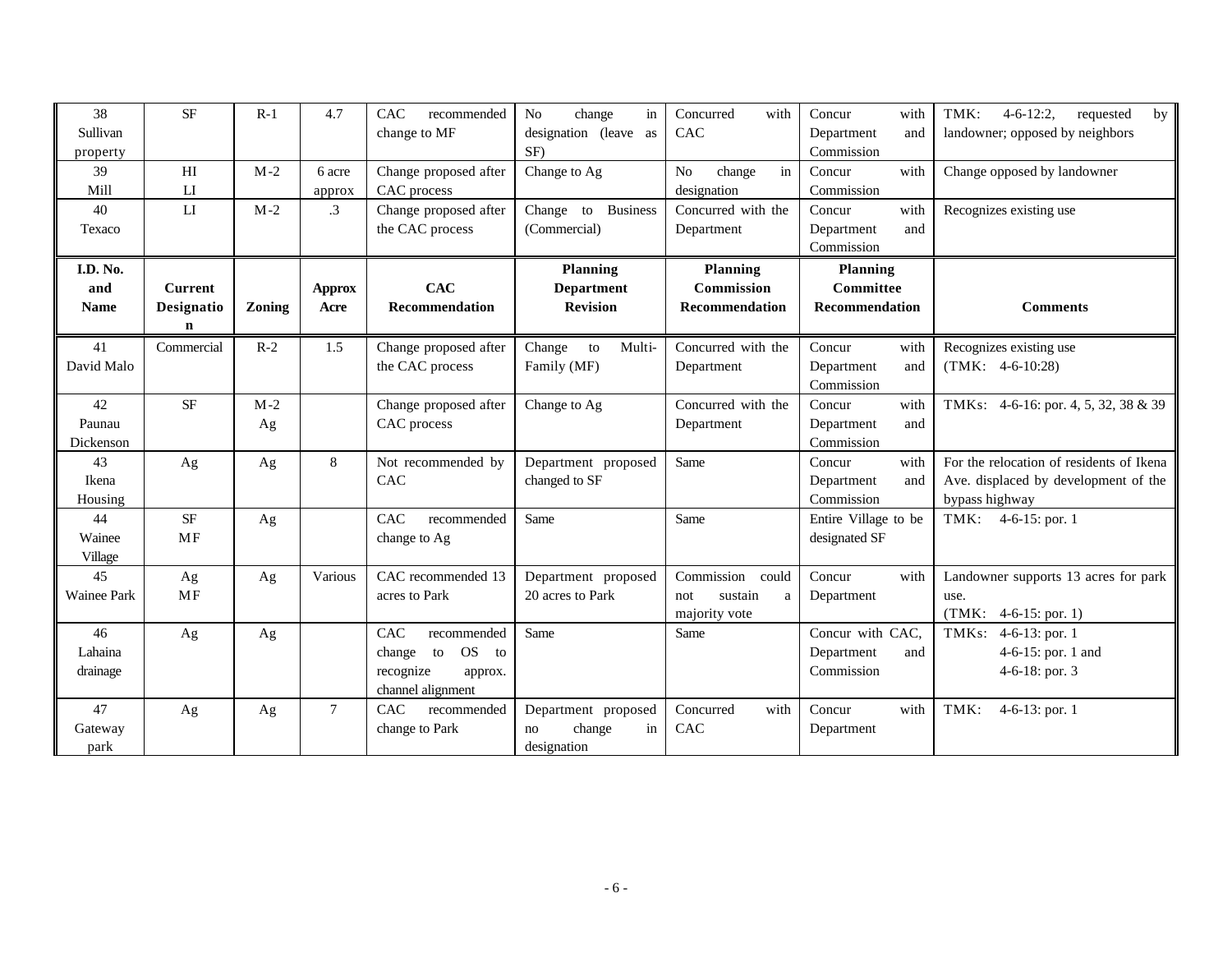| 48<br>Olowalu      | Ag             | $B-3$<br>$A-3$<br>$R-2$<br>$R-3$<br>Hotel | various               | CAC<br>recommended<br>recognizing<br>existing<br>uses | Same                                 | Same                                 | Concur with CAC,<br>Department<br>and<br>Commission | TMKs: 4-8-3:2, 31 & 33 and<br>$4 - 8 - 04:1 - 19.$<br>Zoning is included for informational<br>purposes only and is based on a map<br>dated in May 1961. This map is not<br>consistent with current SLUC and CP<br>designations. Use of this information in<br>this summary (for this item and the<br>next item) does not constitute legal<br>recognition of the validity or invalidity<br>of said map. |
|--------------------|----------------|-------------------------------------------|-----------------------|-------------------------------------------------------|--------------------------------------|--------------------------------------|-----------------------------------------------------|--------------------------------------------------------------------------------------------------------------------------------------------------------------------------------------------------------------------------------------------------------------------------------------------------------------------------------------------------------------------------------------------------------|
| I.D. No.           | <b>Current</b> |                                           |                       | CAC                                                   | <b>Planning</b>                      | <b>Planning</b><br><b>Commission</b> | <b>Planning</b><br>Committee                        |                                                                                                                                                                                                                                                                                                                                                                                                        |
| and<br><b>Name</b> | Designatio     | Zoning                                    | <b>Approx</b><br>Acre | <b>Recommendation</b>                                 | <b>Department</b><br><b>Revision</b> | Recommendation                       | Recommendation                                      | <b>Comments</b>                                                                                                                                                                                                                                                                                                                                                                                        |
|                    | $\mathbf n$    |                                           |                       |                                                       |                                      |                                      |                                                     |                                                                                                                                                                                                                                                                                                                                                                                                        |
| 49                 | Ag             | $R-3$                                     | 10                    | CAC recommended no                                    | Department proposed                  | Commission                           | Concur<br>with                                      | 4-8-03: por. 5.<br>TMK:                                                                                                                                                                                                                                                                                                                                                                                |
| Olowalu            | <b>OS</b>      | $A-3$                                     |                       | change                                                | change to Park                       | with<br>concurred                    | Commission                                          | Landowner supported text change for                                                                                                                                                                                                                                                                                                                                                                    |
| <b>Beach Park</b>  |                |                                           |                       |                                                       |                                      | with<br>redesignation                |                                                     | 10-acre park with consultation. Zoning                                                                                                                                                                                                                                                                                                                                                                 |
|                    |                |                                           |                       |                                                       |                                      | consultation<br>with                 |                                                     | is included for informational purposes                                                                                                                                                                                                                                                                                                                                                                 |
|                    |                |                                           |                       |                                                       |                                      | landowner over final                 |                                                     | only. See note above.                                                                                                                                                                                                                                                                                                                                                                                  |
|                    |                |                                           |                       |                                                       |                                      | configuration of the<br>beach park   |                                                     |                                                                                                                                                                                                                                                                                                                                                                                                        |
| 50                 | $\rm SF$       | $A-1$                                     | 1.2 acre              | Change proposed after                                 | Did not review                       | Did not review                       | Approve MF due to                                   | TMK:<br>$4 - 5 - 04:02$                                                                                                                                                                                                                                                                                                                                                                                |
| Omori              |                |                                           |                       | the CAC process                                       |                                      |                                      | existing use and A-                                 |                                                                                                                                                                                                                                                                                                                                                                                                        |
| Existing           |                |                                           |                       |                                                       |                                      |                                      | 1 zoning                                            |                                                                                                                                                                                                                                                                                                                                                                                                        |
| Puunoa             |                |                                           |                       |                                                       |                                      |                                      |                                                     |                                                                                                                                                                                                                                                                                                                                                                                                        |
| Beach              |                |                                           |                       |                                                       |                                      |                                      |                                                     |                                                                                                                                                                                                                                                                                                                                                                                                        |
| Estates            |                |                                           |                       |                                                       |                                      |                                      |                                                     |                                                                                                                                                                                                                                                                                                                                                                                                        |
| (Multi-            |                |                                           |                       |                                                       |                                      |                                      |                                                     |                                                                                                                                                                                                                                                                                                                                                                                                        |
| family             |                |                                           |                       |                                                       |                                      |                                      |                                                     |                                                                                                                                                                                                                                                                                                                                                                                                        |
| request)           |                |                                           |                       |                                                       |                                      |                                      |                                                     |                                                                                                                                                                                                                                                                                                                                                                                                        |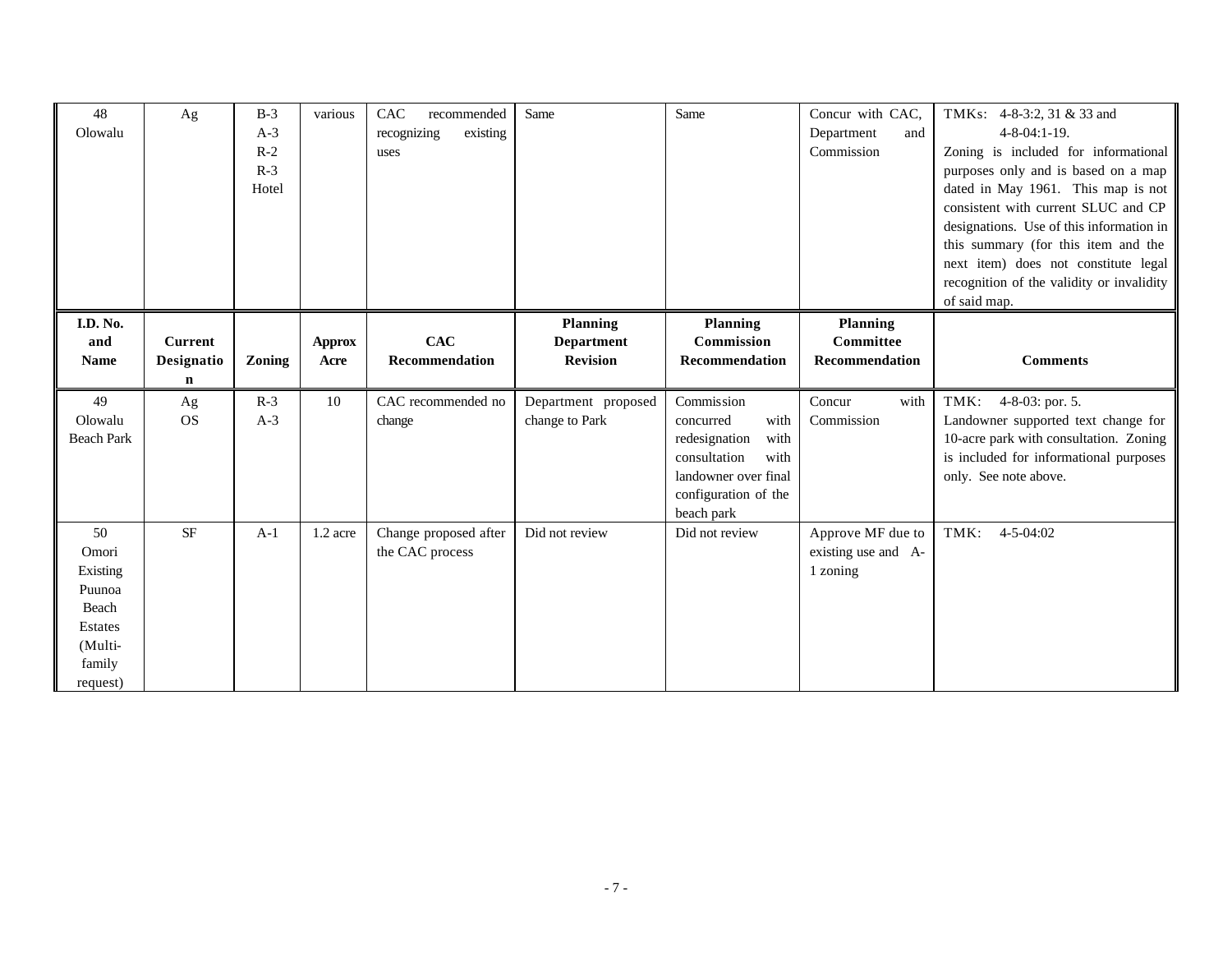| 51            | Public/         | Public/  | 0.3 acre      | Change proposed after | Did not review        | Did not review    | Approve SF due to                   | TMK: | $4 - 5 - 04:48$ |
|---------------|-----------------|----------|---------------|-----------------------|-----------------------|-------------------|-------------------------------------|------|-----------------|
| Omori         | Quasi-          | Quasi-   |               | the CAC process       |                       |                   | existing use and R-                 |      |                 |
| Existing      | Public and      | Public   |               |                       |                       |                   | 2 zoning                            |      |                 |
| 1189          | Park            | and R-2  |               |                       |                       |                   |                                     |      |                 |
| Halepaka      |                 |          |               |                       |                       |                   |                                     |      |                 |
| Place (Single |                 |          |               |                       |                       |                   |                                     |      |                 |
| Family        |                 |          |               |                       |                       |                   |                                     |      |                 |
| request)      |                 |          |               |                       |                       |                   |                                     |      |                 |
| 52            | Light           | $M-2$    | West          | Changes<br>proposed   | Department<br>opposes | Did not review    | H <sub>I</sub><br>Disapprove        | TMK: | $4 - 5 - 07:2$  |
| Omori         | Industrial      | Heavy    | Maui          | after the CAC process | Industrial<br>Heavy   |                   | designation. Parcels                | TMK: | $4 - 5 - 09:2$  |
| Existing      |                 | Ind.     | Center        |                       | designation           |                   | to remain LI                        |      |                 |
| (Heavy        |                 |          | 3.5 acre      |                       |                       |                   |                                     |      |                 |
| Industrial    |                 |          | Tanabe        |                       |                       |                   |                                     |      |                 |
| request)      |                 |          | $0.5$ acre    |                       |                       |                   |                                     |      |                 |
| 53            | <b>Business</b> | $B-2$    | $0.5$ acre    | Change proposed after | Did not review        | Did not review    | Hotel<br>Disapprove                 | TMK: | $4 - 6 - 09:37$ |
| Plantation    |                 |          |               | the CAC process       |                       |                   | designation. Parcel                 |      |                 |
|               |                 |          |               |                       |                       |                   | to remain Business                  |      |                 |
| Inn (Hotel    |                 |          |               |                       |                       |                   |                                     |      |                 |
| request)      |                 |          |               |                       |                       |                   |                                     |      |                 |
| I.D. No.      |                 |          |               |                       | <b>Planning</b>       | <b>Planning</b>   | Planning                            |      |                 |
| and           | <b>Current</b>  |          | <b>Approx</b> | <b>CAC</b>            | <b>Department</b>     | <b>Commission</b> | Committee                           |      |                 |
| <b>Name</b>   | Designatio      | Zoning   | Acre          | <b>Recommendation</b> | <b>Revision</b>       | Recommendation    | <b>Recommendation</b>               |      | <b>Comments</b> |
|               | $\mathbf n$     |          |               |                       |                       |                   |                                     |      |                 |
| 54            | 1.5 acre SF     | $R-3$    | $3.0$ acre    | Changes<br>proposed   | Did not review        | Did not review    | Approve                             | TMK: | $4 - 3 - 06:70$ |
| MacInnes      | 1.5 acre OS     |          |               | after the CAC process |                       |                   | applicant's request                 |      |                 |
| property      |                 |          |               |                       |                       |                   | redesignation<br>for                |      |                 |
| (Multi-       |                 |          |               |                       |                       |                   | from Single Family                  |      |                 |
| family        |                 |          |               |                       |                       |                   | to Multi-Family                     |      |                 |
| request)      |                 |          |               |                       |                       |                   |                                     |      |                 |
| 55            | Public/         | Historic | 0.4 acre      | Changes<br>proposed   | Did not review        | Did not review    | Disapprove                          | TMK: | $4 - 6 - 07:03$ |
| <b>Ng</b>     | Quasi-          | District |               | after the CAC process |                       |                   | <b>Business</b>                     |      |                 |
| property      | Public          |          |               |                       |                       |                   | designation.<br>Parcel              |      |                 |
| (Business     |                 |          |               |                       |                       |                   | remain<br>to<br>Public/Quasi Public |      |                 |